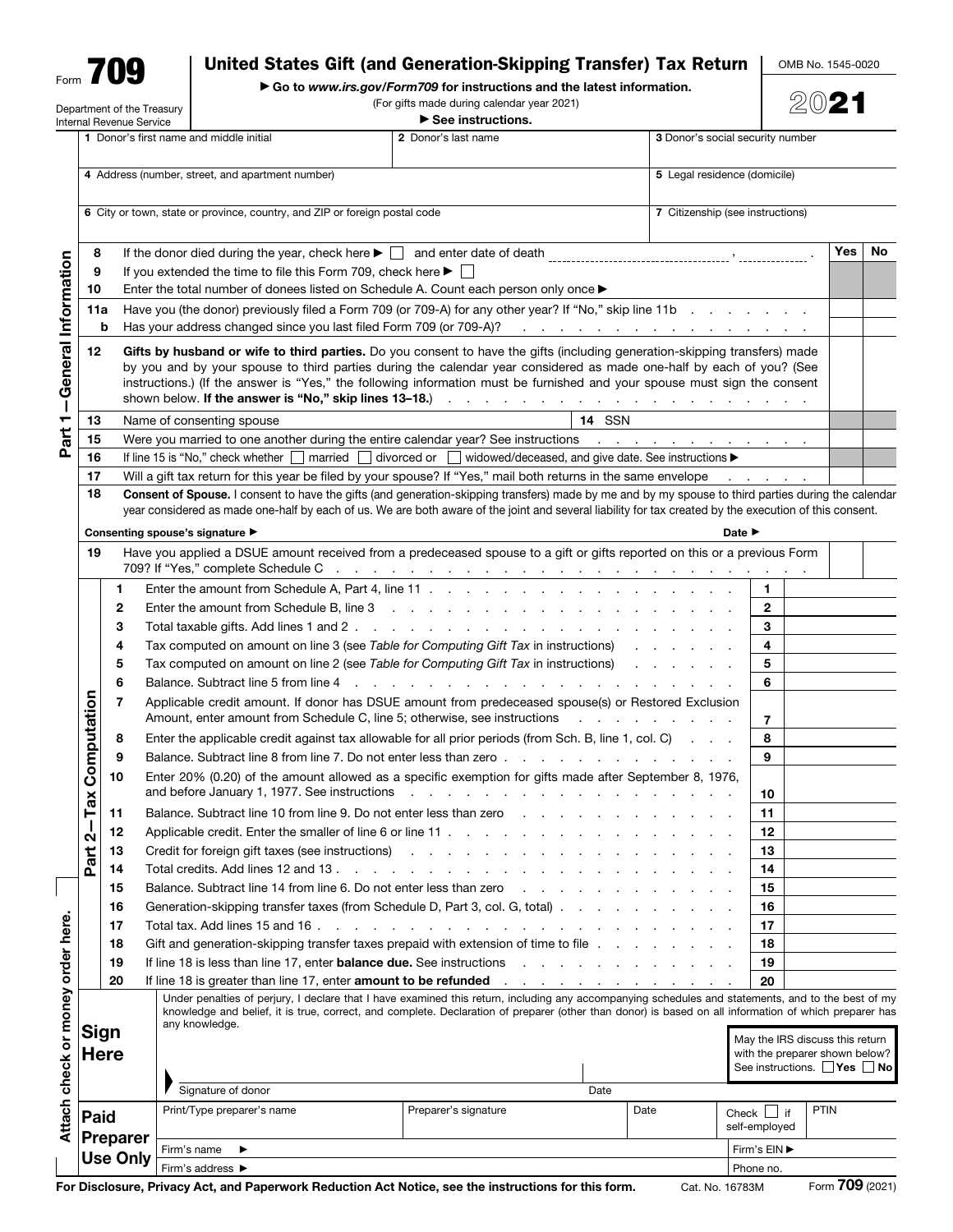#### SCHEDULE A Computation of Taxable Gifts (Including transfers in trust) (see instructions)

**B** ■ Check here if you elect under section 529(c)(2)(B) to treat any contributions made this year to a qualified tuition program as made ratably over a 5-year period beginning this year. See instructions. Attach explanation.

|                     | $\sigma$ or a $\sigma$ year period beginning this year. Occ instructions. Attach explanation.<br>Part 1-Gifts Subject Only to Gift Tax. Gifts less political organization, medical, and educational exclusions. See instructions.                                                                   |                                 |                                                                                                                                                                                                                               |                      |                                |                                                             |                                                       |
|---------------------|-----------------------------------------------------------------------------------------------------------------------------------------------------------------------------------------------------------------------------------------------------------------------------------------------------|---------------------------------|-------------------------------------------------------------------------------------------------------------------------------------------------------------------------------------------------------------------------------|----------------------|--------------------------------|-------------------------------------------------------------|-------------------------------------------------------|
| A<br>Item<br>number | в<br>• Donee's name and address<br>• Relationship to donor (if any)<br>• Description of gift<br>. If the gift was of securities, give CUSIP no.<br>. If closely held entity, give EIN                                                                                                               | C                               | D<br>Donor's adjusted<br>basis of gift                                                                                                                                                                                        | Е<br>Date<br>of gift | F<br>Value at<br>date of gift  | G<br>For split gifts,<br>enter $\frac{1}{2}$ of<br>column F | н<br>Net transfer<br>(subtract col. G<br>from col. F) |
| 1                   |                                                                                                                                                                                                                                                                                                     |                                 |                                                                                                                                                                                                                               |                      |                                |                                                             |                                                       |
|                     | Gifts made by spouse-complete only if you are splitting gifts with your spouse and he/she also made gifts.                                                                                                                                                                                          |                                 |                                                                                                                                                                                                                               |                      |                                |                                                             |                                                       |
|                     |                                                                                                                                                                                                                                                                                                     |                                 |                                                                                                                                                                                                                               |                      |                                |                                                             |                                                       |
|                     | Total of Part 1. Add amounts from Part 1, column H.                                                                                                                                                                                                                                                 |                                 | and a construction of the construction of the construction of the construction of the construction of the construction of the construction of the construction of the construction of the construction of the construction of |                      |                                |                                                             |                                                       |
|                     | Part 2-Direct Skips. Gifts that are direct skips and are subject to both gift tax and generation-skipping transfer tax. You must list the gifts in<br>chronological order.                                                                                                                          |                                 |                                                                                                                                                                                                                               |                      |                                |                                                             |                                                       |
| A<br>Item<br>number | B<br>• Donee's name and address<br>• Relationship to donor (if any)<br>• Description of gift<br>• If the gift was of securities, give CUSIP no.<br>• If closely held entity, give EIN                                                                                                               | C<br>2632(b)<br>election<br>out | D<br>Donor's adjusted<br>basis of gift                                                                                                                                                                                        | Е<br>Date<br>of gift | F.<br>Value at<br>date of gift | G<br>For split gifts,<br>enter $\frac{1}{2}$ of<br>column F | н<br>Net transfer<br>(subtract col. G<br>from col. F) |
| 1                   |                                                                                                                                                                                                                                                                                                     |                                 |                                                                                                                                                                                                                               |                      |                                |                                                             |                                                       |
|                     |                                                                                                                                                                                                                                                                                                     |                                 |                                                                                                                                                                                                                               |                      |                                |                                                             |                                                       |
|                     | Gifts made by spouse-complete only if you are splitting gifts with your spouse and he/she also made gifts.                                                                                                                                                                                          |                                 |                                                                                                                                                                                                                               |                      |                                |                                                             |                                                       |
|                     |                                                                                                                                                                                                                                                                                                     |                                 |                                                                                                                                                                                                                               |                      |                                |                                                             |                                                       |
|                     |                                                                                                                                                                                                                                                                                                     |                                 |                                                                                                                                                                                                                               |                      |                                |                                                             |                                                       |
|                     |                                                                                                                                                                                                                                                                                                     |                                 |                                                                                                                                                                                                                               |                      |                                |                                                             |                                                       |
|                     | Total of Part 2. Add amounts from Part 2, column H.                                                                                                                                                                                                                                                 |                                 | $\alpha$ , which is a set of the contract of the set of the set of the set of the $\alpha$                                                                                                                                    |                      |                                |                                                             |                                                       |
|                     | Part 3-Indirect Skips and Other Transfers in Trust. Gifts to trusts that are indirect skips as defined under section 2632(c) or to trusts that<br>are currently subject to gift tax and may later be subject to generation-skipping transfer tax. You must list these gifts in chronological order. |                                 |                                                                                                                                                                                                                               |                      |                                |                                                             |                                                       |
| A<br>Item<br>number | в<br>• Donee's name and address<br>• Relationship to donor (if any)<br>• Description of gift<br>. If the gift was of securities, give CUSIP no.<br>. If closely held entity, give EIN                                                                                                               | C<br>2632(c)<br>election        | D<br>Donor's adjusted<br>basis of gift                                                                                                                                                                                        | Е<br>Date<br>of gift | F<br>Value at<br>date of gift  | G<br>For split gifts,<br>enter $\frac{1}{2}$ of<br>column F | н<br>Net transfer<br>(subtract col. G<br>from col. F) |
| 1.                  |                                                                                                                                                                                                                                                                                                     |                                 |                                                                                                                                                                                                                               |                      |                                |                                                             |                                                       |
|                     |                                                                                                                                                                                                                                                                                                     |                                 |                                                                                                                                                                                                                               |                      |                                |                                                             |                                                       |
|                     |                                                                                                                                                                                                                                                                                                     |                                 |                                                                                                                                                                                                                               |                      |                                |                                                             |                                                       |
|                     | Gifts made by spouse-complete only if you are splitting gifts with your spouse and he/she also made gifts.                                                                                                                                                                                          |                                 |                                                                                                                                                                                                                               |                      |                                |                                                             |                                                       |
|                     |                                                                                                                                                                                                                                                                                                     |                                 |                                                                                                                                                                                                                               |                      |                                |                                                             |                                                       |
|                     |                                                                                                                                                                                                                                                                                                     |                                 |                                                                                                                                                                                                                               |                      |                                |                                                             |                                                       |
|                     |                                                                                                                                                                                                                                                                                                     |                                 |                                                                                                                                                                                                                               |                      |                                |                                                             |                                                       |
|                     | Total of Part 3. Add amounts from Part 3, column H                                                                                                                                                                                                                                                  |                                 |                                                                                                                                                                                                                               |                      |                                | ▶                                                           |                                                       |
|                     |                                                                                                                                                                                                                                                                                                     |                                 |                                                                                                                                                                                                                               |                      |                                |                                                             |                                                       |

*(If more space is needed, attach additional statements.)* Form 709 (2021)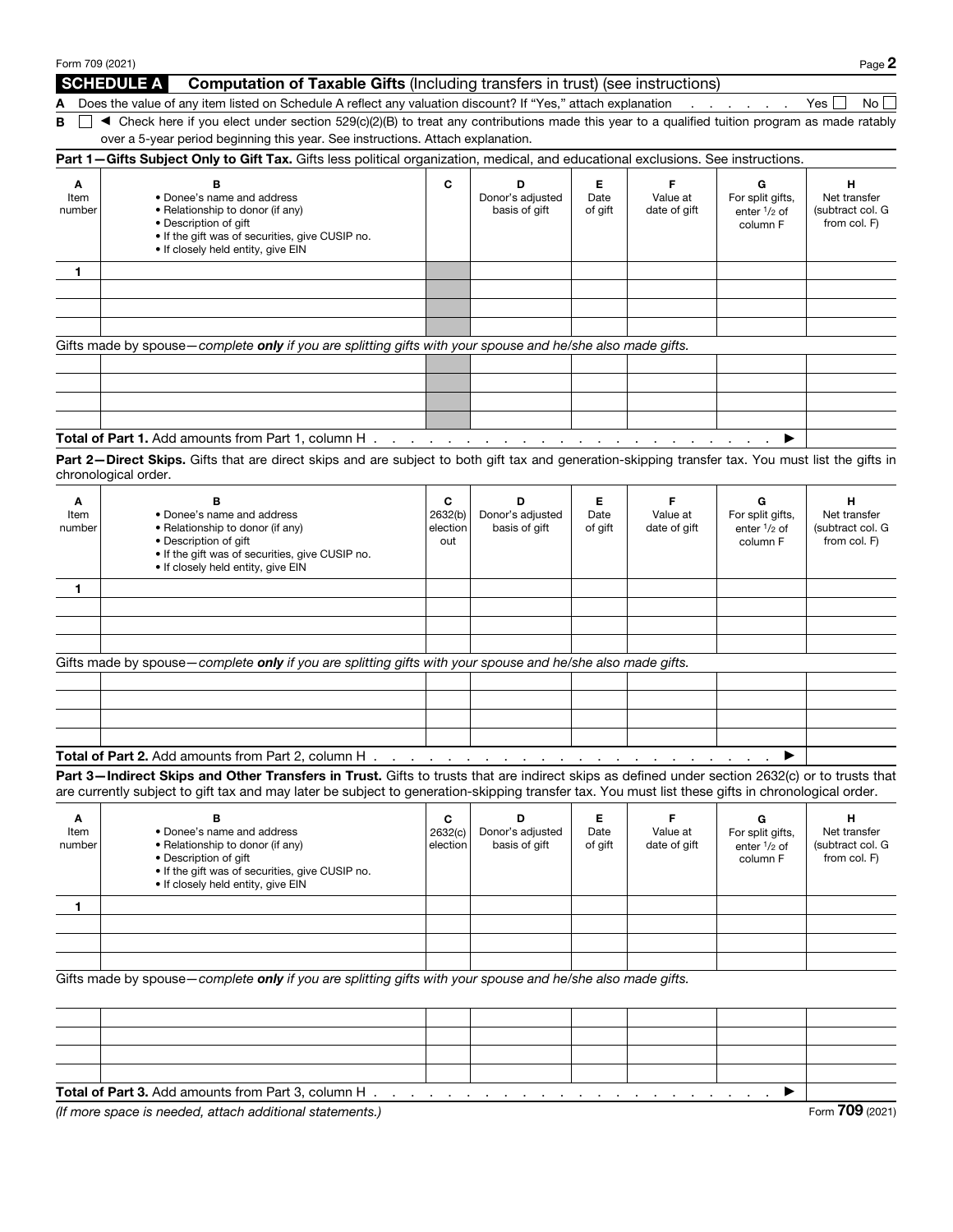|              | Part 4-Taxable Gift Reconciliation                                                                                                                                                                                             |   |  |              |  |
|--------------|--------------------------------------------------------------------------------------------------------------------------------------------------------------------------------------------------------------------------------|---|--|--------------|--|
|              | Total value of gifts of donor. Add totals from column H of Parts 1, 2, and 3                                                                                                                                                   |   |  |              |  |
| $\mathbf{2}$ |                                                                                                                                                                                                                                |   |  | $\mathbf{2}$ |  |
| 3            |                                                                                                                                                                                                                                |   |  | 3            |  |
|              | <b>Deductions</b> (see instructions)                                                                                                                                                                                           |   |  |              |  |
| 4            | Gifts of interests to spouse for which a marital deduction will be claimed, based on item                                                                                                                                      |   |  |              |  |
|              |                                                                                                                                                                                                                                | 4 |  |              |  |
| 5            | Exclusions attributable to gifts on line 4 contained a series and contained a series of the series of the series of the series of the series of the series of the series of the series of the series of the series of the seri | 5 |  |              |  |
| 6            | Marital deduction. Subtract line 5 from line 4                                                                                                                                                                                 | 6 |  |              |  |
|              | Charitable deduction, based on item numbers ______________________________ less exclusions                                                                                                                                     |   |  |              |  |
| 8            |                                                                                                                                                                                                                                |   |  | 8            |  |
| 9            |                                                                                                                                                                                                                                |   |  | 9            |  |
| 10           | Generation-skipping transfer taxes payable with this Form 709 (from Schedule D, Part 3, col. G, total).                                                                                                                        |   |  | 10           |  |
| 11           | Taxable gifts. Add lines 9 and 10. Enter here and on page 1, Part 2-Tax Computation, line 1.<br>11                                                                                                                             |   |  |              |  |

#### Terminable Interest (QTIP) Marital Deduction. (See instructions for Schedule A, Part 4, line 4.)

If a trust (or other property) meets the requirements of qualified terminable interest property under section 2523(f), and:

- a. The trust (or other property) is listed on Schedule A; and
- b. The value of the trust (or other property) is entered in whole or in part as a deduction on Schedule A, Part 4, line 4, then the donor shall be deemed to have made an election to have such trust (or other property) treated as qualified terminable interest property under section 2523(f).

If less than the entire value of the trust (or other property) that the donor has included in Parts 1 and 3 of Schedule A is entered as a deduction on line 4, the donor shall be considered to have made an election only as to a fraction of the trust (or other property). The numerator of this fraction is equal to the amount of the trust (or other property) deducted on Schedule A, Part 4, line 6. The denominator is equal to the total value of the trust (or other property) listed in Parts 1 and 3 of Schedule A.

If you make the QTIP election, the terminable interest property involved will be included in your spouse's gross estate upon his or her death (section 2044). See instructions for line 4 of Schedule A. If your spouse disposes (by gift or otherwise) of all or part of the qualifying life income interest, he or she will be considered to have made a transfer of the entire property that is subject to the gift tax. See *Transfer of Certain Life Estates Received From Spouse* in the instructions.

#### 12 Election Out of QTIP Treatment of Annuities

◯ < Check here if you elect under section 2523(f)(6) not to treat as qualified terminable interest property any joint and survivor annuities that are reported on Schedule A and would otherwise be treated as qualified terminable interest property under section 2523(f). See instructions. Enter the item numbers from Schedule A for the annuities for which you are making this election ▶

#### SCHEDULE B Gifts From Prior Periods

If you answered "Yes" on line 11a of page 1, Part 1, see the instructions for completing Schedule B. If you answered "No," skip to the Tax Computation on page 1 (or Schedule C or D, if applicable). Complete Schedule A before beginning Schedule B. See instructions for recalculation of the column C amounts. Attach calculations.

|              | Α<br>Calendar year or<br>calendar quarter<br>(see instructions)                                                                                                                                                                                                             | в<br>Internal Revenue office<br>where prior return was filed | c<br>Amount of applicable<br>credit (unified credit)<br>against gift tax<br>for periods after<br>December 31, 1976 | ח<br>Amount of specific<br>exemption for prior<br>periods ending before<br>January 1, 1977 | Е<br>Amount of<br>taxable gifts |
|--------------|-----------------------------------------------------------------------------------------------------------------------------------------------------------------------------------------------------------------------------------------------------------------------------|--------------------------------------------------------------|--------------------------------------------------------------------------------------------------------------------|--------------------------------------------------------------------------------------------|---------------------------------|
|              |                                                                                                                                                                                                                                                                             |                                                              |                                                                                                                    |                                                                                            |                                 |
|              |                                                                                                                                                                                                                                                                             |                                                              |                                                                                                                    |                                                                                            |                                 |
|              |                                                                                                                                                                                                                                                                             |                                                              |                                                                                                                    |                                                                                            |                                 |
|              |                                                                                                                                                                                                                                                                             |                                                              |                                                                                                                    |                                                                                            |                                 |
| 1            | Totals for prior periods                                                                                                                                                                                                                                                    |                                                              |                                                                                                                    |                                                                                            |                                 |
| $\mathbf{2}$ | $\mathbf{2}$<br>Amount, if any, by which total specific exemption, line 1, column D, is more than \$30,000                                                                                                                                                                  |                                                              |                                                                                                                    |                                                                                            |                                 |
| 3            | Total amount of taxable gifts for prior periods. Add amount on line 1, column E, and amount, if any, on line 2. Enter<br>here and on page 1, Part 2-Tax Computation, line 2<br>3<br>the contract of the contract of the contract of the contract of the contract of<br>700. |                                                              |                                                                                                                    |                                                                                            |                                 |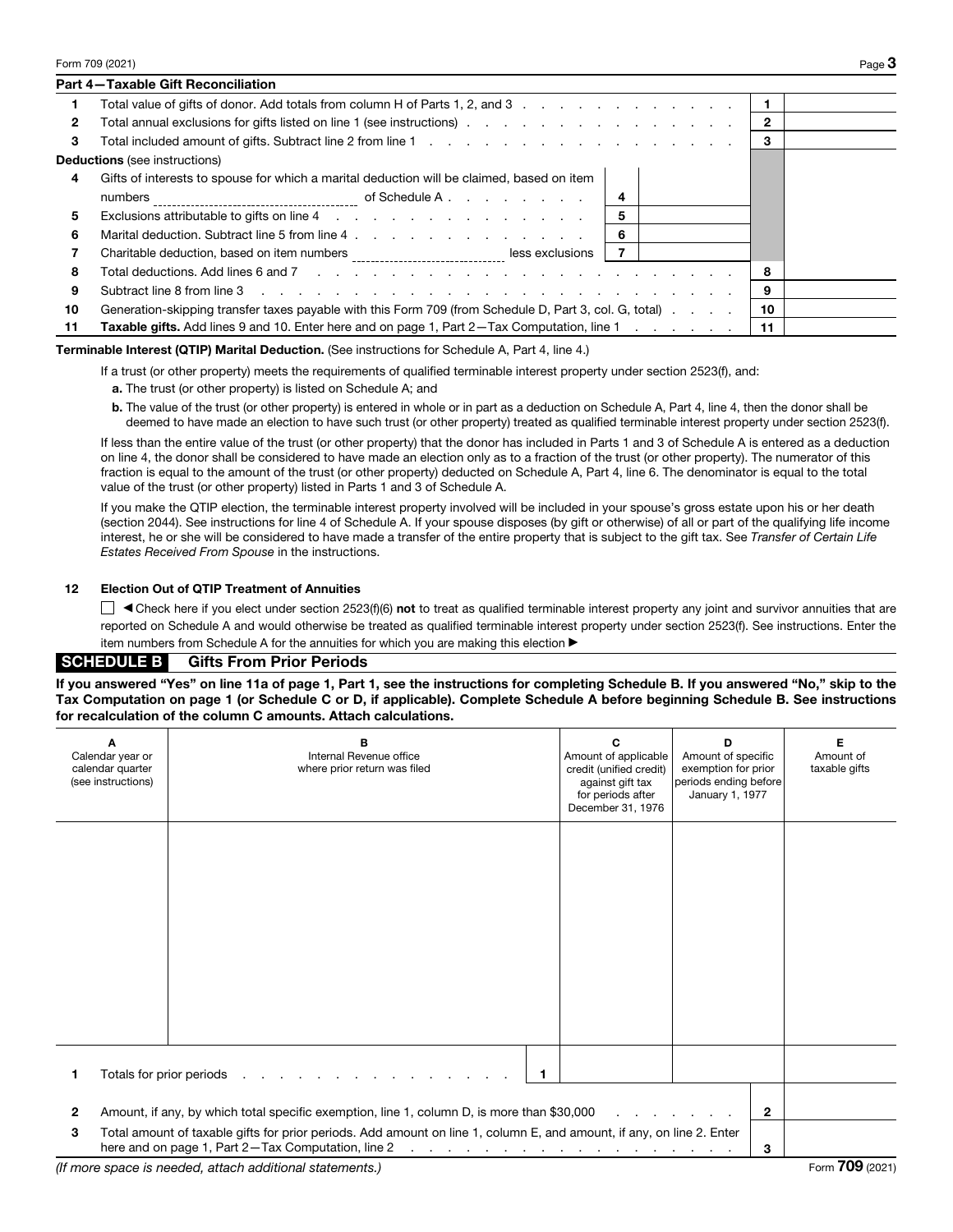#### Form 709 (2021) Page 4

#### SCHEDULE C Deceased Spousal Unused Exclusion (DSUE) Amount and Restored Exclusion

Provide the following information to determine the DSUE amount and applicable credit received from prior spouses. Complete Schedule A before beginning Schedule C.

|   | Name of deceased spouse<br>(dates of death after December 31, 2010, only)                                                                                                                                                                                                                                                                                 | R<br>Date of death | C<br>Portability election<br>made? |     | D<br>If "Yes," DSUE<br>amount received<br>from spouse | F<br>DSUE amount applied<br>by donor to lifetime<br>gifts (list current | Date of gift(s)<br>(enter as mm/dd/yy<br>for Part 1 and as |
|---|-----------------------------------------------------------------------------------------------------------------------------------------------------------------------------------------------------------------------------------------------------------------------------------------------------------------------------------------------------------|--------------------|------------------------------------|-----|-------------------------------------------------------|-------------------------------------------------------------------------|------------------------------------------------------------|
|   |                                                                                                                                                                                                                                                                                                                                                           |                    | <b>Yes</b>                         | No. |                                                       | and prior gifts)                                                        | yyyy for Part 2)                                           |
|   | Part 1-DSUE RECEIVED FROM LAST DECEASED SPOUSE                                                                                                                                                                                                                                                                                                            |                    |                                    |     |                                                       |                                                                         |                                                            |
|   |                                                                                                                                                                                                                                                                                                                                                           |                    |                                    |     |                                                       |                                                                         |                                                            |
|   | Part 2-DSUE RECEIVED FROM PREDECEASED SPOUSE(S)                                                                                                                                                                                                                                                                                                           |                    |                                    |     |                                                       |                                                                         |                                                            |
|   |                                                                                                                                                                                                                                                                                                                                                           |                    |                                    |     |                                                       |                                                                         |                                                            |
|   |                                                                                                                                                                                                                                                                                                                                                           |                    |                                    |     |                                                       |                                                                         |                                                            |
|   |                                                                                                                                                                                                                                                                                                                                                           |                    |                                    |     |                                                       |                                                                         |                                                            |
|   |                                                                                                                                                                                                                                                                                                                                                           |                    |                                    |     |                                                       |                                                                         |                                                            |
|   |                                                                                                                                                                                                                                                                                                                                                           |                    |                                    |     |                                                       |                                                                         |                                                            |
|   |                                                                                                                                                                                                                                                                                                                                                           |                    |                                    |     |                                                       |                                                                         |                                                            |
|   | <b>TOTAL</b> (for all DSUE amounts applied from column E for Part 1 and Part 2) $\ldots$ $\ldots$ $\ldots$                                                                                                                                                                                                                                                |                    |                                    |     |                                                       |                                                                         |                                                            |
| 1 |                                                                                                                                                                                                                                                                                                                                                           |                    |                                    |     |                                                       |                                                                         |                                                            |
| 2 |                                                                                                                                                                                                                                                                                                                                                           |                    |                                    |     |                                                       | $\overline{2}$                                                          |                                                            |
| 3 |                                                                                                                                                                                                                                                                                                                                                           |                    |                                    |     |                                                       | 3                                                                       |                                                            |
| 4 | Add lines 1, 2, and 3 $\ldots$ $\ldots$ $\ldots$ $\ldots$ $\ldots$ $\ldots$ $\ldots$ $\ldots$ $\ldots$ $\ldots$ $\ldots$ $\ldots$                                                                                                                                                                                                                         |                    |                                    |     |                                                       | 4                                                                       |                                                            |
| 5 | Applicable credit on amount in line 4 (see Table for Computing Gift Tax in the instructions). Enter here and on line 7,<br>Part 2-Tax Computation research with the contract of the contract of the contract of the contract of the contract of the contract of the contract of the contract of the contract of the contract of the contract of the contr |                    |                                    |     |                                                       | 5                                                                       |                                                            |

SCHEDULE D Computation of Generation-Skipping Transfer Tax

Note: Inter vivos direct skips that are completely excluded by the GST exemption must still be fully reported (including value and exemptions claimed) on Schedule D.

Part 1-Generation-Skipping Transfers. List items from Schedule A first, then items to be reported on Schedule D, including any transfers subject to an Estate Tax Inclusion Period (ETIP).

| A<br>Item number<br>(from Schedule A,<br>Part 2, col. A, then<br>ETIP transfers,<br>if any) | в<br>Description<br>(only for ETIP transfers)  | C.<br>Value<br>(from Schedule A,<br>Part 2, col. H,<br>or close of ETIP<br>described in col. B) | D<br>Nontaxable<br>portion of transfer | Е<br>Net transfer<br>(subtract col. D<br>from col. C) |
|---------------------------------------------------------------------------------------------|------------------------------------------------|-------------------------------------------------------------------------------------------------|----------------------------------------|-------------------------------------------------------|
| 1                                                                                           |                                                |                                                                                                 |                                        |                                                       |
|                                                                                             |                                                |                                                                                                 |                                        |                                                       |
|                                                                                             |                                                |                                                                                                 |                                        |                                                       |
|                                                                                             |                                                |                                                                                                 |                                        |                                                       |
|                                                                                             |                                                |                                                                                                 |                                        |                                                       |
|                                                                                             |                                                |                                                                                                 |                                        |                                                       |
|                                                                                             | Gifts made by spouse (for gift splitting only) |                                                                                                 |                                        |                                                       |
|                                                                                             |                                                |                                                                                                 |                                        |                                                       |
|                                                                                             |                                                |                                                                                                 |                                        |                                                       |
|                                                                                             |                                                |                                                                                                 |                                        |                                                       |
|                                                                                             |                                                |                                                                                                 |                                        |                                                       |
|                                                                                             |                                                |                                                                                                 |                                        |                                                       |
|                                                                                             |                                                |                                                                                                 |                                        |                                                       |

*(If more space is needed, attach additional statements.)* Form 709 (2021)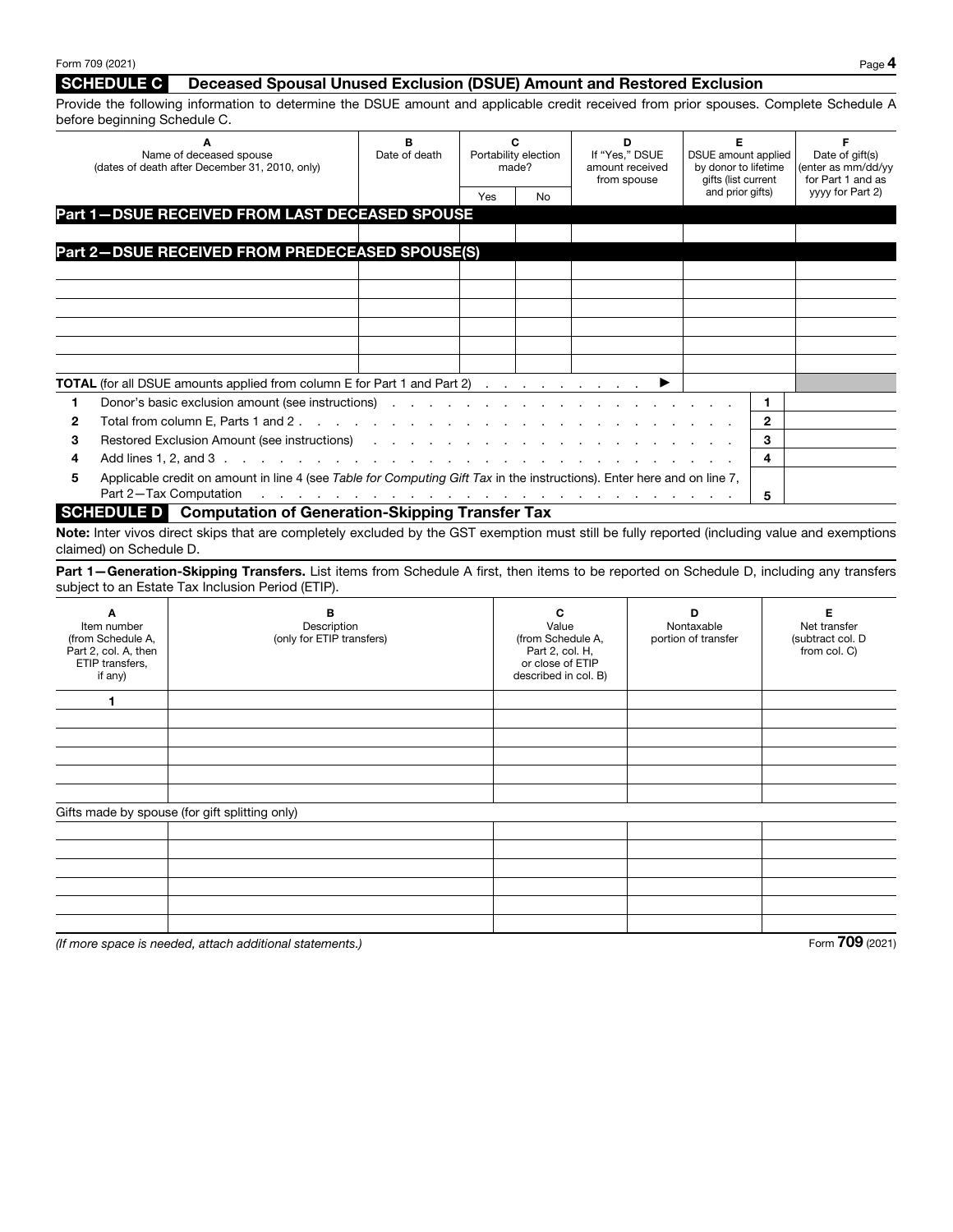|              | Form 709 (2021)<br>Page $5$                                                                                                                                                                                                                           |                |  |  |
|--------------|-------------------------------------------------------------------------------------------------------------------------------------------------------------------------------------------------------------------------------------------------------|----------------|--|--|
|              | Part 2-GST Exemption Reconciliation (Section 2631) and Section 2652(a)(3) Election                                                                                                                                                                    |                |  |  |
|              | Check here $\blacktriangleright$ $\blacksquare$ if you are making a section 2652(a)(3) (special QTIP) election. See instructions.<br>Enter the item numbers from Schedule A of the gifts for which you are making this election $\blacktriangleright$ |                |  |  |
| 1.           |                                                                                                                                                                                                                                                       | - 1            |  |  |
| $\mathbf{2}$ | Total exemption used for periods before filing this return end and and and and annual contract to the state of                                                                                                                                        | - 2            |  |  |
| 3            |                                                                                                                                                                                                                                                       | -3             |  |  |
| 4            |                                                                                                                                                                                                                                                       | 4              |  |  |
| 5            | Automatic allocation of exemption to transfers reported on Schedule A, Part 3. To opt out of the automatic<br>allocation rules, you must attach an "Election Out" statement. See instructions                                                         | 5              |  |  |
| 6            | Exemption allocated to transfers not shown on line 4 or line 5 above. You must attach a "Notice of Allocation."                                                                                                                                       | 6              |  |  |
| 7            |                                                                                                                                                                                                                                                       | $\overline{7}$ |  |  |
| 8            | Exemption available for future transfers. Subtract line 7 from line 3<br>and a series of the contract of the contract of the con-<br><b>Part 3-Tax Computation</b>                                                                                    | -8             |  |  |

|                                                                                                              | r art o— rax Oomputation                                  |                                 |                                 |                                                                                                                                                  |                                                            |                                                                            |
|--------------------------------------------------------------------------------------------------------------|-----------------------------------------------------------|---------------------------------|---------------------------------|--------------------------------------------------------------------------------------------------------------------------------------------------|------------------------------------------------------------|----------------------------------------------------------------------------|
| A<br>Item number<br>(from Schedule D,<br>Part 1)                                                             | в<br>Net transfer<br>(from Schedule D,<br>Part 1, col. E) | C<br>GST exemption<br>allocated | D<br>Divide col. C<br>by col. B | Е<br>Inclusion ratio<br>(Subtract col. D<br>from 1.000)                                                                                          | F<br>Applicable rate<br>(multiply col. E<br>by 40% (0.40)) | G<br>Generation-skipping<br>transfer tax<br>(multiply col. B<br>by col. F) |
| 1                                                                                                            |                                                           |                                 |                                 |                                                                                                                                                  |                                                            |                                                                            |
|                                                                                                              |                                                           |                                 |                                 |                                                                                                                                                  |                                                            |                                                                            |
|                                                                                                              |                                                           |                                 |                                 |                                                                                                                                                  |                                                            |                                                                            |
|                                                                                                              |                                                           |                                 |                                 |                                                                                                                                                  |                                                            |                                                                            |
|                                                                                                              |                                                           |                                 |                                 |                                                                                                                                                  |                                                            |                                                                            |
|                                                                                                              |                                                           |                                 |                                 |                                                                                                                                                  |                                                            |                                                                            |
|                                                                                                              |                                                           |                                 |                                 |                                                                                                                                                  |                                                            |                                                                            |
|                                                                                                              | Gifts made by spouse (for gift splitting only)            |                                 |                                 |                                                                                                                                                  |                                                            |                                                                            |
|                                                                                                              |                                                           |                                 |                                 |                                                                                                                                                  |                                                            |                                                                            |
|                                                                                                              |                                                           |                                 |                                 |                                                                                                                                                  |                                                            |                                                                            |
|                                                                                                              |                                                           |                                 |                                 |                                                                                                                                                  |                                                            |                                                                            |
|                                                                                                              |                                                           |                                 |                                 |                                                                                                                                                  |                                                            |                                                                            |
|                                                                                                              |                                                           |                                 |                                 |                                                                                                                                                  |                                                            |                                                                            |
|                                                                                                              |                                                           |                                 |                                 |                                                                                                                                                  |                                                            |                                                                            |
|                                                                                                              |                                                           |                                 |                                 |                                                                                                                                                  |                                                            |                                                                            |
| Total exemption claimed. Enter here<br>and on Part 2, line 4, above. May not<br>exceed Part 2, line 3, above |                                                           |                                 |                                 | Total generation-skipping transfer tax. Enter here; on page<br>3, Schedule A, Part 4, line 10; and on page 1, Part 2-Tax<br>Computation, line 16 |                                                            |                                                                            |

*(If more space is needed, attach additional statements.)* Form 709 (2021)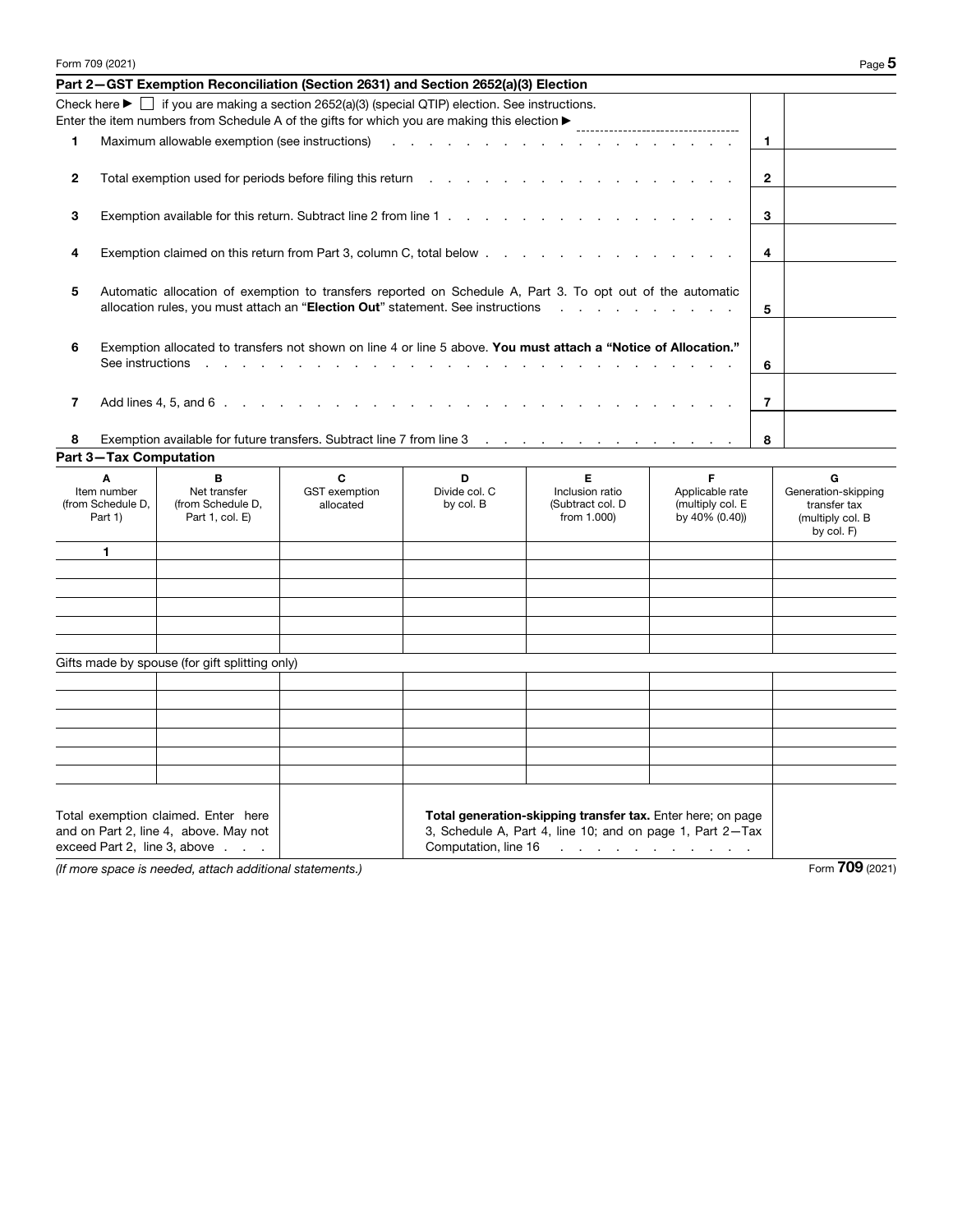# $2021$ **Instructions for Form 709**

## United States Gift (and Generation-Skipping Transfer) Tax Return

For gifts made during calendar year 2021

Section references are to the Internal Revenue Code unless otherwise noted.

| Contents                                            | Page |
|-----------------------------------------------------|------|
| General Instructions 1                              |      |
| Purpose of Form 1                                   |      |
| Who Must File 2                                     |      |
| When To File $\dots\dots\dots\dots\dots\frac{4}{2}$ |      |
| Where To File 5                                     |      |
| Amending Form 709 5                                 |      |
| Adequate Disclosure 5                               |      |
| Penalties 5                                         |      |
| Joint Tenancy 5                                     |      |
| <b>Transfer of Certain Life</b>                     |      |
| <b>Estates Received From</b>                        |      |
| Spouse <u>5</u>                                     |      |
| Specific Instructions 6                             |      |
| Part 1-General Information 6                        |      |
| Schedule A. Computation of<br>Taxable Gifts 7       |      |
|                                                     |      |
| Gifts Subject to Both Gift<br>and GST Taxes 8       |      |
| Schedule B. Gifts From Prior                        |      |
| Periods 12                                          |      |
| Schedule C. Portability of                          |      |
| Deceased Spousal                                    |      |
| Unused Exclusion                                    |      |
| (DSUE) Amount and<br><b>Restored Exclusion</b>      |      |
| Amount 17                                           |      |
| Schedule D. Computation of                          |      |
| GST Tax <u>18</u>                                   |      |
| Part 2-Tax Computation                              |      |
| (Page 1 of Form 709) 19                             |      |
| Signature                                           | 20   |

# **Future Developments**

For the latest information about developments related to Form 709 and its instructions, such as legislation enacted after they were published, go to *[IRS.gov/](https://www.irs.gov/forms-pubs/about-form-709) [Form709](https://www.irs.gov/forms-pubs/about-form-709)*.

| <b>For Gifts Made</b> | <b>Use Revision</b><br>οf |                                 |
|-----------------------|---------------------------|---------------------------------|
| After                 | and Before                | <b>Form 709</b><br><b>Dated</b> |
|                       | January 1,<br>1982        | November<br>1981                |
| December 31.<br>1981  | January 1,<br>1987        | January 1987                    |
| December 31,<br>1986  | January 1,<br>1989        | December<br>1988                |
| December 31,<br>1988  | January 1,<br>1990        | December<br>1989                |
| December 31,<br>1989  | October 9,<br>1990        | October 1990                    |
| October 8, 1990       | January 1,<br>1992        | November<br>1991                |
| December 31.<br>1992  | January 1,<br>1998        | December<br>1996                |
| December 31,<br>1997  |                           | *                               |

\* Use the corresponding annual form.

## **What's New**

• The annual gift exclusion for 2021 is \$15,000. See *Annual Exclusion*, later. • For gifts made to spouses who are not U.S. citizens, the annual exclusion has increased to \$159,000. See *Nonresidents Not Citizens of the United States*, later. • The top rate for gifts and generationskipping transfers remains at 40%. See Table for Computing Gift Tax.

• The basic credit amount for 2021 is \$4,625,800. See Table of Basic Exclusion and Credit Amounts.

• The applicable exclusion amount consists of the basic exclusion amount (\$11,700,000 in 2021) and, in the case of a surviving spouse, any unused exclusion amount of the last deceased spouse (who died after December 31, 2010). The executor of the predeceased spouse's estate must have elected on a timely and complete Form 706 to allow the donor to use the predeceased spouse's unused exclusion amount.

## **Photographs of Missing Children**

The IRS is a proud partner with the *[National Center for Missing & Exploited](http://www.missingkids.com)  [Children® \(NCMEC\)](http://www.missingkids.com)*. Photographs of

missing children selected by the Center may appear in instructions on pages that would otherwise be blank. You can help bring these children home by looking at the photographs and calling 1-800-THE-LOST (1-800-843-5678) if you recognize a child.

# **General Instructions**

## **Purpose of Form**

Use Form 709 to report the following. • Transfers subject to the federal gift and certain generation-skipping transfer (GST) taxes and to figure the tax due, if any, on those transfers.

• Allocation of the lifetime GST exemption to property transferred during the transferor's lifetime. (For more details, see *Schedule D, Part 2—GST Exemption Reconciliation*, later, and Regulations section 26.2632-1.)

*All gift and GST taxes must be figured and filed on a calendar x ligured and filed on a calendar*<br> *year basis. List all reportable gifts made during the calendar year on one Form 709. This means you must file a separate return for each calendar year a reportable gift is given (for example, a gift given in 2021 must be reported on a 2021 Form 709). Do not file more than one Form 709 for any 1 calendar year.*

## **How To Complete Form 709**

1. Determine whether you are required to file Form 709.

2. Determine what gifts you must report.

3. Decide whether you and your spouse, if any, will elect to split gifts for the year.

4. Complete lines 1 through 19 of *Part 1—General Information*.

5. List each gift on Part 1, 2, or 3 of Schedule A, as appropriate.

6. Complete Schedules B, C, and D, as applicable.

7. If the gift was listed on Part 2 or 3 of Schedule A, complete the necessary portions of Schedule D.

8. Complete Schedule A, Part 4.

9. Complete *Part 2—Tax Computation*.

10. Sign and date the return.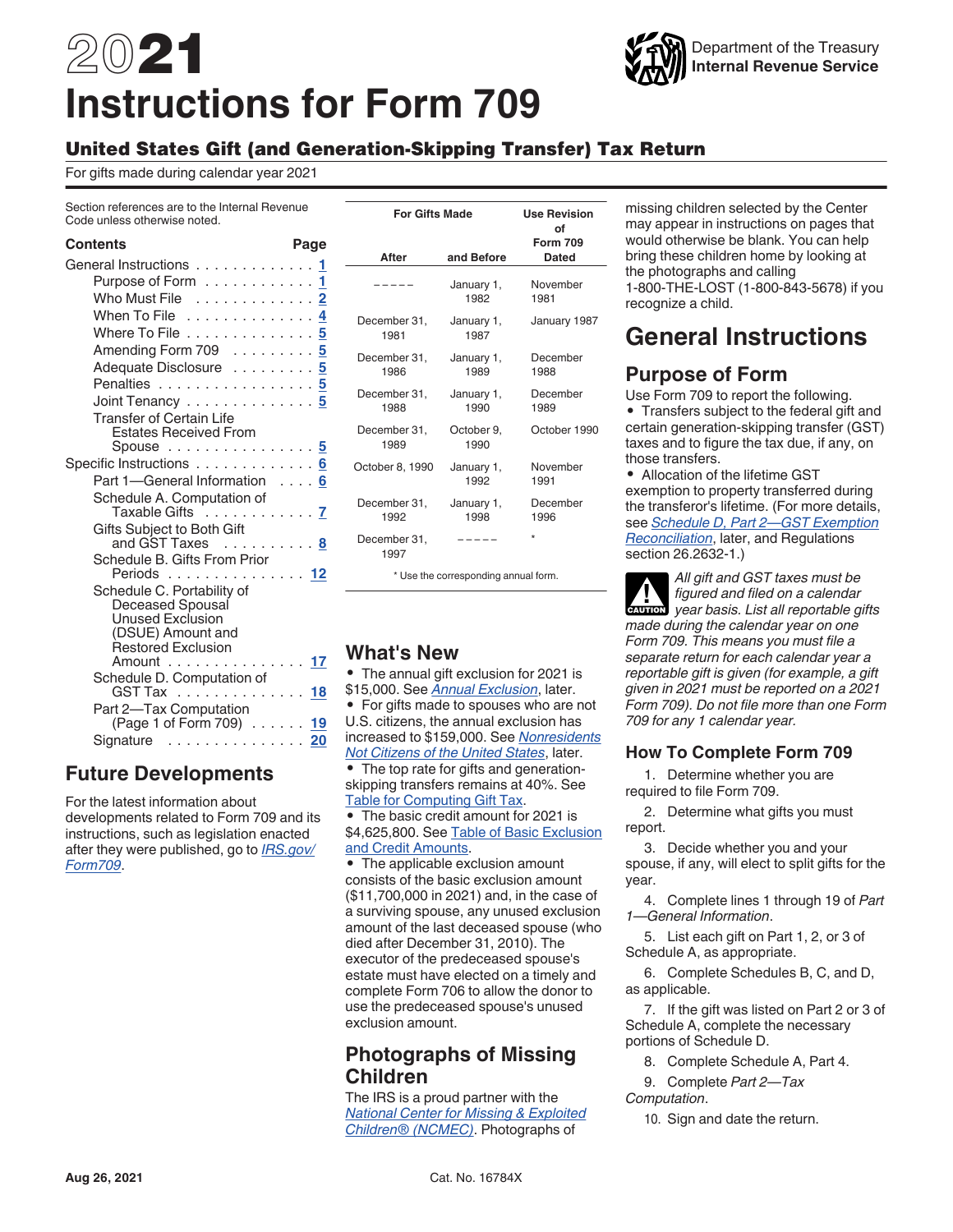

*Make sure to complete page 1 and the applicable schedules in*  **h** and the applicable schedules in<br> **CAUTION** their entirety. Returns filed without *entries in each field will not be processed.*



*Remember, if you are splitting gifts, your spouse must sign line 18 in* Part 1—General Information*.*

# **Who Must File**

**In general.** If you are a citizen or resident of the United States, you must file a gift tax return (whether or not any tax is ultimately due) in the following situations.

• If you gave gifts to someone in 2021 totaling more than \$15,000 (other than to your spouse), you probably must file Form 709. But see *Transfers Not Subject to the Gift Tax* and *Gifts to Your Spouse*, later, for more information on specific gifts that are not taxable.

• Certain gifts, called future interests, are not subject to the \$15,000 annual exclusion and you must file Form 709 even if the gift was under \$15,000. See *Annual Exclusion*, later.

• Spouses may not file a joint gift tax return. Each individual is responsible for his or her own Form 709.

• You must file a gift tax return to split gifts with your spouse (regardless of their amount) as described in *Part 1—General Information*, later.

• If a gift is of community property, it is considered made one-half by each spouse. For example, a gift of \$100,000 of community property is considered a gift of \$50,000 made by each spouse, and each spouse must file a gift tax return.

• Likewise, each spouse must file a gift tax return if they have made a gift of property held by them as joint tenants or tenants by the entirety.

• Only individuals are required to file gift tax returns. If a trust, estate, partnership, or corporation makes a gift, the individual beneficiaries, partners, or stockholders are considered donors and may be liable for the gift and GST taxes.

• The donor is responsible for paying the gift tax. However, if the donor does not pay the tax, the person receiving the gift may have to pay the tax.

• If a donor dies before filing a return, the donor's executor must file the return.

**Who does not need to file.** If you meet all of the following requirements, you are not required to file Form 709.

• You made no gifts during the year to your spouse.

• You did not give more than \$15,000 to any one donee.

• All the gifts you made were of present interests.

**Gifts to charities.** If the only gifts you made during the year are deductible as gifts to charities, you do not need to file a return as long as you transferred your entire interest in the property to qualifying charities. If you transferred only a partial interest, or transferred part of your interest to someone other than a charity, you must still file a return and report all of your gifts to charities.

**Note.** See Pub. 526, Charitable Contributions, for more information on identifying a qualified charity.

If you are required to file a return to report noncharitable gifts and you made gifts to charities, you must include all of your gifts to charities on the return.

#### **Transfers Subject to the Gift Tax**

Generally, the federal gift tax applies to any transfer by gift of real or personal property, whether tangible or intangible, that you made directly or indirectly, in trust, or by any other means.

The gift tax applies not only to the free transfer of any kind of property, but also to sales or exchanges, not made in the ordinary course of business, where value of the money (or property) received is less than the value of what is sold or exchanged. The gift tax is in addition to any other tax, such as federal income tax, paid or due on the transfer.

The exercise or release of a general power of appointment may be a gift by the individual possessing the power. General powers of appointment are those in which the holders of the power can appoint the property under the power to themselves, their creditors, their estates, or the creditors of their estates. To qualify as a power of appointment, it must be created by someone other than the holder of the power.

The gift tax may also apply to forgiving a debt, to making an interest-free or below-market interest rate loan, to transferring the benefits of an insurance policy, to certain property settlements in divorce cases, and to giving up some amount of annuity in exchange for the creation of a survivor annuity.

The gift tax applies to any digital asset, such as an electronic record, content, or data stored or existing in a binary format, in which the donor transfers a right to use or possess, including virtual currency or other digital representation of value that functions as a medium of exchange, a unit of account, and/or a store of value; domain names; images; multimedia; and textual content files.

Bonds that are exempt from federal income taxes are not exempt from federal gift taxes.

Sections 2701 and 2702 provide rules for determining whether certain transfers

to a family member of interests in corporations, partnerships, and trusts are gifts. The rules of section 2704 determine whether the lapse of any voting or liquidation right is a gift.

**Gifts to your spouse.** You must file a gift tax return if you made any gift to your spouse of a terminable interest that does not meet the exception described in *Life estate with power of appointment*, later, or if your spouse is not a U.S. citizen and the total gifts you made to your spouse during the year exceed \$159,000.

You must also file a gift tax return to make the qualified terminable interest property (QTIP) election described under *Line 12. Election Out of QTIP Treatment of Annuities*, later.

Except as described earlier, you do not have to file a gift tax return to report gifts to your spouse regardless of the amount of these gifts and regardless of whether the gifts are present or future interests.

## **Transfers Not Subject to the Gift Tax**

Four types of transfers are not subject to the gift tax. These are:

- Transfers to political organizations,
- Transfers to certain exempt organizations,
- Payments that qualify for the
- educational exclusion, and
- Payments that qualify for the medical exclusion.

These transfers are not "gifts" as that term is used on Form 709 and its instructions. You need not file a Form 709 to report these transfers and should not list them on Schedule A of Form 709 if you do file Form 709.

**Political organizations.** The gift tax does not apply to a transfer to a political organization (defined in section 527(e)(1)) for the use of the organization.

**Certain exempt organizations.** The gift tax does not apply to a transfer to any civic league or other organization described in section 501(c)(4); any labor, agricultural, or horticultural organization described in section 501(c)(5); or any business league or other organization described in section 501(c)(6) for the use of such organization, provided that such organization is exempt from tax under section 501(a).

**Educational exclusion.** The gift tax does not apply to an amount you paid on behalf of an individual to a qualifying domestic or foreign educational organization as tuition for the education or training of the individual. A qualifying educational organization is one that normally maintains a regular faculty and curriculum and normally has a regularly enrolled body of pupils or students in attendance at the place where its educational activities are regularly carried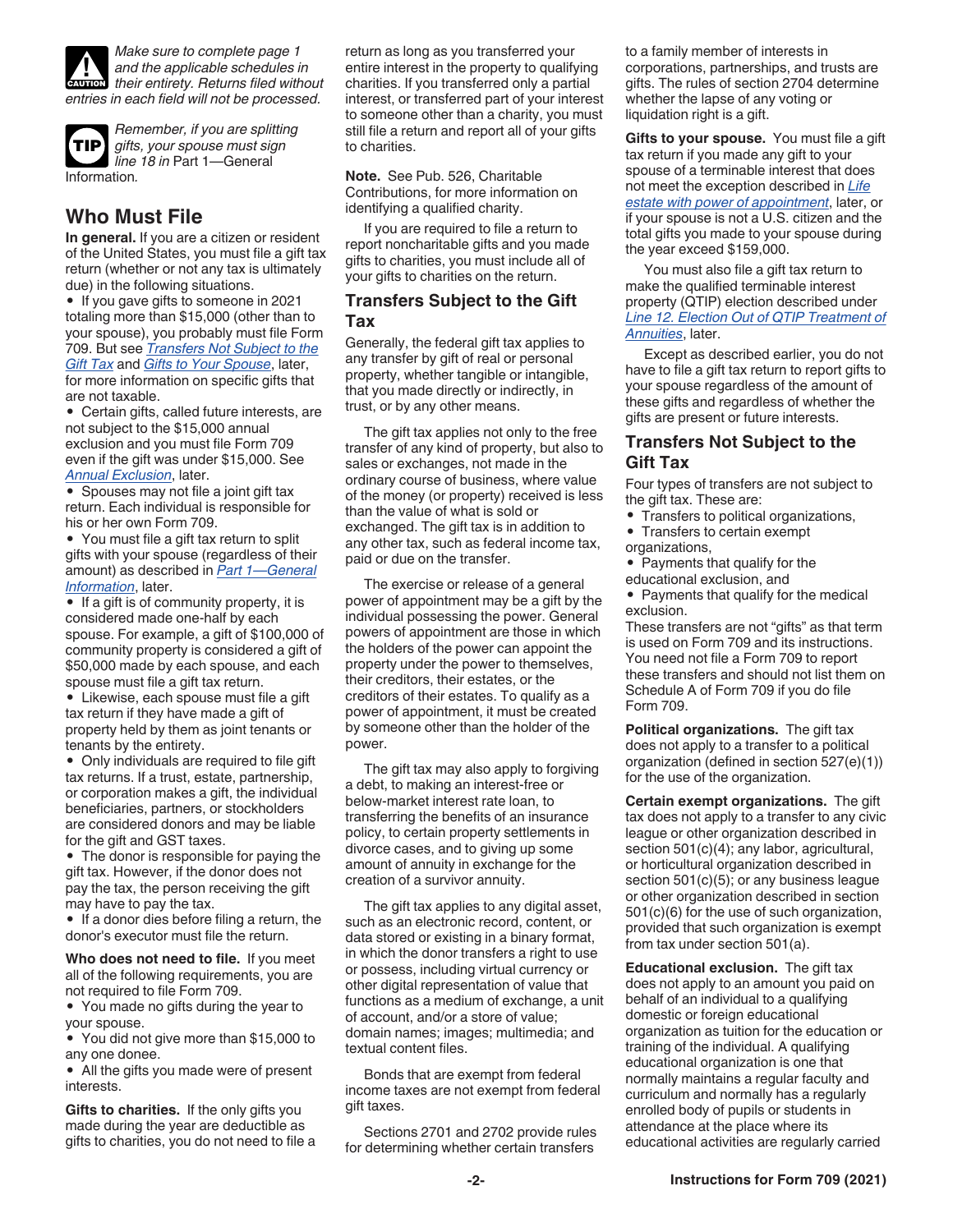#### on. See section 170(b)(1)(A)(ii) and its regulations.

The payment must be made directly to the qualifying educational organization and it must be for tuition. No educational exclusion is allowed for amounts paid for books, supplies, room and board, or other similar expenses that are not direct tuition costs. To the extent that the payment to the educational organization was for something other than tuition, it is a gift to the individual for whose benefit it was made, and may be offset by the annual exclusion if it is otherwise available.

Contributions to a qualified tuition program (QTP) on behalf of a designated beneficiary do not qualify for the educational exclusion. See *Line B. Qualified Tuition Programs (529 Plans or Programs)* in the instructions for Schedule A, later.

**Medical exclusion.** The gift tax does not apply to an amount you paid on behalf of an individual to a person or institution that provided medical care for the individual. The payment must be to the care provider. The medical care must meet the requirements of section 213(d) (definition of medical care for income tax deduction purposes). Medical care includes expenses incurred for the diagnosis, cure, mitigation, treatment, or prevention of disease, or for the purpose of affecting any structure or function of the body, or for transportation primarily for and essential to medical care. Medical care also includes amounts paid for medical insurance on behalf of any individual.

The medical exclusion does not apply to amounts paid for medical care that are reimbursed by the donee's insurance. If payment for a medical expense is reimbursed by the donee's insurance company, your payment for that expense, to the extent of the reimbursed amount, is not eligible for the medical exclusion and you are considered to have made a gift to the donee of the reimbursed amount.

To the extent that the payment was for something other than medical care, it is a gift to the individual on whose behalf the payment was made and may be offset by the annual exclusion if it is otherwise available.

The medical and educational exclusions are allowed without regard to the relationship between you and the donee. For examples illustrating these exclusions, see Regulations section 25.2503-6(c).

**Qualified disclaimers.** A donee's refusal to accept a gift is called a *disclaimer*. If a person makes a qualified disclaimer of any interest in property, the property will be treated as if it had never been transferred to that person. Accordingly, the disclaimant is not regarded as making a

gift to the person who receives the property because of the qualified disclaimer.

*Requirements.* To be a qualified disclaimer, a refusal to accept an interest in property must meet the following conditions.

1. The refusal must be in writing.

2. The refusal must be received by the donor, the legal representative of the donor, the holder of the legal title to the property disclaimed, or the person in possession of the property within 9 months after the later of:

a. The day the transfer creating the interest is made, or

b. The day the disclaimant reaches age 21.

3. The disclaimant must not have accepted the interest or any of its benefits.

4. As a result of the refusal, the interest must pass without any direction from the disclaimant to either:

a. The spouse of the decedent, or

b. A person other than the disclaimant.

5. The refusal must be irrevocable and unqualified.

The 9-month period for making the disclaimer is generally determined separately for each taxable transfer. For gifts, the period begins on the date the transfer is a completed transfer for gift tax purposes.

#### **Annual Exclusion**

The first \$15,000 of gifts of present interest to each donee during the calendar year is subtracted from total gifts in figuring the amount of taxable gifts. For a gift in trust, each beneficiary of the trust is treated as a separate donee for purposes of the annual exclusion.

All of the gifts made during the calendar year to a donee are fully excluded under the annual exclusion if they are all gifts of present interest and they total \$15,000 or less.

**Note.** For gifts made to spouses who are not U.S. citizens, the annual exclusion has been increased to \$159,000, provided the additional (above the \$15,000 annual exclusion) \$144,000 gift would otherwise qualify for the gift tax marital deduction (as described in the Schedule A, Part 4, line 4, instructions, later).

**Note.** Only the annual exclusion applies to gifts made to a nonresident not a citizen of the United States. Deductions and credits are not considered in determining gift tax liability for such transfers.

A gift of a future interest cannot be excluded under the annual exclusion.

A gift is considered a present interest if the donee has all immediate rights to the use, possession, and enjoyment of the property or income from the property.

A gift is considered a future interest if the donee's rights to the use, possession, and enjoyment of the property or income from the property will not begin until some future date. Future interests include reversions, remainders, and other similar interests or estates.

A contribution to a QTP on behalf of a designated beneficiary is considered a gift of a present interest.

A gift to a minor is considered a present interest if all of the following conditions are met.

1. Both the property and its income may be expended by, or for the benefit of, the minor before the minor reaches age 21.

2. All remaining property and its income must pass to the minor on the minor's 21st birthday.

3. If the minor dies before the age of 21, the property and its income will be payable either to the minor's estate or to whomever the minor may appoint under a general power of appointment.

The gift of a present interest to more than one donee as joint tenants qualifies for the annual exclusion for each donee.

#### **Nonresidents Not Citizens of the United States**

Nonresidents not citizens of the United States are subject to gift and GST taxes for gifts of tangible property situated in the United States. A person is considered a *nonresident not a citizen of the United States* if he or she, at the time the gift is made, (1) was not a citizen of the United States and did not reside there, or (2) was domiciled in a U.S. possession and acquired citizenship solely by reason of birth or residence in the possession. Under certain circumstances, they are also subject to gift and GST taxes for gifts of intangible property. See section 2501(a).

If you are a nonresident not a citizen of the United States who made a gift subject to gift tax, you must file a gift tax return when any of the following apply.

• You gave any gifts of future interests.

• Your gifts of present interests to any donee other than your spouse total more than \$15,000.

• Your outright gifts to your spouse who is not a U.S. citizen total more than \$159,000.

#### **Transfers Subject to the GST Tax**

You must report on Form 709 the GST tax imposed on inter vivos direct skips. An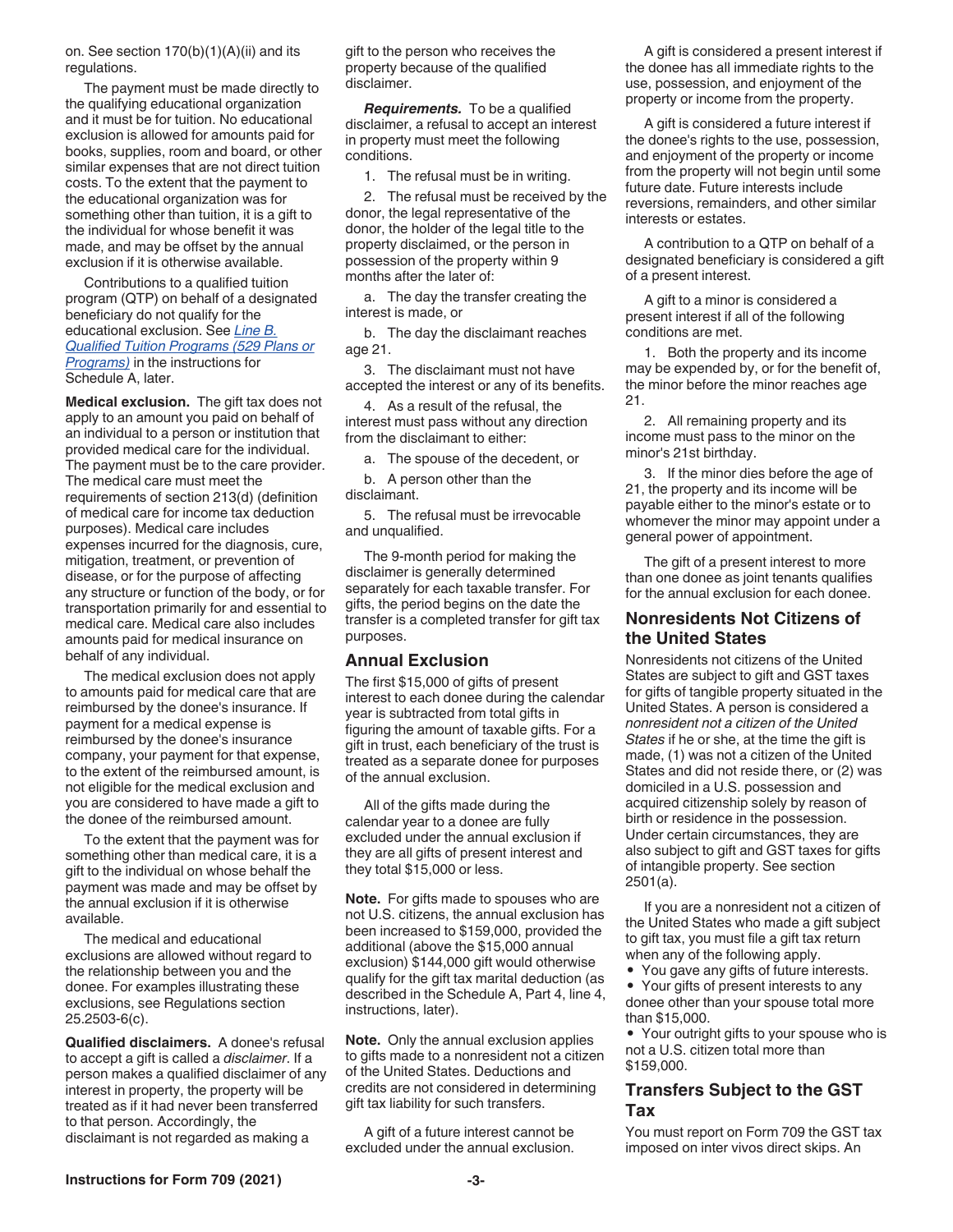*inter vivos direct skip* is a transfer made during the donor's lifetime that is:

- Subject to the gift tax,
- Of an interest in property, and

• Made to a skip person. (See *Gifts Subject to Both Gift and GST Taxes*, later.)

A transfer is subject to the gift tax if it is required to be reported on Schedule A of Form 709 under the rules contained in the gift tax portions of these instructions, including the split gift rules. Therefore, transfers made to political organizations, transfers made to certain exempt organizations, transfers that qualify for the medical or educational exclusions, transfers that are fully excluded under the annual exclusion, and most transfers made to your spouse are not subject to the GST tax.

Transfers subject to the GST tax are described in further detail in the **instructions** 

*Certain transfers, particularly transfers to a trust, that are not*  **k** *subject to a trust, that are subject to gift tax and are therefore not subject to the GST tax on Form 709 may be subject to the GST tax at a later date. This is true even if the transfer is less than the \$15,000 annual exclusion. In this instance, you may want to apply a GST exemption amount to the transfer on this return or on a Notice of Allocation. However, you should be aware that a GST exemption may be automatically allocated to the gift if the trust that receives the gift is a "GST trust" (as defined under section 2632(c)). For more information, see* Schedule D, Part 2—GST Exemption Reconciliation *and*  Schedule A, Part 3-Indirect Skips and Other Transfers in Trust*, later.*

## **Transfers Subject to an Estate Tax Inclusion Period (ETIP)**

Certain transfers receive special treatment if the transferred property is subject to an ETIP. An ETIP is the period during which, should the donor die, the value of transferred property would be includible (other than by reason of section 2035) in the gross estate of the donor or the spouse of the donor. For transfers subject to an ETIP, GST tax reporting is required at the close of the ETIP.

For example, if A transfers her house to a qualified personal residence trust for a term of 10 years, with the remainder to A's granddaughter, the value of the house would be includible in A's estate if she died within the 10-year period during which she retained an interest in the trust. In this case, a portion of the transfer to the trust is a completed gift that must be reported on Part 1 of Schedule A. The GST portion of the transfer would not be reported until A died or her interest in the trust otherwise ended.

Report the gift portion of such a transfer on Schedule A, Part 1, at the time of the actual transfer. Report the GST portion on Schedule D, Part 1, but only at the close of the ETIP. Use Form 709 only to report those transfers where the ETIP closed due to something other than the donor's death. (If the ETIP closed as the result of the donor's death, report the transfer on Form 706, United States Estate (and Generation-Skipping Transfer) Tax Return.)

If you are filing this Form 709 solely to report the GST portion of transfers subject to an ETIP, complete the form as you normally would with the following exceptions.

1. Write "ETIP" at the top of page 1.

2. Complete only lines 1 through 6, 8, and 9 of *Part 1—General Information*.

3. Complete Schedule D. Complete columns B and C of Schedule D, Part 1, as explained in the instructions for that schedule.

4. Complete only lines 10 and 11 of Schedule A, Part 4.

5. Complete *Part 2—Tax Computation*.

*A direct skip that is subject to an ETIP is deemed to have been made only at the close of the ETIP. Any allocation of GST exemption to the transfer of property subject to an ETIP, whether a direct skip or an indirect skip, shall not be made until the close of the ETIP. The donor may prevent the automatic allocation of GST exemption by electing out of the automatic allocation rules at any time prior to the due date of the Form 709 for the calendar year in which the close of the ETIP occurs (whether or not any transfer was made in the calendar year for which the Form 709 was filed, and whether or not a Form 709 would otherwise be required to be filed for that year).* **TIP**

#### **Section 2701 Elections**

The special valuation rules of section 2701 contain three elections that you can make only with Form 709.

1. A transferor may elect to treat a qualified payment right he or she holds (and all other rights of the same class) as other than a qualified payment right.

2. A person may elect to treat a distribution right held by that person in a controlled entity as a qualified payment right.

3. An interest holder may elect to treat as a taxable event the payment of a qualified payment that occurs more than 4 years after its due date.

The elections described in (1) and (2) must be made on the Form 709 that is filed by the transferor to report the transfer that is being valued under section 2701. The elections are made by attaching a statement to Form 709. For information on what must be in the statement and for definitions and other details on the elections, see section 2701 and Regulations section 25.2701-2(c).

The election described in (3) may be made by attaching a statement to the Form 709 filed by the recipient of the qualified payment for the year the payment is received. If the election is made on a timely filed return, the taxable event is deemed to occur on the date the qualified payment is received. If it is made on a late-filed return, the taxable event is deemed to occur on the first day of the month immediately preceding the month in which the return is filed. For information on what must be in the statement and for definitions and other details on this election, see section 2701 and Regulations section 25.2701-4(d).

All of the elections may be revoked, but only with the consent of the IRS.

# **When To File**

Form 709 is an annual return.

Generally, you must file Form 709 no earlier than January 1, but not later than April 15, of the year after the gift was made. However, in instances when April 15 falls on a Saturday, Sunday, or legal holiday, Form 709 will be due on the next business day. See section 7503.

If the donor died during 2021, the executor must file the donor's 2021 Form 709 not later than the earlier of:

• The due date (with extensions) for filing the donor's estate tax return; or • April 15, 2022, or the extended due date granted for filing the donor's gift tax return.

## **Extension of Time To File**

There are two methods of extending the time to file the gift tax return. Neither method extends the time to pay the gift or GST taxes. If you want an extension of time to pay the gift or GST taxes, you must request that separately. See Regulations section 25.6161-1.

**By extending the time to file your income tax return.** Any extension of time granted for filing your calendar year 2021 federal income tax return will also automatically extend the time to file your 2021 federal gift tax return. Income tax extensions are made by using Form 4868, Application for Automatic Extension of Time To File U.S. Individual Income Tax Return, or Form 2350, Application for Extension of Time To File U.S. Income Tax Return. You may only use these forms to extend the time for filing your gift tax return if you are also requesting an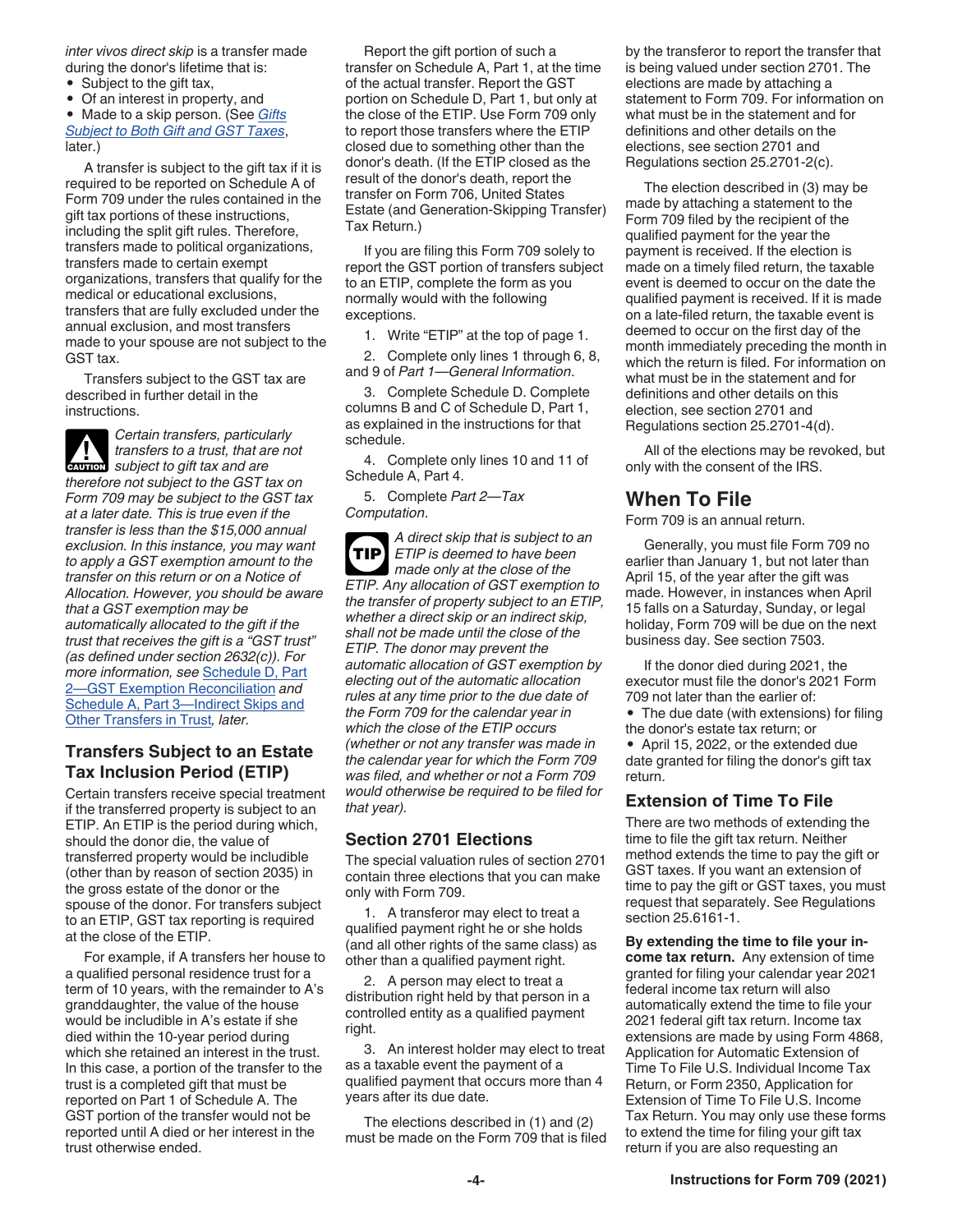extension of time to file your income tax return.

**By filing Form 8892.** If you do not request an extension for your income tax return, use Form 8892, Application for Automatic Extension of Time To File Form 709 and/or Payment of Gift/ Generation-Skipping Transfer Tax, to request an automatic 6-month extension of time to file your federal gift tax return. In addition to containing an extension request, Form 8892 also serves as a payment voucher (Form 8892-V) for a balance due on federal gift taxes for which you are extending the time to file. For more information, see Form 8892.

#### **Private Delivery Services (PDSs)**

Filers can use certain PDSs designated by the IRS to meet the "timely mailing as timely filing" rule for tax returns. Go to *[IRS.gov/PDS](https://www.irs.gov/filing/private-delivery-services-pds)* for the current list of designated services.

The PDS can tell you how to get written proof of the mailing date.

For the IRS mailing address to use if you're using a PDS, go to *[IRS.gov/](https://www.irs.gov/pdsstreetaddresses) [PDSstreetAddresses](https://www.irs.gov/pdsstreetaddresses)*.

*PDSs can't deliver items to P.O. boxes. You must use the U.S.*  **Postal Service to mail any item to** *an IRS P.O. box address.*

# **Where To File**

File Form 709 at the following address.

Department of the Treasury Internal Revenue Service Center Kansas City, MO 64999

If using a PDS, file at this address.

Internal Revenue Service 333 W. Pershing Road Kansas City, MO 64108

## **Amending Form 709**

If you find that you must change something on a return that has already been filed, you should:

• File another Form 709:

• Enter "Amended" across the top of page 1 of the form; and

• Attach a copy of pages 1, 2, and 3 of the original Form 709 that has already been filed.

File the amended Form 709 at the following address.

> Internal Revenue Service Center Attn: E&G, Stop 824G 7940 Kentucky Drive Florence, KY 41042-2915

If using a PDS, file at this address.

Internal Revenue Service Center Attn: E&G, Stop 824G 7940 Kentucky Drive Florence, KY 41042-2915

If you have already been notified that the return has been selected for examination, you should provide the additional information directly to the office conducting the examination.



## **Adequate Disclosure**

*To begin the running of the statute of limitations for a gift, the gift must be adequately disclosed on Form 709 (or an attached statement) filed for the year of the gift.* **CAUTION !**

In general, a gift will be considered adequately disclosed if the return or statement includes the following.

• A full and complete Form 709.

• A description of the transferred property and any consideration received by the donor.

• The identity of, and relationship between, the donor and each donee.

• If the property is transferred in trust, the trust's employer identification number (EIN) and a brief description of the terms of the trust (or a copy of the trust instrument in lieu of the description). • Either a qualified appraisal or a detailed description of the method used to

determine the fair market value of the gift. See Regulations section 301.6501(c)-1(e) and (f) for details, including what constitutes a qualified

appraisal, the information required if no appraisal is provided, and the information required for transfers under sections 2701 and 2702.

## **Penalties**

**Late filing and late payment.** Section 6651 imposes penalties for both late filing and late payment, unless there is reasonable cause for the delay.

**Reasonable-cause determinations.** If you receive a notice about penalties after you file Form 709, send an explanation and we will determine if you meet reasonable-cause criteria. Do **not** attach an explanation when you file Form 709.

There are also penalties for willful failure to file a return on time, willful attempt to evade or defeat payment of tax, and valuation understatements that cause an underpayment of the tax. A substantial valuation understatement occurs when the reported value of property entered on Form 709 is 65% or less of the actual value of the property. A gross valuation understatement occurs when the reported

value listed on the Form 709 is 40% or less of the actual value of the property.

**Return preparer.** Penalties may also be applied to tax return preparers, including gift tax return preparers.

Gift tax return preparers who prepare any return or claim for refund that reflects an understatement of tax liability due to an unreasonable position are subject to a penalty equal to the greater of \$1,000 or 50% of the income earned (or to be earned) for the preparation of each such return. Gift tax return preparers who prepare any return or claim for refund with an understatement of tax liability due to willful or reckless conduct can be penalized \$5,000 or 75% of the income derived (or to be derived) for the preparation of the return. See section 6694, the related regulations, and Ann. 2009-15, 2009-11 I.R.B. 687, available at *[IRS.gov/pub/irs-irbs/irb09-11.pdf](https://www.irs.gov/pub/irs-irbs/irb09-11.pdf)*, for more information.

## **Joint Tenancy**

If you buy property with your own funds and the title to the property is held by you and a donee as joint tenants with right of survivorship and if either you or the donee may give up those rights by severing your interest, you have made a gift to the donee in the amount of half the value of the property.

If you create a joint bank account for yourself and a donee (or a similar kind of ownership by which you can get back the entire fund without the donee's consent), you have made a gift to the donee when the donee draws on the account for his or her own benefit. The amount of the gift is the amount that the donee took out without any obligation to repay you.

If you buy a U.S. savings bond registered as payable to yourself or a donee, there is a gift to the donee when he or she cashes the bond without any obligation to account to you.

## **Transfer of Certain Life Estates Received From Spouse**

If you received a qualified terminable interest (see *Line 12. Election Out of QTIP Treatment of Annuities* in the instructions for Schedule A, later) from your spouse for which a marital deduction was elected on your spouse's estate or gift tax return, you will be subject to the gift tax (and GST tax, if applicable) if you dispose of all or part of your life income interest (by gift, sale, or otherwise).

Generally, the entire value of the property transferred will be treated as a taxable gift less:

1. The amount you received (if any) for the life income interest; and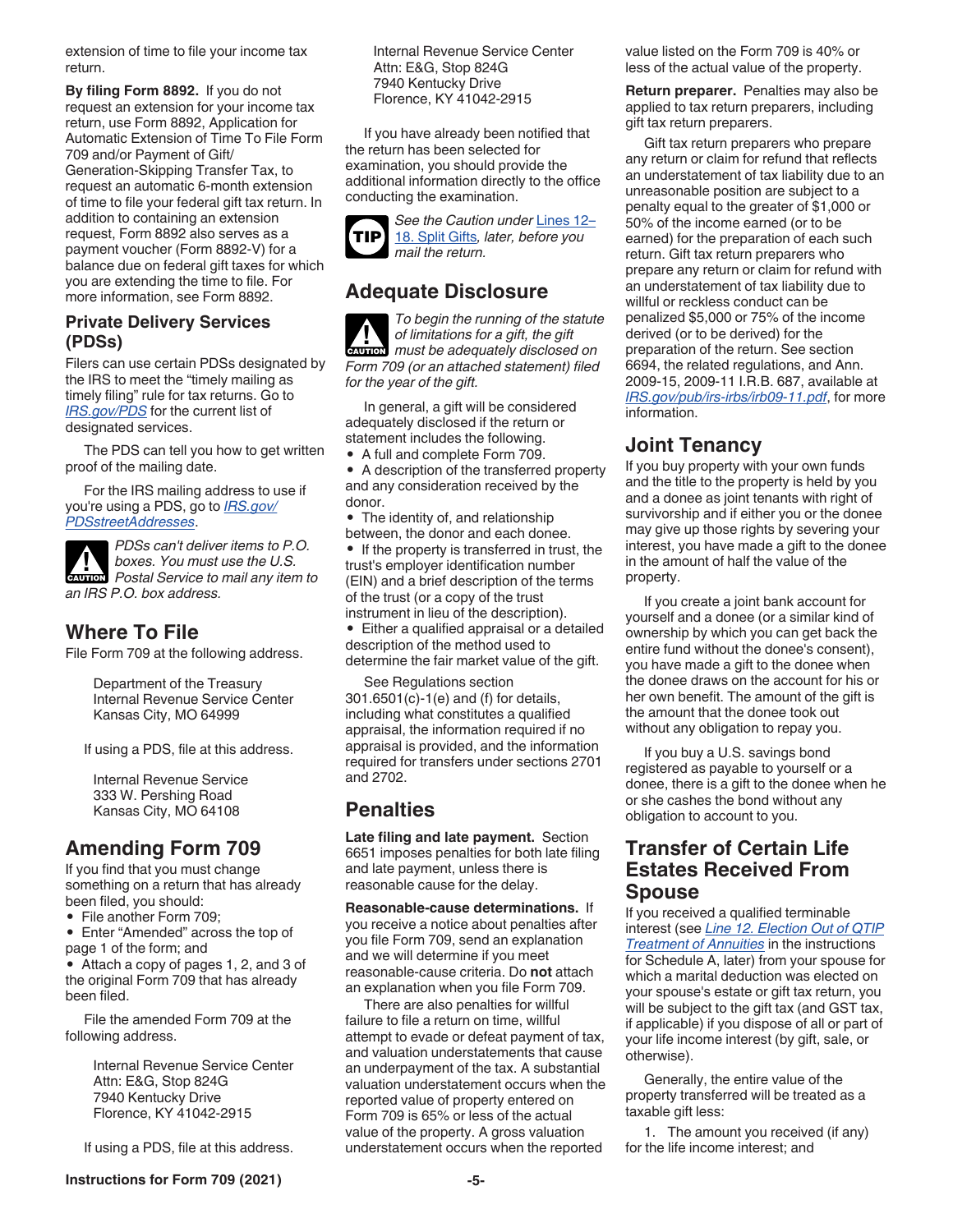2. The amount (if any) determined after the application of section 2702, valuing certain retained interests at zero, for the life income interest you retained after the transfer.

That portion of the property's value that is attributable to the remainder interest is a gift of a future interest for which no annual exclusion is allowed. To the extent that you transferred the life income interest without receiving any value in return, the transfer is a gift, and you may claim an annual exclusion, treating the person to whom you transferred the interest as the donee for purposes of figuring the annual exclusion.

# **Specific Instructions**

## **Part 1—General Information**

**Line 3. Donor's Social Security Number.** Enter your social security number (SSN), if applicable, or your individual taxpayer identification number (ITIN), but only if you have previously used the ITIN to file other U.S. tax returns. If you do not have an SSN or a previously used ITIN, the IRS will assign an Internal Revenue Service Number (IRSN) to you. If you have already been assigned an IRSN, please enter the number on line 3. If you do not have a SSN, ITIN, or IRSN, leave line 3 blank.

**Lines 4 and 6. Address.** Enter your current mailing address.

*Foreign address.* If your address is outside of the United States or its possessions or territories, enter the information as follows: city, province or state, and name of country. Follow the country's practice for entering the postal code. Do not abbreviate the country name.

**Line 5. Legal residence (domicile).** In general, your legal residence (also known as your domicile) is acquired by living in a place, for even a brief period of time, with no definite present intention of moving from that place.

Enter the state of the United States (including the District of Columbia) or a foreign country in which you legally reside or are domiciled at the time of the gift.

**Line 7. Citizenship.** Enter your citizenship.

The term "citizen of the United States" includes a person who, at the time of making the gift:

• Was domiciled in a possession of the United States,

• Was a U.S. citizen, and

• Became a U.S. citizen for a reason other than being a citizen of a U.S.

possession or being born or residing in a possession.

A *nonresident not a citizen of the United States* includes a person who, at the time of making the gift:

• Was domiciled in a possession of the United States,

• Was a U.S. citizen, and

• Became a U.S. citizen only because he or she was a citizen of a possession or was born or resided in a possession.

#### **Lines 12–18. Split Gifts**

*A married couple may not file a joint gift tax return. However, if*  **z** *joint gift tax return. However,*<br>
after reading the instructions *below, you and your spouse agree to split your gifts, you should file both of your individual gift tax returns together (that is, in the same envelope) to help the IRS process the returns and to avoid correspondence from the IRS.*

If you and your spouse both consent, all gifts (including gifts of property held with your spouse as joint tenants or tenants by the entirety) either of you make to third parties during the calendar year will be considered as made one-half by each of you if all of the following apply.

• You and your spouse were married to one another at the time of the gift.

• If divorced or widowed after the gift, you did not remarry during the rest of the calendar year.

• Neither of you was a nonresident not a citizen of the United States at the time of the gift.

• You did not give your spouse a general power of appointment over the property interest transferred.

If you transferred property partly to your spouse and partly to third parties, you can only split the gifts if the interest transferred to the third parties is ascertainable at the time of the gift.

The consent is effective for the entire calendar year; therefore, all gifts made by both you and your spouse to third parties during the calendar year (while you were married) must be split.

If the consent is effective, the liability for the entire gift tax of each spouse is joint and several.

If you meet these requirements and want your gifts to be considered made one-half by you and one-half by your spouse, check the "Yes" box on line 12, complete lines 13 through 17, and have your spouse sign the consent on line 18.

If you are not married or do not wish to split gifts, skip to line 19.

**Line 15.** If you were married to one another for all of 2021, check the "Yes" box and skip to line 17. If you were married for only part of the year, check the "No" box and go to line 16. If you were

divorced or widowed after you made the gift, you cannot elect to split gifts if you remarried before the end of 2021.

**Line 16.** Check the box that explains the change in your marital status during the year and give the date you were married, divorced, or widowed.

#### **Consent of Spouse**

Your spouse must sign the consent for your gift-splitting election to be valid. The consent may generally be signed at any time after the end of the calendar year. However, there are two exceptions.

1. The consent may not be signed after April 15 following the end of the year in which the gift was made. But if neither you nor your spouse has filed a gift tax return for the year on or before that date, the consent must be made on the first gift tax return for the year filed by either of you.

2. The consent may not be signed after a notice of deficiency for the gift tax for the year has been sent to either you or your spouse.

The executor for a deceased spouse or the guardian for a legally incompetent spouse may sign the consent.

#### **When the Consenting Spouse Must Also File a Gift Tax Return**

In general, if you and your spouse elect gift splitting, then both spouses must file his or her own individual gift tax return.

However, only one spouse must file a return if the requirements of either of the exceptions below are met. In these exceptions, *gifts* means transfers (or parts of transfers) that do not qualify for the political organization, educational, or medical exclusions.

**Exception 1.** During the calendar year:

• Only one spouse made any gifts,

• The total value of these gifts to each third-party donee does not exceed \$30,000, and

• All of the gifts were of present interests.

**Exception 2.** During the calendar year: • Only one spouse (the donor spouse) made gifts of more than \$15,000 but not more than \$30,000 to any third-party donee,

• The only gifts made by the other spouse (the consenting spouse) were gifts of not more than \$15,000 to third-party donees other than those to whom the donor spouse made gifts, and

• All of the gifts by both spouses were of present interests.

If either of the above exceptions is met, only the donor spouse must file a return and the consenting spouse signifies consent on that return.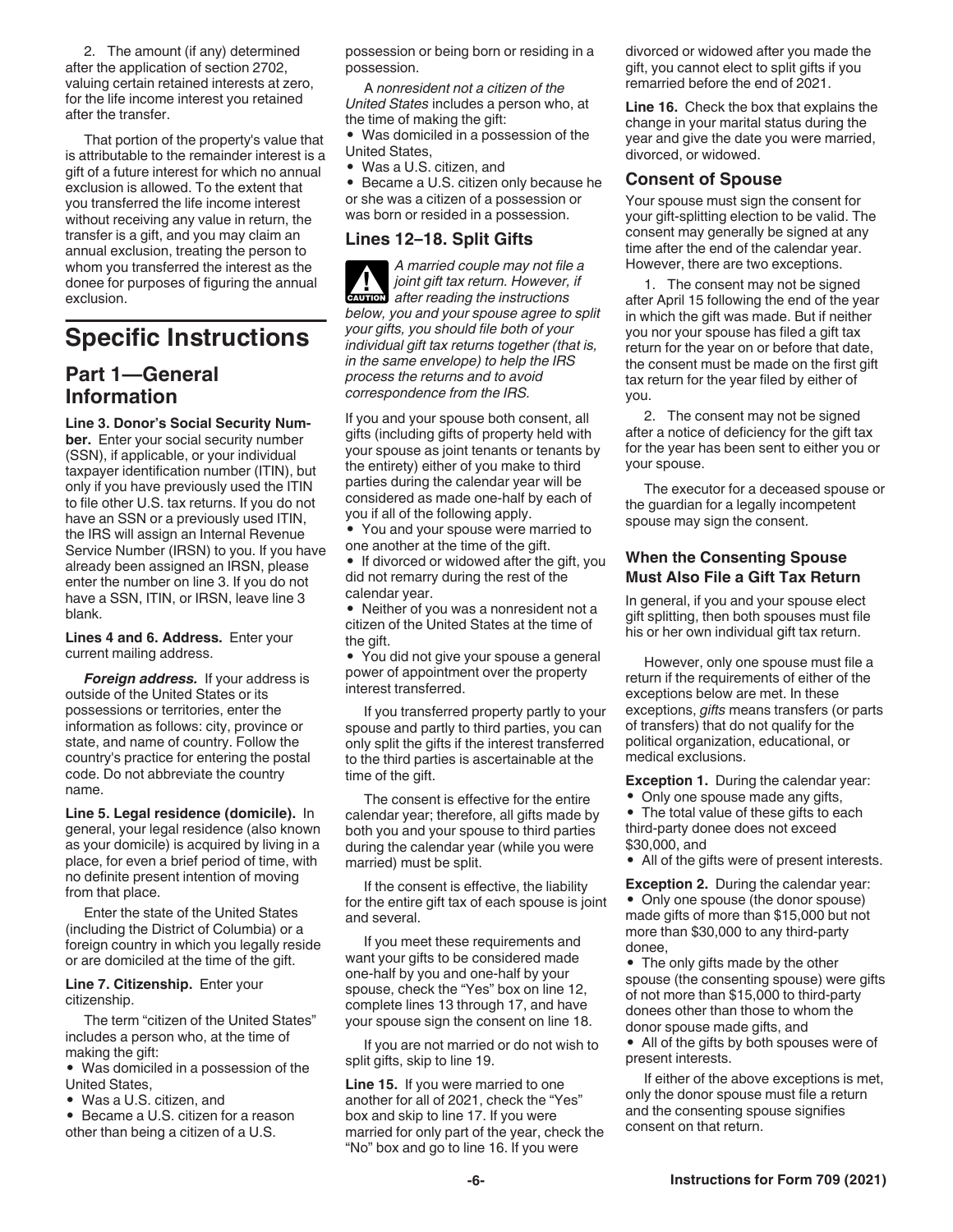Specific instructions for *Part 2—Tax Computation* are discussed later. Because you must complete Schedules A, B, C, and D to fill out Part 2, you will find instructions for these schedules later.

## **Line 19. Application of DSUE Amount**

If the donor is a citizen or resident of the United States and his or her spouse died after December 31, 2010, the donor may be eligible to use the deceased spouse's unused exclusion (DSUE) amount. The executor of his or her spouse's estate must have elected on Form 706 to allow use of the unused exclusion amount. See the instructions for Form 706, *Part 6—Portability of Deceased Spousal Unused Exclusion*. If the executor of the estate made this election, attach the first four pages of Form 706 filed by the estate. Include any attachments related to DSUE that were filed with Form 706 and calculations of any adjustments to the DSUE amount like audit reports or previously filed Forms 709. See also section 2010(c)(4) and related regulations.

Using the checkboxes provided, indicate whether the donor is applying or has applied a DSUE amount from a predeceased spouse to gifts reported on this or a previous Form 709. If so, complete Schedule C before going to *Part 2—Tax Computation*, later.

# **Schedule A. Computation of Taxable Gifts**

Do not enter on Schedule A any gift or part of a gift that qualifies for the political organization, educational, or medical exclusions. In the instructions below, *gifts*  means transfers (or parts of transfers) that do not qualify for the political organization, educational, or medical exclusions.

## **Line A. Valuation Discounts**

If the value of any gift you report in either Part 1, Part 2, or Part 3 of Schedule A includes a discount for lack of marketability, a minority interest, a fractional interest in real estate, blockage, market absorption, or for any other reason, answer "Yes" to the question at the top of Schedule A. Also attach an explanation giving the basis for the claimed discounts and showing the amount of the discounts taken.

## **Line B. Qualified Tuition Programs (529 Plans or Programs)**

If in 2021, you contributed more than \$15,000 to a qualified tuition plan (QTP) on behalf of any one person, you may elect to treat up to \$75,000 of the contribution for that person as if you had made it ratably over a 5-year period. The election allows you to apply the annual exclusion to a portion of the contribution in each of the 5 years, beginning in 2021. You can make this election for as many separate people as you made QTP contributions.

You can only apply the election to a maximum of \$75,000. You must report all of your 2021 QTP contributions for any single person that exceed \$75,000 (in addition to any other gifts you made to that person).

For each of the 5 years, you report in Part 1 of Schedule A one-fifth (20%) of the amount for which you made the election. In column E of Part 1 (Schedule A), list the date of the gift as the calendar year for which you are deemed to have made the gift (that is, the year of the current Form 709 you are filing). Do not list the actual year of contribution for subsequent years.

However, if in any of the last 4 years of the election, you did not make any other gifts that would require you to file a Form 709, you do not need to file Form 709 to report that year's portion of the election amount.

*Example.* In 2021, D contributed \$100,000 to a QTP for the benefit of her son. D elects to treat \$75,000 of this contribution as having been made ratably over a 5-year period. Accordingly, for 2021, D reports the following.

| \$25,000     | (the amount of the contribution<br>that exceeded \$75,000)           |
|--------------|----------------------------------------------------------------------|
| $+$ \$15,000 | (the 1/5 portion from the election)                                  |
| \$40,000     | the total gift to her son listed in<br>Part 1 of Schedule A for 2021 |

In 2022, D gives a gift of \$20,000 cash to her niece and no other gifts. On her 2022 Form 709, D reports in Part 1 of Schedule A the \$20,000 gift to her niece and a \$15,000 gift to her son (the one-fifth portion of the 2021 gift that is treated as made in 2022). In column E of Part 1 (Schedule A), D lists "2022" as the date of the gift.

D makes no gifts in 2023, 2024, or 2025. She is not required to file Form 709 in any of those years to report the one-fifth portion of the QTP gift because she is not otherwise required to file Form 709.

You make the election by checking the box on line B at the top of Schedule A. The election must be made for the calendar year in which the contribution is made. Also attach an explanation that includes the following.

• The total amount contributed per individual beneficiary.

• The amount for which the election is being made.

• The name of the individual for whom the contribution was made.

If you are electing gift splitting, apply the gift-splitting rules before applying the QTP rules. Each spouse would then decide individually whether to make this QTP election.



*Contributions to QTPs do not qualify for the education exclusion.*

#### **How To Complete Parts 1, 2, and 3**

After you determine which gifts you made in 2021 that are subject to the gift tax, list them on Schedule A. You must divide these gifts between:

1. Part 1—those subject only to the gift tax (gifts made to nonskip persons—see *Part 1—Gifts Subject Only to Gift Tax*, later),

2. Part 2—those subject to both the gift and GST taxes (gifts made to skip persons—see *Gifts Subject to Both Gift and GST Taxes* and *Part 2—Direct Skips*, later), and

3. Part 3—those subject only to the gift tax at this time but which could later be subject to GST tax (gifts that are indirect skips—see *Part 3—Indirect Skips and Other Transfers in Trust*, later).

If you need more space, attach a separate sheet using the same format as Schedule A.

*Use the following guidelines when entering gifts on Schedule A.* **TIP**

*• Enter a gift only once—in Part 1, Part 2, or Part 3.*

*• Do not enter any gift or part of a gift that qualified for the political organization, educational, or medical exclusion.*

*• Enter gifts under "Gifts made by spouse" only if you have chosen to split gifts with your spouse and your spouse is required to file a Form 709 (see* Part 1—General Information, Lines 12–18. Split Gifts*, earlier).*

*• In column F, enter the full value of the gift (including those made by your spouse, if applicable). If you have chosen to split gifts, that one-half portion of the gift is entered in column G.*

#### **Gifts to Donees Other Than Your Spouse**

You must always enter all gifts of future interests that you made during the calendar year regardless of their value.

**Gift splitting not elected.** If the total gifts of present interests to any donee are more than \$15,000 in the calendar year, then you must enter all such gifts that you made during the year to or on behalf of that donee, including those gifts that will be excluded under the annual exclusion. If the total is \$15,000 or less, you need not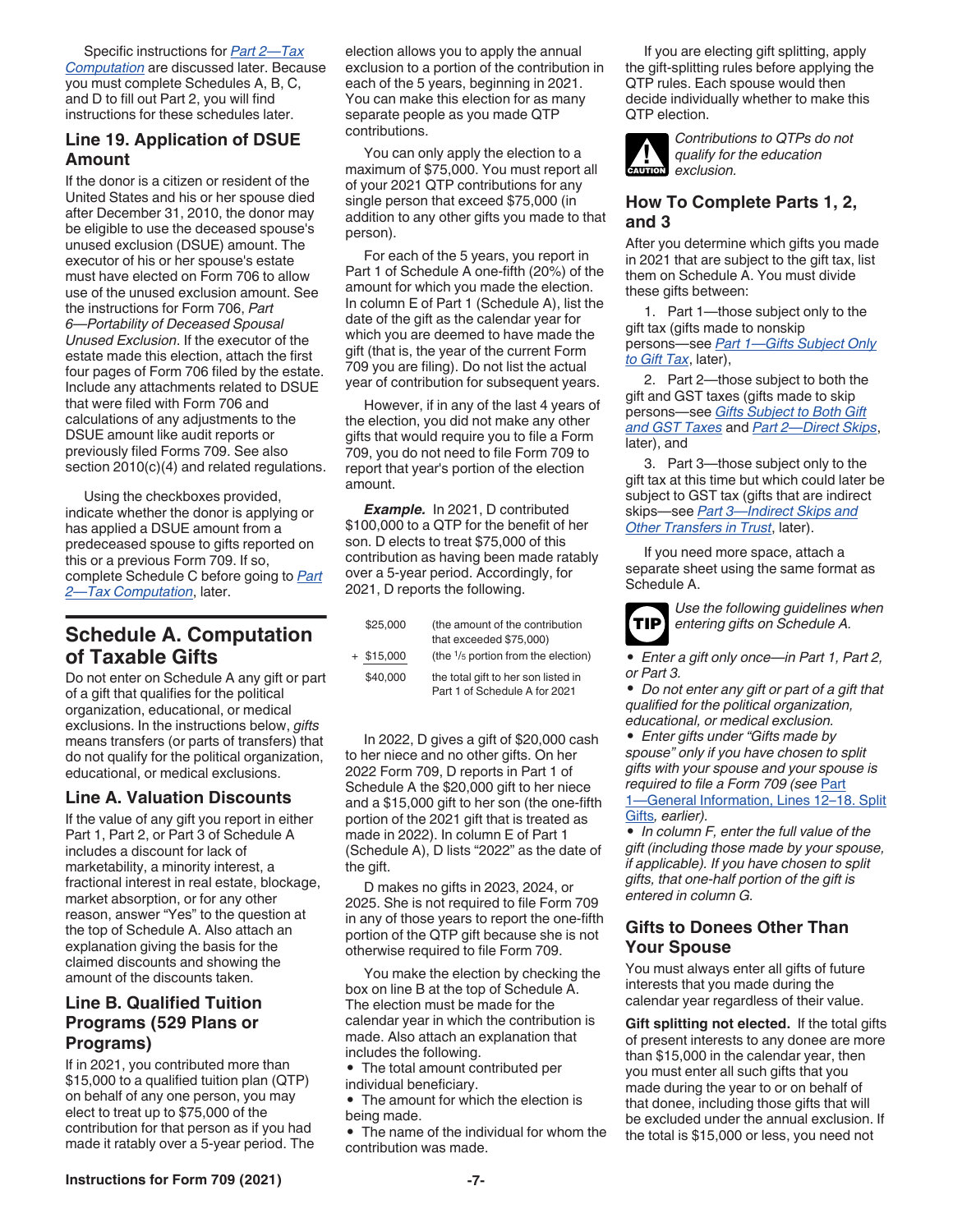enter on Schedule A any gifts (except gifts of future interests) that you made to that donee. Enter these gifts in the top half of Part 1, 2, or 3, as applicable.

**Gift splitting elected.** Enter on Schedule A the entire value of every gift you made during the calendar year while you were married, even if the gift's value will be less than \$15,000 after it is split in column G of Part 1, 2, or 3 of Schedule A.

**Gifts made by spouse.** If you elected gift splitting and your spouse made gifts, list those gifts in the space below "Gifts made by spouse" in Part 1, 2, or 3. Report these gifts in the same way you report gifts you made.

#### **Gifts to Your Spouse**

Except for the gifts described below, you do not need to enter any of your gifts to your spouse on Schedule A.

**Terminable interests.** Terminable interests are defined in the instructions for Part 4, line 4. If all the terminable interests you gave to your spouse qualify as life estates with power of appointment (defined under *Life estate with power of appointment*, later), you do not need to enter any of them on Schedule A.

However, if you gave your spouse any terminable interest that does not qualify as a life estate with power of appointment, you must report on Schedule A all gifts of terminable interests you made to your spouse during the year.

**Charitable remainder trusts.** If you make a gift to a charitable remainder trust and your spouse is the only noncharitable beneficiary (other than yourself), the interest you gave to your spouse is not considered a terminable interest and, therefore, should not be shown on Schedule A. See section 2523(g)(1). For definitions and rules concerning these trusts, see section 2056(b)(8)(B).

**Future interest.** Generally, you should not report a gift of a future interest to your spouse unless the future interest is also a terminable interest that is required to be reported as described earlier. However, if you gave a gift of a future interest to your spouse and you are required to report the gift on Form 709 because you gave the present interest to a donee other than your spouse, then you should enter the entire gift, including the future interest given to your spouse, on Schedule A. You should use the rules under *Gifts Subject to Both Gift and GST Taxes*, later, to determine whether to enter the gift on Schedule A, Part 1, 2, or 3.

**Spouses who are not U.S. citizens.** If your spouse is not a U.S. citizen and you gave him or her a gift of a future interest, you must report on Schedule A all gifts to your spouse for the year. If all gifts to your spouse were present interests, do not report on Schedule A any gifts to your spouse if the total of such gifts for the year does not exceed \$159,000 and all gifts in excess of \$15,000 would qualify for a marital deduction if your spouse were a U.S. citizen (see the instructions for Schedule A, Part 4, line 4). If the gifts exceed \$159,000, you must report all of the gifts even though some may be excluded.

## **Gifts Subject to Both Gift and GST Taxes**

#### **Definitions**

**Direct skip.** The GST tax you must report on Form 709 is that imposed only on inter vivos direct skips. An *inter vivos direct skip*  is a transfer that is:

- Subject to the gift tax,
- Of an interest in property, and
- Made to a skip person.

All three requirements must be met before the gift is subject to the GST tax.

A gift is "subject to the gift tax" if you are required to list it on Schedule A of Form 709. However, if you make a nontaxable gift (which is a direct skip) to a trust for the benefit of an individual, this transfer is subject to the GST tax unless:

1. During the lifetime of the beneficiary, no corpus or income may be distributed to anyone other than the beneficiary; and

2. If the beneficiary dies before the termination of the trust, the assets of the trust will be included in the gross estate of the beneficiary.

**Note.** If the property transferred in the direct skip would have been includible in the donor's estate if the donor died immediately after the transfer, see *Transfers Subject to an Estate Tax Inclusion Period (ETIP)*, earlier.

To determine if a gift "is of an interest in property" and "is made to a skip person," you must first determine if the donee is a "natural person" or a "trust," as defined below.

**Trust.** For purposes of the GST tax, a *trust* includes not only an ordinary trust, but also any other arrangement (other than an estate) that although not explicitly a trust, has substantially the same effect as a trust. For example, a *trust* includes life estates with remainders, terms for years, and insurance and annuity contracts. A transfer of property that is conditional on the occurrence of an event is a transfer in trust.

**Interest in property.** If a gift is made to a *natural person,* it is always considered a gift of an interest in property for purposes of the GST tax.

If a gift is made to a trust, a natural person will have an *interest in the property*  transferred to the trust if that person either has a present right to receive income or corpus from the trust (such as an income interest for life) or is a permissible current recipient of income or corpus from the trust (for example, possesses a general power of appointment).

**Skip person.** A donee, who is a natural person, is a *skip person* if that donee is assigned to a generation that is two or more generations below the generation assignment of the donor. See *Determining the Generation of a Donee*, later.

A donee that is a trust is a skip person if all the interests in the property transferred to the trust (as defined above) are held by skip persons.

A trust will also be a skip person if there are no interests in the property transferred to the trust held by any person, and future distributions or terminations from the trust can be made only to skip persons.

**Nonskip person.** A *nonskip person* is any donee who is not a skip person.

#### **Determining the Generation of a Donee**

Generally, a generation is determined along family lines as follows.

1. If the donee is a lineal descendant of a grandparent of the donor (for example, the donor's cousin, niece, nephew, etc.), the number of generations between the donor and the descendant (donee) is determined by subtracting the number of generations between the grandparent and the donor from the number of generations between the grandparent and the descendant (donee).

2. If the donee is a lineal descendant of a grandparent of a spouse (or former spouse) of the donor, the number of generations between the donor and the descendant (donee) is determined by subtracting the number of generations between the grandparent and the spouse (or former spouse) from the number of generations between the grandparent and the descendant (donee).

3. A person who at any time was married to a person described in (1) or (2) above is assigned to the generation of that person. A person who at any time was married to the donor is assigned to the donor's generation.

4. A relationship by adoption or half-blood is treated as a relationship by whole-blood.

A person who is not assigned to a generation according to (1), (2), (3), or (4) above is assigned to a generation based on his or her birth date as follows.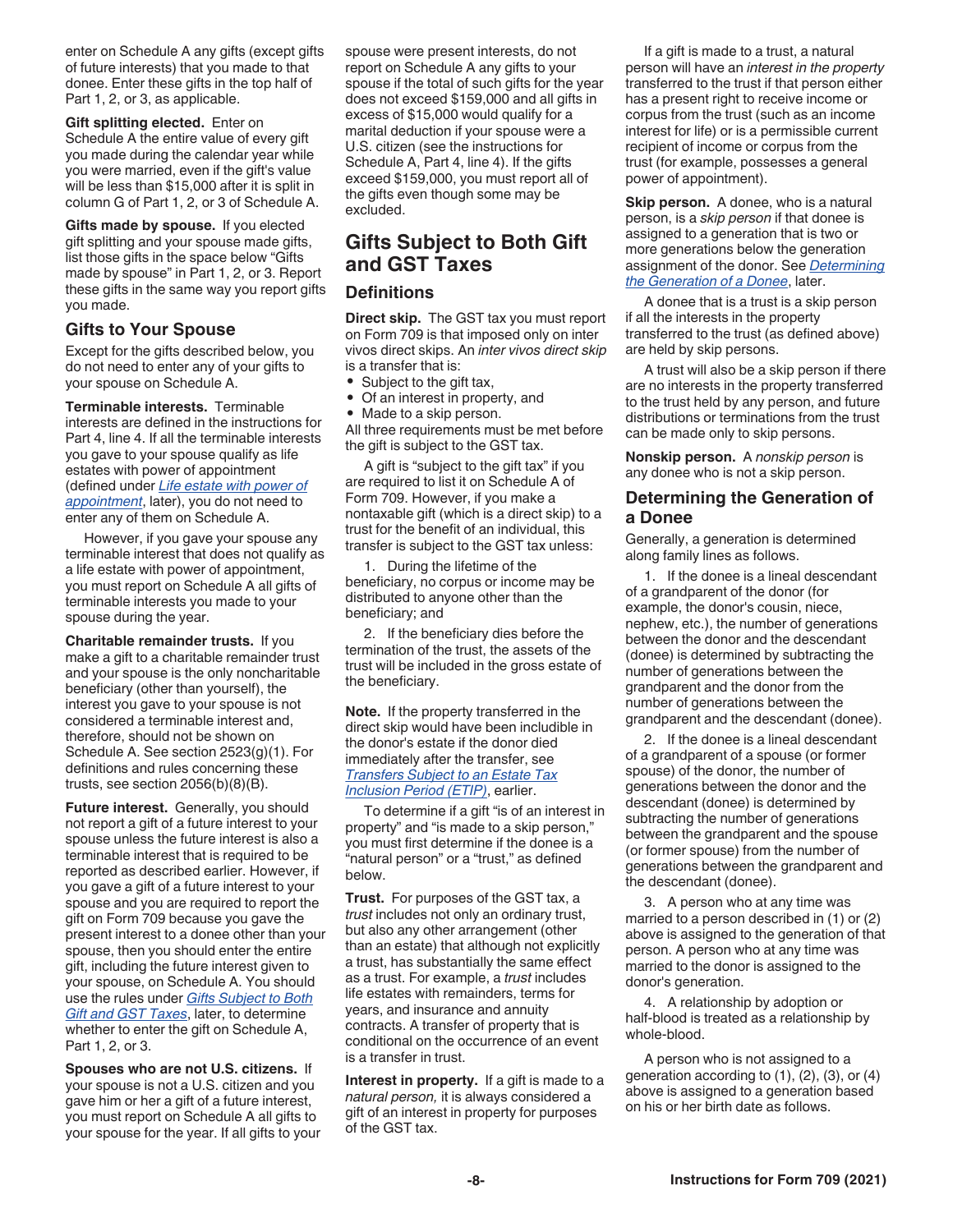1. A person who was born not more than 121/2 years after the donor is in the donor's generation.

2. A person born more than 121/<sup>2</sup> years, but not more than 371/2 years, after the donor is in the first generation younger than the donor.

3. Similar rules apply for a new generation every 25 years.

If more than one of the rules for assigning generations apply to a donee, that donee is generally assigned to the youngest of the generations that would apply.

If an estate, trust, partnership, corporation, or other entity (other than governmental entities and certain charitable organizations and trusts, described in sections 511(a)(2) and 511(b)(2), as discussed later) is a donee, then each person who indirectly receives the gift through the entity is treated as a donee and is assigned to a generation as explained in the above rules.

Charitable organizations and trusts, described in sections 511(a)(2) and 511(b)(2), and governmental entities are assigned to the donor's generation. Transfers to such organizations are therefore not subject to the GST tax. These gifts should always be listed in Part 1 of Schedule A.

**Generation assignments under Notice 2017-15.** Notice 2017-15 permits a taxpayer to reduce his or her GST exemption allocated to transfers that were made to or for the benefit of transferees whose generation assignment is changed as a result of the *Windsor* decision. A taxpayer's GST exemption that was allocated to a transfer to a transferee (or a trust for the sole benefit of such transferee) whose generation assignment should have been determined on the basis of a familial relationship as the result of the *Windsor* decision, and are nonskip persons, is deemed void. For additional information, go to *[IRS.gov/Businesses/](https://www.irs.gov/businesses/small-businesses-self-employed/estate-and-gift-taxes) [Small-Businesses-Self-Employed/Estate](https://www.irs.gov/businesses/small-businesses-self-employed/estate-and-gift-taxes)[and-Gift-Taxes](https://www.irs.gov/businesses/small-businesses-self-employed/estate-and-gift-taxes)*.

#### **Charitable Remainder Trusts**

Gifts in the form of charitable remainder annuity trusts, charitable remainder unitrusts, and pooled income funds are not transfers to skip persons and therefore are not direct skips. You should always list these gifts in Part 1 of Schedule A even if all of the life beneficiaries are skip persons.

## **Generation Assignment Where Intervening Parent Is Deceased**

If you made a gift to your grandchild and at the time you made the gift, the grandchild's parent (who is your or your spouse's or your former spouse's child) is

deceased, then for purposes of generation assignment, your grandchild is considered to be your child rather than your grandchild. Your grandchild's children will be treated as your grandchildren rather than your great-grandchildren.

This rule is also applied to your lineal descendants below the level of grandchild. For example, if your grandchild is deceased, your great-grandchildren who are lineal descendants of the deceased grandchild are considered your grandchildren for purposes of the GST tax.

This special rule may also apply in other cases of the death of a parent of the transferee. If property is transferred to a descendant of a parent of the transferor and that person's parent (who is a lineal descendant of the parent of the transferor) is deceased at the time the transfer is subject to gift or estate tax, then for purposes of generation assignment, the individual is treated as if he or she is a member of the generation that is one generation below the lower of:

• The transferor's generation, or

• The generation assignment of the youngest living ancestor of the individual who is also a descendant of the parent of the transferor.

The same rules apply to the generation assignment of any descendant of the individual.

This rule does not apply to a transfer to an individual who is not a lineal descendant of the transferor if the transferor at the time of the transfer has any living lineal descendants.

If any transfer of property to a trust would have been a direct skip except for this generation assignment rule, then the rule also applies to transfers from the trust attributable to such property.

*Ninety-day rule.* For assigning individuals to generations for purposes of the GST tax, any individual who dies no later than 90 days after a transfer occurring by reason of the death of the transferor is treated as having predeceased the transferor. The 90-day rule applies to transfers occurring on or after July 18, 2005. See Regulations section 26.2651-1(a)(2)(iii) for more information.

#### **Examples**

The GST rules can be illustrated by the following examples.

**Example 1.** You give your house to your daughter for her life with the remainder then passing to her children. This gift is made to a "trust" even though there is no explicit trust instrument. The interest in the property transferred (the

present right to use the house) is transferred to a nonskip person (your daughter). Therefore, the trust is not a skip person because there is an interest in the transferred property that is held by a nonskip person, and the gift is not a direct skip. The transfer is an indirect skip, however, because on the death of the daughter, a termination of her interest in the trust will occur that may be subject to the GST tax. See the instructions for *Part 3—Indirect Skips and Other Transfers in Trust*, later, for a discussion of how to allocate GST exemption to such a trust.

**Example 2.** You give \$100,000 to your grandchild. This gift is a direct skip that is not made in trust. You should list it in Part 2 of Schedule A.

**Example 3.** You establish a trust that is required to accumulate income for 10 years and then pay its income to your grandchildren for their lives and upon their deaths distribute the corpus to their children. Because the trust has no current beneficiaries, there are no present interests in the property transferred to the trust. All of the persons to whom the trust can make future distributions (including distributions upon the termination of interests in property held in trust) are skip persons (that is, your grandchildren and great-grandchildren). Therefore, the trust itself is a skip person and you should list the gift in Part 2 of Schedule A.

**Example 4.** You establish a trust that pays all of its income to your grandchildren for 10 years. At the end of 10 years, the corpus is to be distributed to your children. Because for this purpose interests in trusts are defined only as present interests, all of the interests in this trust are held by skip persons (the children's interests are future interests). Therefore, the trust is a skip person and you should list the entire amount you transferred to the trust in Part 2 of Schedule A even though some of the trust's ultimate beneficiaries are nonskip persons.

## **Part 1—Gifts Subject Only to Gift Tax**

List in Part 1 gifts subject only to the gift tax. Generally, all of the gifts you made to your spouse (that are required to be listed, as described earlier), to your children, and to charitable organizations are not subject to the GST tax and should therefore be listed only in Part 1.

Group the gifts in four categories.

- Gifts made to your spouse.
- Gifts made to third parties that are to be split with your spouse.
- Charitable gifts (if you are not splitting
- gifts with your spouse).
- Other gifts.

If a transfer results in gifts to two or more individuals (such as a life estate to one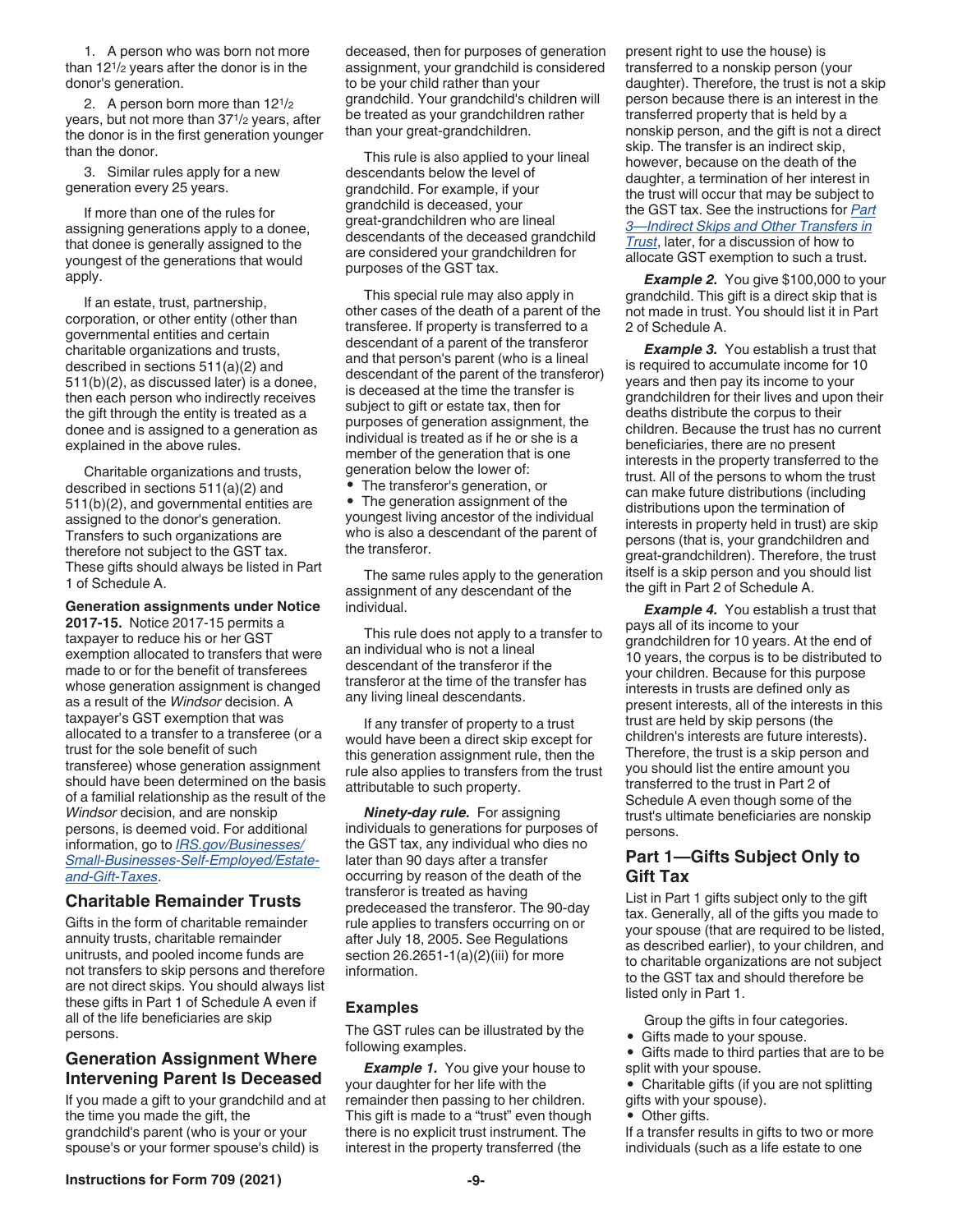with remainder to the other), list the gift to each separately.

Number and describe all gifts (including charitable, public, and similar gifts) in the columns provided in Schedule A.

#### **Column B**

Describe each gift in enough detail so that the property can be easily identified, as explained below.

For real estate, give:

• A legal description of each parcel;

• The street number, name, and area if

the property is located in a city; and • A short statement of any improvements made to the property.

For bonds, give:

- The number of bonds transferred;
- The principal amount of each bond;
- Name of obligor;
- Date of maturity;
- Rate of interest;

• Date or dates when interest is payable;<br>• Series number if there is more than

Series number, if there is more than one issue;

• Exchanges where listed or, if unlisted, give the location of the principal business office of the corporation; and

• CUSIP number. The CUSIP number is a nine-digit number assigned by the American Banking Association to traded securities.

For stocks:

- Give number of shares;
- State whether common or preferred;

• If preferred, give the issue, par value, quotation at which returned, and exact name of corporation;

• If unlisted on a principal exchange, give the location of the principal business office of the corporation, the state in which incorporated, and the date of incorporation;

- If listed, give principal exchange; and
- CUSIP number.

For interests in property based on the length of a person's life, give the date of birth of the person. If you transfer any interest in a closely held entity, provide the EIN of the entity.

For life insurance policies, give the name of the insurer and the policy number.

Clearly identify in the description column which gifts create the opening of an ETIP as described under *Transfers Subject to an Estate Tax Inclusion Period (ETIP)*, earlier. Describe the interest that is creating the ETIP. An allocation of GST exemption to property subject to an ETIP that is made prior to the close of the ETIP becomes effective no earlier than the date

of the close of the ETIP. See *Schedule D. Computation of GST Tax*, later.

#### **Column D. Donor's Adjusted Basis of Gifts**

Show the basis you would use for income tax purposes if the gift were sold or exchanged. Generally, this means cost plus improvements, less applicable depreciation, amortization, and depletion.

For more information on adjusted basis, see Pub. 551, Basis of Assets.

#### **Columns E and F. Date and Value of Gift**

The value of a gift is the fair market value (FMV) of the property on the date the gift is made (valuation date). The FMV is the price at which the property would change hands between a willing buyer and a willing seller, when neither is forced to buy or to sell, and when both have reasonable knowledge of all relevant facts. FMV may not be determined by a forced sale price, nor by the sale price of the item in a market other than that in which the item is most commonly sold to the public. The location of the item must be taken into account whenever appropriate.

The FMV of a stock or bond (whether listed or unlisted) is the mean between the highest and lowest selling prices quoted on the valuation date. If only the closing selling prices are available, then the FMV is the mean between the quoted closing selling price on the valuation date and on the trading day before the valuation date. If there were no sales on the valuation date, figure the FMV as follows.

1. Find the mean between the highest and lowest selling prices on the nearest trading date before and the nearest trading date after the valuation date. Both trading dates must be reasonably close to the valuation date.

2. Prorate the difference between mean prices to the valuation date.

3. Add or subtract (whichever applies) the prorated part of the difference to or from the mean price figured for the nearest trading date before the actual valuation date.

If no actual sales were made reasonably close to the valuation date, make the same computation using the mean between the bona fide bid and the asked prices instead of sales prices. If actual sales prices or bona fide bid and asked prices are available within a reasonable period of time before the valuation date but not after the valuation date, or vice versa, use the mean between the highest and lowest sales prices or bid and asked prices as the FMV.

Stock of close corporations or inactive stock must be valued on the basis of net worth, earnings, earning and dividend capacity, and other relevant factors.

Generally, the best indication of the value of real property is the price paid for the property in an arm's-length transaction on or before the valuation date. If there has been no such transaction, use the comparable sales method. In comparing similar properties, consider differences in the date of the sale, and the size, condition, and location of the properties, and make all appropriate adjustments.

The value of all annuities, life estates, terms for years, remainders, or reversions is generally the present value on the date of the gift.

Sections 2701 and 2702 provide special valuation rules to determine the amount of the gift when a donor transfers an equity interest in a corporation or partnership (section 2701) or makes a gift in trust (section 2702). The rules only apply if, immediately after the transfer, the donor (or an applicable family member) holds an applicable retained interest in the corporation or partnership, or retains an interest in the trust. For details, see sections 2701 and 2702, and their regulations.

#### **Column G. Split Gifts**

Enter an amount in this column only if you have chosen to split gifts with your spouse.

#### **Split Gifts—Gifts Made by Spouses**

If you elected to split gifts with your spouse and your spouse has given a gift(s) that is being split with you, enter in this area of Part 1 information on the gift(s) made by your spouse. If only you made gifts and you are splitting them with your spouse, do not make an entry in this area.

Generally, if you elect to split your gifts, you must split all gifts made by you and your spouse to third-party donees. The only exception is if you gave your spouse a general power of appointment over a gift you made.

#### **Supplemental Documents**

To support the value of your gifts, you must provide information showing how it was determined.

For stock of close corporations or inactive stock, attach balance sheets, particularly the one nearest the date of the gift, and statements of net earnings or operating results and dividends paid for each of the 5 preceding years.

For each life insurance policy, attach Form 712, Life Insurance Statement.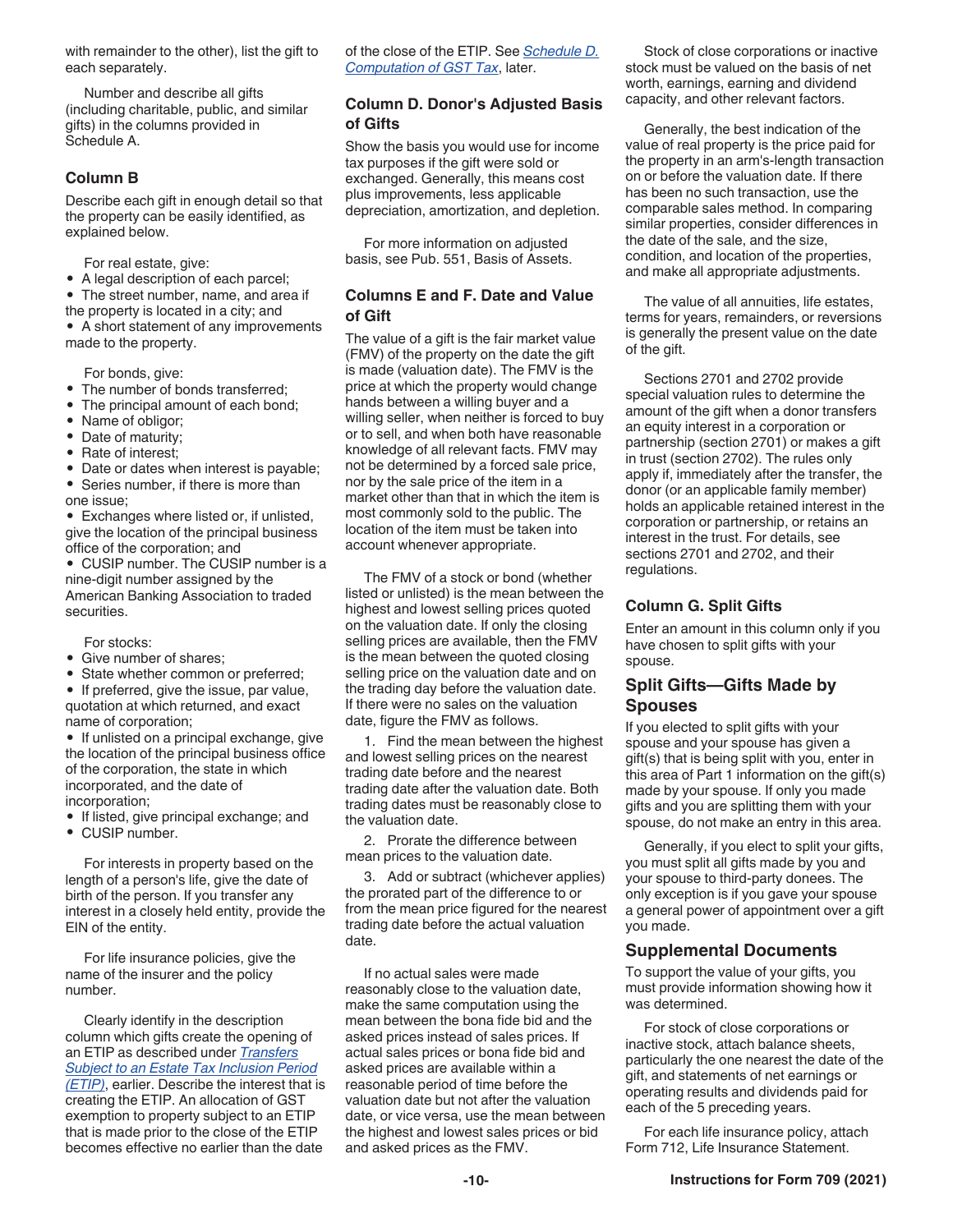#### **Note for single premium or paid-up**

**policies.** In certain situations, for example, where the surrender value of the policy exceeds its replacement cost, the true economic value of the policy will be greater than the amount shown on line 59 of Form 712. In these situations, report the full economic value of the policy on Schedule A. See Rev. Rul. 78-137, 1978-1 C.B. 280, for details.

If the gift was made by means of a trust, attach a certified or verified copy of the trust instrument to the return on which you report your first transfer to the trust. However, to report subsequent transfers to the trust, you may attach a brief description of the terms of the trust or a copy of the trust instrument.

Also attach any appraisal used to determine the value of real estate or other property.

If you do not attach this information, Schedule A must include a full explanation of how value was determined.

#### **Part 2—Direct Skips**

List in Part 2 only those gifts that are currently subject to both the gift and GST taxes. You must list the gifts in Part 2 in the chronological order that you made them. Number, describe, and value the gifts as described in the instructions for Part 1.

If you made a transfer to a trust that was a direct skip, list the entire gift as one line entry in Part 2.

#### **Column C. Section 2632(b) Election**

If you elect under section 2632(b)(3) to not have the automatic allocation rules of section 2632(b) apply to a transfer, enter a check in column C next to the transfer. You must also attach a statement to Form 709 clearly describing the transaction and the extent to which the automatic allocation is not to apply. Reporting a direct skip on a timely filed Form 709 and paying the GST tax on the transfer will qualify as such a statement.

**How to report GSTs after the close of an ETIP.** If you are reporting a GST that was subject to an ETIP (provided the ETIP closed as a result of something other than the death of the transferor; see Form 706), do not include the transfer subject to an ETIP on Schedule A. Rather, report the transfer subject to an ETIP on Schedule D. See *Schedule D, Part* 

*1—Generation-Skipping Transfers*, later. Report all other gifts made during the year on Schedule A as you normally would.

#### **Split Gifts—Gifts Made by Spouse**

See this heading under Part 1.

## **Part 3—Indirect Skips and Other Transfers in Trust**

Some gifts made to trusts are subject only to gift tax at the time of the transfer but may later be subject to GST tax. The GST tax could apply either at the time of a distribution from the trust, at the termination of the trust, or both.

Section 2632(c) defines indirect skips and applies special rules to the allocation of GST exemption to such transfers. In general, an indirect skip is a transfer of property that is subject to gift tax (other than a direct skip) and is made to a GST trust. A GST trust is a trust that could have a GST with respect to the transferor, unless the trust provides for certain distributions of trust corpus to nonskip persons. See section 2632(c)(3)(B) for details.

List in Part 3 those gifts that are indirect skips as defined in section 2632(c) or may later be subject to GST tax. This includes indirect skips for which election 2, described below, will be made in the current year or has been made in a previous year. You must list the gifts in Part 3 in the chronological order that you made them.

#### **Column C. Section 2632(c) Election**

Section 2632(c) provides for the automatic allocation of the donor's unused GST exemption to indirect skips. This section also sets forth three different elections you may make regarding the allocation of exemption.

*Election 1.* You may elect not to have the automatic allocation rules apply to the current transfer made to a particular trust.

*Election 2.* You may elect not to have the automatic rules apply to both the current transfer and any and all future transfers made to a particular trust. *Election 3.* You may elect to treat any trust as a GST trust for purposes of the automatic allocation rules.

See section 2632(c)(5) for details.

**When to make an election.** Election 1 is timely made if it is made on a timely filed gift tax return for the year the transfer was made or was deemed to have been made.

Elections 2 and 3 may be made on a timely filed gift tax return for the year for which the election is to become effective.

To make one of these elections, check column C next to the transfer to which the election applies. You must also attach an explanation as described below. If you are making election 2 or 3 on a return on which the transfer is not reported, simply attach the statement described below.

If you are reporting a transfer to a trust for which election 2 or 3 was made on a previously filed return, do not make an entry in column C for that transfer and do not attach a statement.

**Attachment.** Attach a statement to Form 709 that describes the election you are making and clearly identifies the trusts and/or transfers to which the election applies.

#### **Split Gifts—Gifts Made by Spouse**

See this heading under Part 1.

#### **Part 4—Taxable Gift Reconciliation**

#### **Line 1**

Enter only gifts of the donor. If gift splitting has been elected, enter only the value of the gift that is attributable to the spouse that is filing the return.

#### **Line 2**

Enter the total annual exclusions you are claiming for the gifts listed on Schedule A. See *Annual Exclusion*, earlier. If you split a gift with your spouse, the annual exclusion you claim against that gift may not be more than the smaller of your half of the gift or \$15,000.

#### **Deductions**

#### **Line 4. Marital Deduction**

Enter all of the gifts to your spouse that you listed on Schedule A and for which you are claiming a marital deduction. Do not enter any gift that you did not include on Schedule A. On the dotted line on line 4, indicate which numbered items from Schedule A are gifts to your spouse for which you are claiming the marital deduction.



*Do not enter on line 4 any gifts to your spouse who was not a U.S. citizen at the time of the gift.*

You may deduct all gifts of nonterminable interests made during the year that you entered on Schedule A regardless of amount, and certain gifts of terminable interests as outlined below.

**Terminable interests.** Generally, you cannot take the marital deduction if the gift to your spouse is a terminable interest. In most instances, a terminable interest is nondeductible if someone other than the donee spouse will have an interest in the property following the termination of the donee spouse's interest. Some examples of terminable interests are:

• A life estate,

• An estate for a specified number of years, or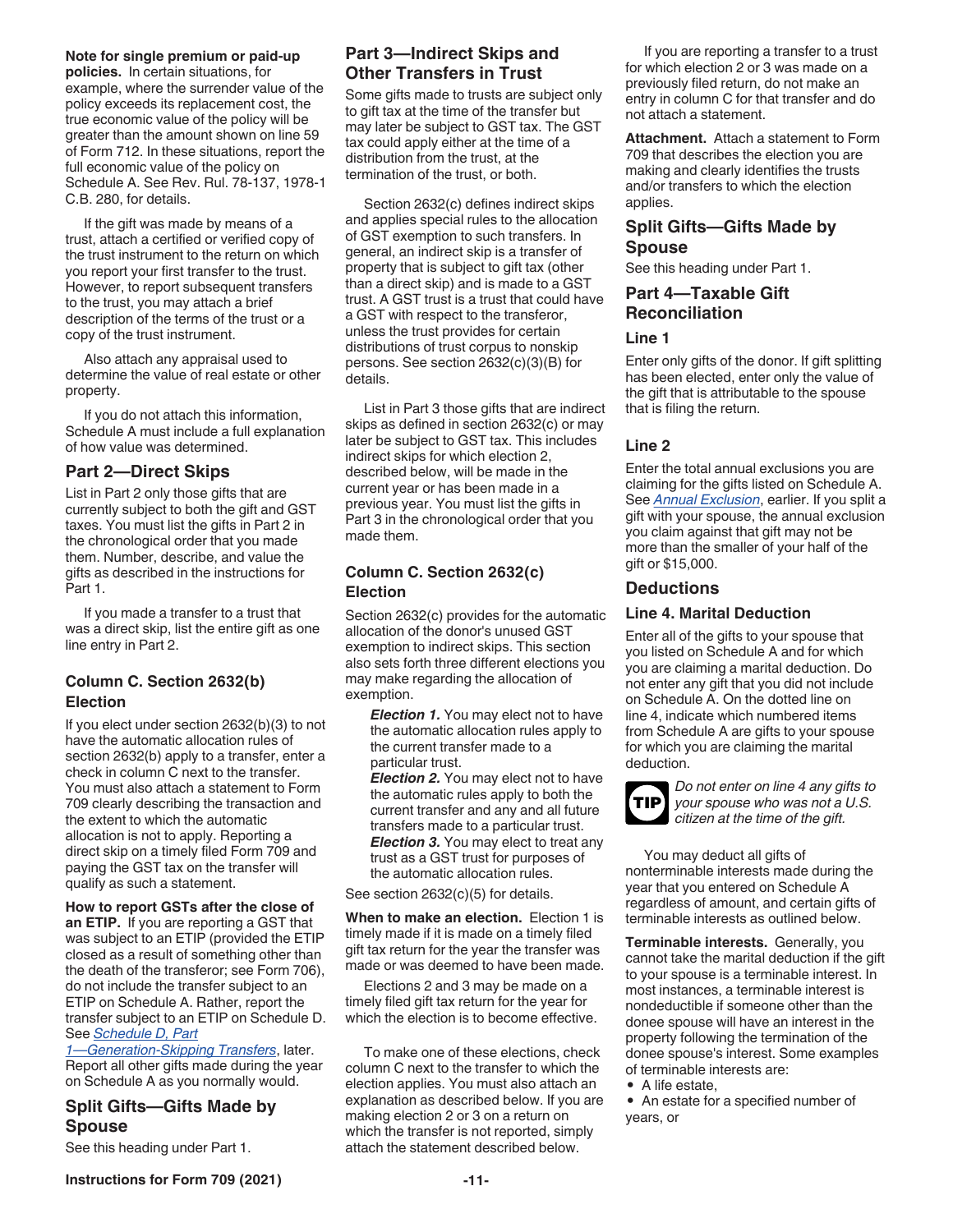• Any other property interest that after a period of time will terminate or fail.

If you transfer an interest to your spouse as sole joint tenant with yourself or as a tenant by the entirety, the interest is not considered a terminable interest just because the tenancy may be severed.

**Life estate with power of appointment.**  You may deduct, without an election, a gift of a terminable interest if all four requirements below are met.

1. Your spouse is entitled for life to all of the income from the entire interest.

2. The income is paid yearly or more often.

3. Your spouse has the unlimited power, while he or she is alive or by will, to appoint the entire interest in all circumstances.

4. No part of the entire interest is subject to another person's power of appointment (except to appoint it to your spouse).

If either the right to income or the power of appointment given to your spouse pertains only to a specific portion of a property interest, the marital deduction is allowed only to the extent that the rights of your spouse meet all four of the above conditions. For example, if your spouse is to receive all of the income from the entire interest, but only has a power to appoint one-half of the entire interest, then only one-half qualifies for the marital deduction.

A partial interest in property is treated as a specific portion of an entire interest only if the rights of your spouse to the income and to the power are a fractional or percentile share of the entire property interest. This means that the interest or share will reflect any increase or decrease in the value of the entire property interest. If the spouse is entitled to receive a specified sum of income annually, the capital amount that would produce such a sum will be considered the specific portion from which the spouse is entitled to receive the income.

**Election to deduct qualified terminable interest property (QTIP).** You may elect to deduct a gift of a terminable interest if it meets requirements (1), (2), and (4) earlier, even though it does not meet requirement (3).

You make this election simply by listing the QTIP on Schedule A and deducting its value from Schedule A, Part 4, line 4. You are presumed to have made the election for all qualified property that you both list and deduct on Schedule A. You may not make the election on a late-filed Form 709.

#### **Line 5**

Enter the amount of the annual exclusions that were claimed for the gifts listed on line 4.

#### **Line 7. Charitable Deduction**

You may deduct from the total gifts made during the calendar year all gifts you gave to or for the use of:

• The United States, a state or political subdivision of a state, or the District of Columbia for exclusively public purposes; • Any corporation, trust, community chest, fund, or foundation organized and operated only for religious, charitable, scientific, literary, or educational purposes, or to prevent cruelty to children or animals, or to foster national or international amateur sports competition (if none of its activities involve providing athletic equipment unless it is a qualified amateur sports organization), as long as no part of the earnings benefits any one person, no substantial propaganda is produced, and no lobbying or campaigning for any candidate for public office is done;

• A fraternal society, order, or association operating under a lodge system, if the transferred property is to be used only for religious, charitable, scientific, literary, or educational purposes, including the encouragement of art and the prevention of cruelty to children or animals; or

• Any war veterans' organization organized in the United States (or any of its possessions), or any of its auxiliary departments or local chapters or posts, as long as no part of any of the earnings benefits any one person.

On line 7, show your total charitable, public, or similar gifts (minus annual exclusions allowed). On the dotted line, indicate which numbered items from the top of Schedule A are charitable gifts.

#### **Line 10. GST Tax**

If GST tax is due on any direct skips reported on this return, the amount of that GST tax is also considered a gift and must be added to the value of the direct skip reported on this return.

If you entered gifts on Part 2, or if you and your spouse elected gift splitting and your spouse made gifts subject to the GST tax that you are required to show on your Form 709, complete Schedule D, and enter on line 10 the total from Schedule D, Part 3, column G. Otherwise, enter zero on line 10.

#### **Line 12. Election Out of QTIP Treatment of Annuities**

Section 2523(f)(6) creates an automatic QTIP election for gifts of joint and survivor annuities where the spouses are the only possible recipients of the annuity prior to the death of the last surviving spouse.

The donor spouse can elect out of QTIP treatment, however, by checking the box on line 12 and entering the item number from Schedule A for the annuities for which you are making the election. Any annuities entered on line 12 cannot also be entered on line 4 of Schedule A, Part 4. Any such annuities that are not listed on line 12 must be entered on line 4 of Part 4, Schedule A. If there is more than one such joint and survivor annuity, you are not required to make the election for all of them. Once made, the election is irrevocable.

## **Schedule B. Gifts From Prior Periods**

If you did not file gift tax returns for previous periods, check the "No" box on page 1 of Form 709, line 11a, of *Part 1—General Information*. If you filed gift tax returns for previous periods, check the "Yes" box on line 11a and complete Schedule B by listing the years or quarters in chronological order as described below. If you need more space, attach a separate sheet using the same format as Schedule B.



*Complete Schedule A before beginning Schedule B.*

**Column A.** If you filed returns for gifts made before 1971 or after 1981, show the calendar years in column A. If you filed returns for gifts made after 1970 and before 1982, show the calendar quarters.

**Column B.** In column B, identify the IRS office where you filed the returns. If you have changed your name, be sure to list any other names under which the returns were filed. If there was any other variation in the names under which you filed, such as the use of full given names instead of initials, please explain.

**Column C.** To determine the amount of applicable credit (formerly unified credit) used for gifts made after 1976, use the Worksheet for Schedule B, Column C (Credit Allowable for Prior Periods), unless your prior gifts total \$500,000 or less.

*Prior gifts totaling \$500,000 or less.*  In column C, enter the amount of applicable credit actually applied in the prior period.

*Prior gifts totaling over \$500,000.*  See *Redetermining the Applicable Credit*, later.

**Column D.** In column D, enter the amount of specific exemption claimed for gifts made in periods ending before January 1, 1977.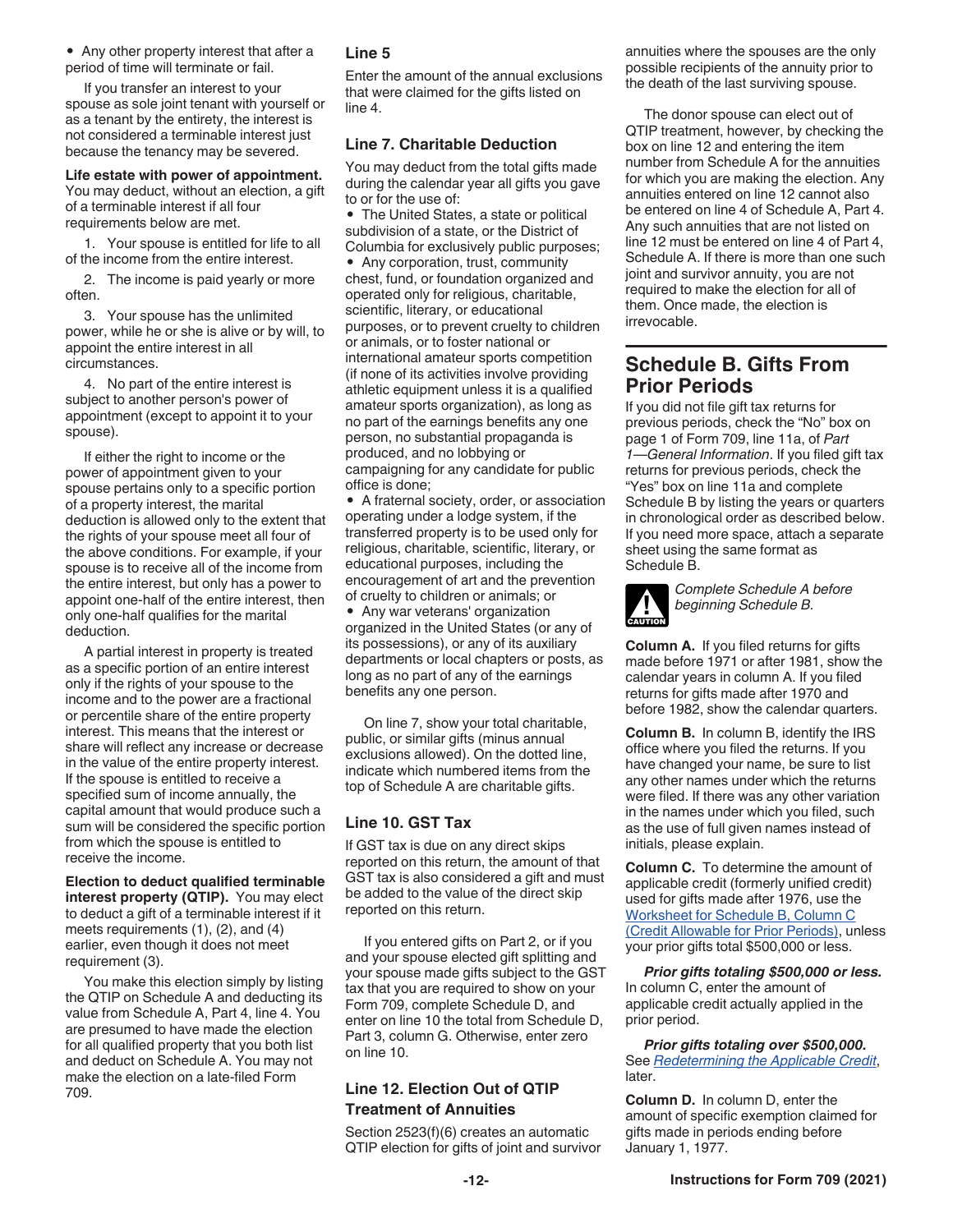**Column E.** In column E, show the correct amount (the amount finally determined) of the taxable gifts for each earlier period.

See Regulations section 25.2504-2 for rules regarding the final determination of the value of a gift.

**Note.** Amounts shown in column E should reflect all taxable gifts, even if no gift tax was paid due to the applicable (formerly unified) credit.

#### **Redetermining the Applicable Credit**

To redetermine the applicable credit for prior gifts in excess of \$500,000, use the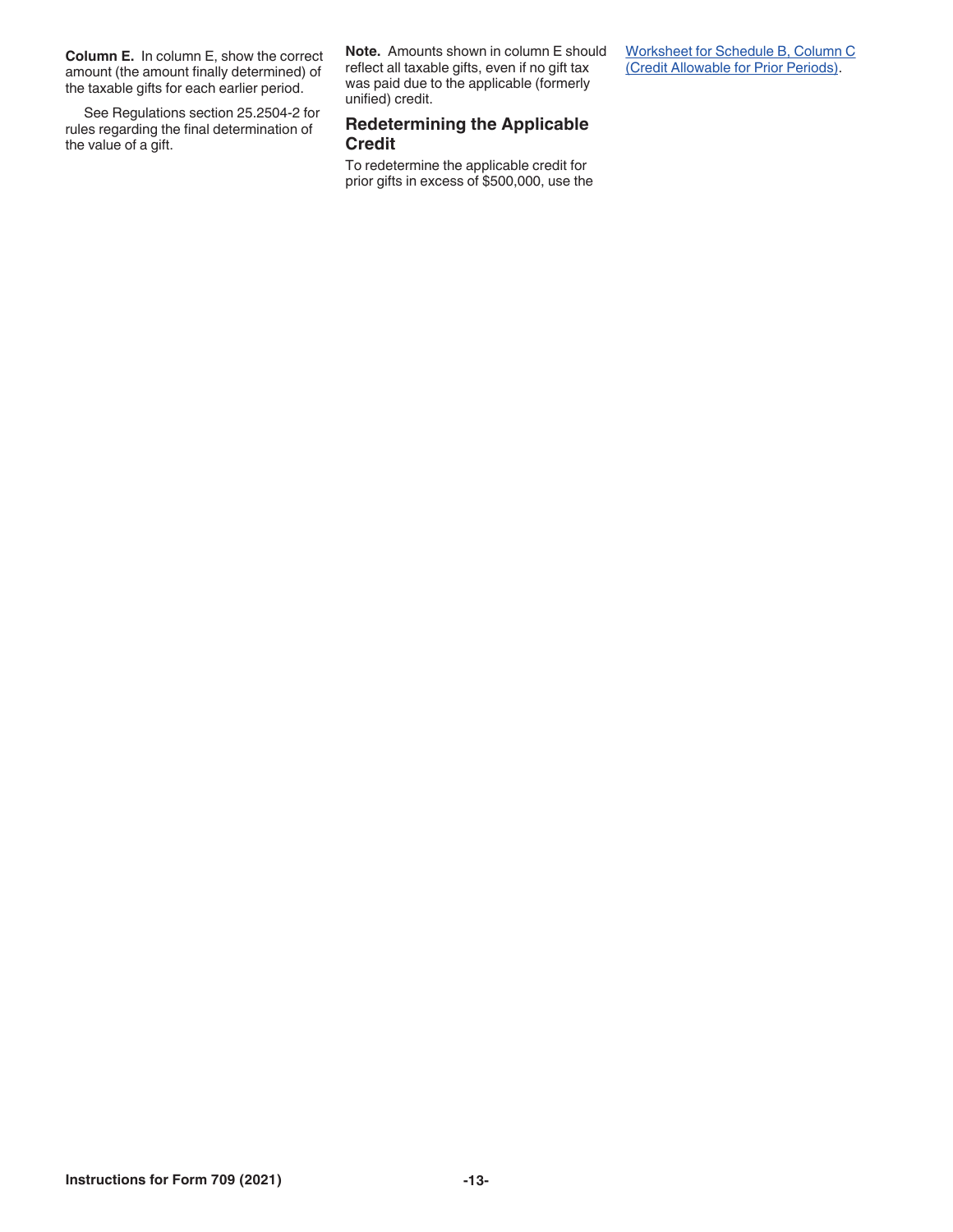#### **Instructions for Worksheet for Schedule B, Column C (Credit Allowable for Prior Periods)**

| quarter/year as follows.                                                                 | Beginning with the earliest year after 1976 in which gifts using a credit amount were made, determine the credit amount (at current rates) for each                                                                                                                                                                                                                |  |  |  |  |  |
|------------------------------------------------------------------------------------------|--------------------------------------------------------------------------------------------------------------------------------------------------------------------------------------------------------------------------------------------------------------------------------------------------------------------------------------------------------------------|--|--|--|--|--|
| Column                                                                                   |                                                                                                                                                                                                                                                                                                                                                                    |  |  |  |  |  |
| A<br>Period                                                                              | Enter the quarter/year of the prior gift(s). Pre-1977 gifts will be on the first row.                                                                                                                                                                                                                                                                              |  |  |  |  |  |
| в<br><b>Taxable Gifts for Current Period</b>                                             | Enter the amount of all taxable gifts for the year in column A. The total of all pre-1977 gifts should<br>be combined in the first row.                                                                                                                                                                                                                            |  |  |  |  |  |
| c<br><b>Taxable Gifts for Prior Periods</b>                                              | Enter the amount from column D of the <i>previous</i> row.                                                                                                                                                                                                                                                                                                         |  |  |  |  |  |
| D<br><b>Cumulative Taxable Gifts Including Current Period</b>                            | Enter the sum of columns B and C from the current row.                                                                                                                                                                                                                                                                                                             |  |  |  |  |  |
| Е<br><b>Tax on Gifts for Prior Periods</b>                                               | Enter the amount from column F of the <i>previous</i> row.                                                                                                                                                                                                                                                                                                         |  |  |  |  |  |
| Tax on Cumulative Gifts Including Current Period                                         | Enter the tax based on the amount in column D of the current row using the Table for Computing<br>Gift Tax.                                                                                                                                                                                                                                                        |  |  |  |  |  |
| G<br><b>Tax on Gifts for Current Period</b>                                              | Subtract the amount in column E from the amount in column F of the current row and enter here.                                                                                                                                                                                                                                                                     |  |  |  |  |  |
| н<br>Used DSUE Amount From Predeceased Spouse(s) and<br>Restored Exclusion Amount        | Enter the sum of (a) total DSUE amount (if any) received from the estate of the donor's last<br>Line start of the donor in prior periods and the current period, and (b)<br>deceased spouse and used by the donor in prior periods and the current period, and (b)<br>Restored Exclusion Amount (if any). DSUE may not be applied to<br>and every subsequent year. |  |  |  |  |  |
| <b>Basic Exclusion Amount for Year of Gift</b>                                           | Enter the exclusion amount corresponding with the year listed in column A of the current row.<br>(See Table of Basic Exclusion and Credit Amounts.)                                                                                                                                                                                                                |  |  |  |  |  |
| <b>Applicable Exclusion Amount</b>                                                       | Add the amounts in columns H and I of the current row and enter here.                                                                                                                                                                                                                                                                                              |  |  |  |  |  |
| Applicable Credit Amount (Based on Amount in Column J)                                   | Using the Table for Computing Gift Tax, determine the credit corresponding to the amount in column J of the current row and enter here. For each row in column K, subtract 20% of any<br>amount allowed as a specific exemption for gifts made after September 8, 1976, and before<br>January 1, 1977.                                                             |  |  |  |  |  |
| Applicable Credit Amount Used in Prior Periods                                           | Enter the total of the amounts in columns L and N of the <i>previous</i> row.                                                                                                                                                                                                                                                                                      |  |  |  |  |  |
| M<br><b>Available Credit in Current Period</b>                                           | Subtract the amount in column L from the amount in column K of the current row and enter here.                                                                                                                                                                                                                                                                     |  |  |  |  |  |
| N<br><b>Credit Allowable</b>                                                             | Enter the lesser of column G or column M of the current row.                                                                                                                                                                                                                                                                                                       |  |  |  |  |  |
| Repeat this process for each prior year with taxable gifts. Do not enter less than zero. |                                                                                                                                                                                                                                                                                                                                                                    |  |  |  |  |  |

#### **Worksheet for Schedule B, Column C (Credit Allowable for Prior Periods)**

|             | Prior Years Credit Recalculation (for Form 709, Schedule B, Column C)<br>(Keep for your records.)                                                                                                                                                                                              |                                                       |                                                                                                |                                                                     |                                                                                           |                                                                    |                                                                                                    |                                                                      |                                                                      |                                                                   |                                                                            |                                                                             |                                                           |
|-------------|------------------------------------------------------------------------------------------------------------------------------------------------------------------------------------------------------------------------------------------------------------------------------------------------|-------------------------------------------------------|------------------------------------------------------------------------------------------------|---------------------------------------------------------------------|-------------------------------------------------------------------------------------------|--------------------------------------------------------------------|----------------------------------------------------------------------------------------------------|----------------------------------------------------------------------|----------------------------------------------------------------------|-------------------------------------------------------------------|----------------------------------------------------------------------------|-----------------------------------------------------------------------------|-----------------------------------------------------------|
| A           | в                                                                                                                                                                                                                                                                                              | c                                                     | D                                                                                              | Е                                                                   | Е                                                                                         | G                                                                  | н                                                                                                  |                                                                      | u                                                                    | κ                                                                 |                                                                            | M                                                                           | N                                                         |
| Period      | Taxable<br><b>Gifts for</b><br>Current<br>Period                                                                                                                                                                                                                                               | Taxable<br>Gifts for<br>Prior<br>Periods <sup>1</sup> | Cumulative<br><b>Taxable Gifts</b><br>Including<br>Current<br>Period<br>$(Col. B + Col.$<br>C) | Tax on<br><b>Gifts for</b><br>Prior<br>Periods<br>$(Col. C)^{2, 3}$ | Tax on<br>Cumulative<br>Gifts<br>Including<br>Current<br>Period (Col.<br>$D$ <sup>3</sup> | Tax on<br>Gifts for<br>Current<br>Period<br>$(Col. F -$<br>Col. E) | <b>DSUE From</b><br>Pre-<br>deceased<br>Spouse(s)<br>and<br>Restored<br><b>Exclusion</b><br>Amount | <b>Basic</b><br>Exclusion<br>for the Year<br>of $G$ ift <sup>4</sup> | Applicable<br><b>Exclusion</b><br>Amount<br>$(Col. H +$<br>$Col.$ I) | Applicable<br>Credit<br>Amount<br><b>Based on</b><br>Column J3, 5 | Applicable<br>Credit<br>Amount<br>Used in Prior<br>Periods <sup>3, 6</sup> | Available<br><b>Credit in</b><br>Current<br>Period<br>$ COL K - Col.$<br>L) | Credit<br>Allowable<br>(lesser of<br>Col. G or<br>Col. M) |
| Pre-1977    |                                                                                                                                                                                                                                                                                                |                                                       |                                                                                                |                                                                     |                                                                                           |                                                                    |                                                                                                    |                                                                      |                                                                      |                                                                   |                                                                            |                                                                             |                                                           |
| <b>YYYY</b> |                                                                                                                                                                                                                                                                                                |                                                       |                                                                                                |                                                                     |                                                                                           |                                                                    |                                                                                                    |                                                                      |                                                                      |                                                                   |                                                                            |                                                                             |                                                           |
| <b>YYYY</b> |                                                                                                                                                                                                                                                                                                |                                                       |                                                                                                |                                                                     |                                                                                           |                                                                    |                                                                                                    |                                                                      |                                                                      |                                                                   |                                                                            |                                                                             |                                                           |
| <b>YYYY</b> |                                                                                                                                                                                                                                                                                                |                                                       |                                                                                                |                                                                     |                                                                                           |                                                                    |                                                                                                    |                                                                      |                                                                      |                                                                   |                                                                            |                                                                             |                                                           |
|             | Total Applicable Credit Used in Prior Periods (Enter the Total of Column N on Schedule B, Line 1, Column C):                                                                                                                                                                                   |                                                       |                                                                                                |                                                                     |                                                                                           |                                                                    |                                                                                                    |                                                                      |                                                                      |                                                                   |                                                                            |                                                                             |                                                           |
|             | <sup>1</sup> Column C: Enter amount from column D of the <i>previous</i> row.<br><sup>2</sup> Column E: Compute the tax on the amount in column C or enter amount from column F of the <i>previous</i> row.<br><sup>3</sup> To compute tax or credit amount, see Table for Computing Gift Tax. |                                                       |                                                                                                |                                                                     |                                                                                           |                                                                    |                                                                                                    |                                                                      |                                                                      |                                                                   |                                                                            |                                                                             |                                                           |

4 For years prior to 2010, the basic exclusion amount equals the applicable exclusion amount.

5 For each row in column K, subtract 20% of any amount allowed as a specific exemption for gifts made after September 8, 1976, and before January 1, 1977.

6 Enter the total of columns L and N of the *previous* row.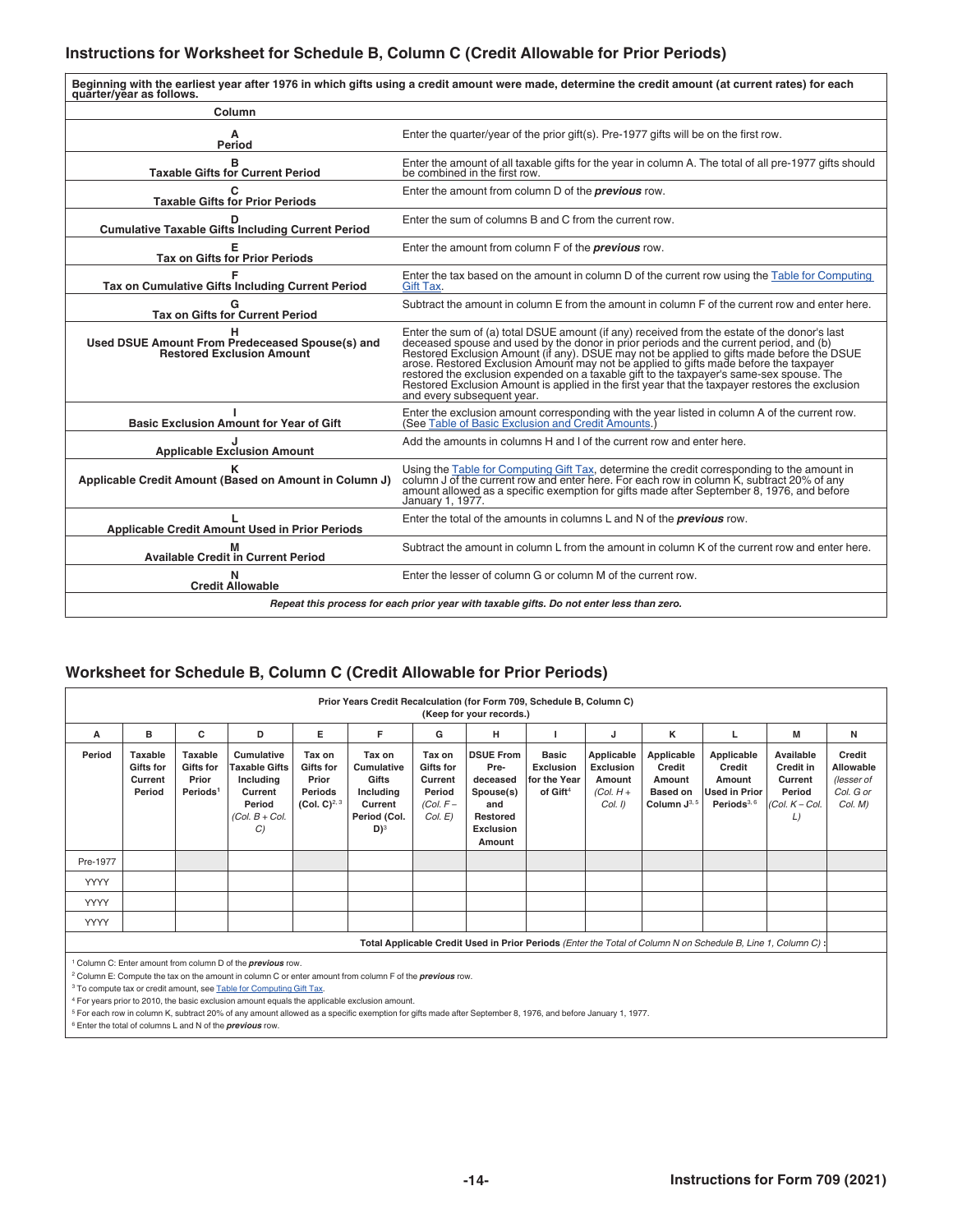| Example 1. Prior Years Credit Recalculation (for Form 709, Schedule B, Column C)<br>(Three post-1976 years involved. All have the same maximum credit available. Tentative tax exceeds available credit.)                                                                                                                                                                                                                                                                                                                                                                                                                                                                                                                                                                          |                                           |                                                                     |                                                                                                |                                                              |                                                                                           |                                                                    |                                                                                                    |                                                                 |                                                                      |                                                                   |                                                                            |                                                                              |                                                           |
|------------------------------------------------------------------------------------------------------------------------------------------------------------------------------------------------------------------------------------------------------------------------------------------------------------------------------------------------------------------------------------------------------------------------------------------------------------------------------------------------------------------------------------------------------------------------------------------------------------------------------------------------------------------------------------------------------------------------------------------------------------------------------------|-------------------------------------------|---------------------------------------------------------------------|------------------------------------------------------------------------------------------------|--------------------------------------------------------------|-------------------------------------------------------------------------------------------|--------------------------------------------------------------------|----------------------------------------------------------------------------------------------------|-----------------------------------------------------------------|----------------------------------------------------------------------|-------------------------------------------------------------------|----------------------------------------------------------------------------|------------------------------------------------------------------------------|-----------------------------------------------------------|
| А                                                                                                                                                                                                                                                                                                                                                                                                                                                                                                                                                                                                                                                                                                                                                                                  | в                                         | С                                                                   | D                                                                                              | Е                                                            | F                                                                                         | G                                                                  | н                                                                                                  |                                                                 |                                                                      | κ                                                                 |                                                                            | M                                                                            | N                                                         |
| Period                                                                                                                                                                                                                                                                                                                                                                                                                                                                                                                                                                                                                                                                                                                                                                             | Taxable<br>Gifts for<br>Current<br>Period | <b>Taxable</b><br><b>Gifts for</b><br>Prior<br>Periods <sup>1</sup> | <b>Cumulative</b><br>Taxable Gifts<br>Includina<br>Current<br>Period<br>$(Col. B + Col.$<br>C) | Tax on<br>Gifts for<br>Prior<br>Periods<br>$(Col. C)^{2, 3}$ | Tax on<br>Cumulative<br>Gifts<br>Including<br>Current<br>Period (Col.<br>$D$ <sup>3</sup> | Tax on<br>Gifts for<br>Current<br>Period<br>$(Col. F -$<br>Col. E) | <b>DSUE From</b><br>Pre-<br>Deceased<br>Spouse(s)<br>and<br>Restored<br><b>Exclusion</b><br>Amount | <b>Basic</b><br><b>Exclusion</b><br>for Year of<br>the Gift $4$ | Applicable<br><b>Exclusion</b><br>Amount<br>$(Col. H +$<br>$Col.$ I) | Applicable<br>Credit<br>Amount<br><b>Based on</b><br>Column J3, 5 | Applicable<br>Credit<br>Amount<br>Used in Prior<br>Periods <sup>3, 6</sup> | Available<br><b>Credit in</b><br>Current<br>Period<br>$(Col. K - Col.$<br>L) | Credit<br>Allowable<br>(lesser of<br>Col. G or<br>Col. M) |
| Pre-1977                                                                                                                                                                                                                                                                                                                                                                                                                                                                                                                                                                                                                                                                                                                                                                           |                                           |                                                                     |                                                                                                |                                                              |                                                                                           |                                                                    |                                                                                                    |                                                                 |                                                                      |                                                                   |                                                                            |                                                                              |                                                           |
| 2004                                                                                                                                                                                                                                                                                                                                                                                                                                                                                                                                                                                                                                                                                                                                                                               | 800,000                                   |                                                                     | 800,000                                                                                        |                                                              | 267,800                                                                                   | 267,800                                                            | $\Omega$                                                                                           | 1,000,000                                                       | 1,000,000                                                            | 345.800                                                           |                                                                            | 345,800                                                                      | 267,800                                                   |
| 2007                                                                                                                                                                                                                                                                                                                                                                                                                                                                                                                                                                                                                                                                                                                                                                               | 300,000                                   | 800,000                                                             | 1,100,000                                                                                      | 267,800                                                      | 385,800                                                                                   | 118,000                                                            |                                                                                                    | 1,000,000                                                       | 1,000,000                                                            | 345,800                                                           | 267,800                                                                    | 78,000                                                                       | 78,000                                                    |
| 2009                                                                                                                                                                                                                                                                                                                                                                                                                                                                                                                                                                                                                                                                                                                                                                               | 200,000                                   | 1.100.000                                                           | 1,300,000                                                                                      | 385,800                                                      | 465,800                                                                                   | 80,000                                                             | 0                                                                                                  | 1,000,000                                                       | 1,000,000                                                            | 345,800                                                           | 345,800                                                                    |                                                                              | 0                                                         |
|                                                                                                                                                                                                                                                                                                                                                                                                                                                                                                                                                                                                                                                                                                                                                                                    |                                           |                                                                     |                                                                                                |                                                              |                                                                                           |                                                                    |                                                                                                    |                                                                 |                                                                      |                                                                   |                                                                            |                                                                              | 345,800                                                   |
| Total Applicable Credit Used in Prior Periods (Enter the Total of Column N on Schedule B, Line 1, Column C):<br><sup>1</sup> Column C: Enter amount from column D of the <i>previous</i> row.<br><sup>2</sup> Column E: Compute the tax on the amount in column C or enter amount from column F of the <b>previous</b> row.<br><sup>3</sup> To compute tax or credit amount, see Table for Computing Gift Tax.<br><sup>4</sup> For years prior to 2010, the basic exclusion amount equals the applicable exclusion amount.<br><sup>5</sup> For each row in column K, subtract 20% of any amount allowed as a specific exemption for gifts made after September 8, 1976, and before January 1, 1977.<br><sup>6</sup> Enter the total of columns L and N of the <i>previous</i> row. |                                           |                                                                     |                                                                                                |                                                              |                                                                                           |                                                                    |                                                                                                    |                                                                 |                                                                      |                                                                   |                                                                            |                                                                              |                                                           |

| Example 2. Prior Years Credit Recalculation (for Form 709, Schedule B, Column C)                                                   |                                           |                                                       |                                                                                                |                                                                     |                                                                                          |                                                                           |                                                                                                    |                                                                      |                                                                      |                                                                   |                                                                   |                                                                             |                                                           |
|------------------------------------------------------------------------------------------------------------------------------------|-------------------------------------------|-------------------------------------------------------|------------------------------------------------------------------------------------------------|---------------------------------------------------------------------|------------------------------------------------------------------------------------------|---------------------------------------------------------------------------|----------------------------------------------------------------------------------------------------|----------------------------------------------------------------------|----------------------------------------------------------------------|-------------------------------------------------------------------|-------------------------------------------------------------------|-----------------------------------------------------------------------------|-----------------------------------------------------------|
| (Pre-1977 gifts plus 3 post-1976 years: Earlier years' gifts exceed credit then available. Last gift made after credit increased.) |                                           |                                                       |                                                                                                |                                                                     |                                                                                          |                                                                           |                                                                                                    |                                                                      |                                                                      |                                                                   |                                                                   |                                                                             |                                                           |
| A                                                                                                                                  | в                                         | С                                                     | D                                                                                              | Е                                                                   | F                                                                                        | G                                                                         | н                                                                                                  |                                                                      | J                                                                    | Κ                                                                 |                                                                   | M                                                                           | N                                                         |
| Period                                                                                                                             | Taxable<br>Gifts for<br>Current<br>Period | Taxable<br>Gifts for<br>Prior<br>Periods <sup>1</sup> | Cumulative<br><b>Taxable Gifts</b><br>Including<br>Current<br>Period<br>$(Col. B + Col.$<br>C) | Tax on<br>Gifts for<br>Prior<br><b>Periods</b><br>$(Col. C)^{2, 3}$ | Tax on<br>Cumulative<br>Gifts<br>Including<br>Current<br>Period (Col.<br>D) <sup>3</sup> | Tax on<br><b>Gifts for</b><br>Current<br>Period<br>$(Col. F -$<br>Col. E) | <b>DSUE From</b><br>Pre-<br>Deceased<br>Spouse(s)<br>and<br>Restored<br><b>Exclusion</b><br>Amount | Basic<br><b>Exclusion</b><br>for Year of<br>the $G$ ift <sup>4</sup> | Applicable<br><b>Exclusion</b><br>Amount<br>$(Col. H +$<br>$Col.$ I) | Applicable<br>Credit<br>Amount<br><b>Based on</b><br>Column J3, 5 | Applicable<br>Credit<br>Amount<br>Used in Prior<br>Periods $3, 6$ | Available<br><b>Credit in</b><br>Current<br>Period<br> (Col. K – Col.<br>L) | Credit<br>Allowable<br>(lesser of<br>Col. G or<br>Col. M) |
| Pre-1977                                                                                                                           | 200,000                                   |                                                       | 200,000                                                                                        |                                                                     | 54,800                                                                                   |                                                                           |                                                                                                    |                                                                      |                                                                      |                                                                   |                                                                   |                                                                             |                                                           |
| 1987                                                                                                                               | 600,000                                   | 200,000                                               | 800,000                                                                                        | 54,800                                                              | 267,800                                                                                  | 213,000                                                                   |                                                                                                    | 600,000                                                              | 600,000                                                              | 192,800                                                           |                                                                   | 192,800                                                                     | 192,800                                                   |
| 1999                                                                                                                               | 200,000                                   | 800,000                                               | 1,000,000                                                                                      | 267,800                                                             | 345,800                                                                                  | 78,000                                                                    |                                                                                                    | 650,000                                                              | 650,000                                                              | 211,300                                                           | 192,800                                                           | 18,500                                                                      | 18,500                                                    |
| 2002                                                                                                                               | 100 <sup>1</sup>                          | 1,000,000                                             | 1,000,100                                                                                      | 345,800                                                             | 345,840                                                                                  | 40                                                                        | O                                                                                                  | 1,000,000                                                            | 1,000,000                                                            | 345,800                                                           | 211.300                                                           | 134.500                                                                     | 40                                                        |
| Total Applicable Credit Used in Prior Periods (Enter the Total of Column N on Schedule B, Line 1, Column C):                       |                                           |                                                       |                                                                                                |                                                                     |                                                                                          |                                                                           |                                                                                                    |                                                                      |                                                                      | 211,340                                                           |                                                                   |                                                                             |                                                           |
|                                                                                                                                    |                                           |                                                       | <sup>1</sup> Column C: Enter amount from column $\overline{D}$ of the <b>previous</b> row      |                                                                     |                                                                                          |                                                                           |                                                                                                    |                                                                      |                                                                      |                                                                   |                                                                   |                                                                             |                                                           |

<sup>1</sup> Column C: Enter amount from column D of the *previous* row.<br><sup>2</sup> Column E: Compute the tax on the amount in column C or enter amount from column F of the *previous* row.<br><sup>3 T</sup>o compute tax or credit amount, see <u>Table f</u>

<sup>5</sup> For each row in column K, subtract 20% of any amount allowed as a specific exemption for gifts made after September 8, 1976, and before January 1, 1977.<br><sup>6</sup> Enter the total of columns L and N of the *previous* row.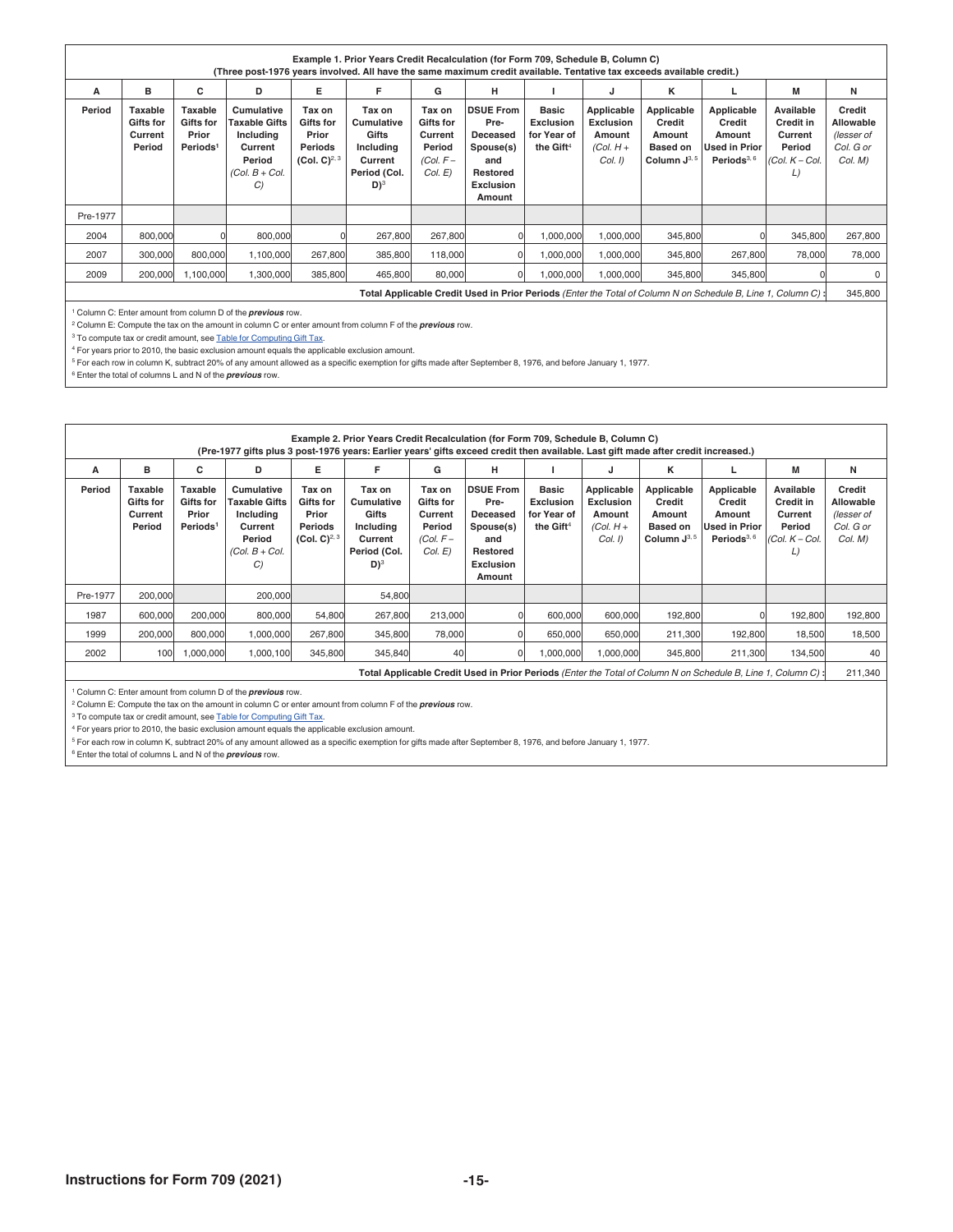| Example 3. Prior Years Credit Recalculation (for Form 709, Schedule B, Column C)<br>(\$6M gift exceeds the applicable credit, \$5M DSUE received prior to subsequent \$4M gift in the same year.) |                                                                                                                                                                                                                                                                                                                                                                                                                                                                                                                                                                                                                     |                                                       |                                                                                         |                                                              |                                                                                          |                                                                           |                                                                                                                 |                                                                   |                                                                      |                                                                   |                                                                            |                                                                                  |                                                           |
|---------------------------------------------------------------------------------------------------------------------------------------------------------------------------------------------------|---------------------------------------------------------------------------------------------------------------------------------------------------------------------------------------------------------------------------------------------------------------------------------------------------------------------------------------------------------------------------------------------------------------------------------------------------------------------------------------------------------------------------------------------------------------------------------------------------------------------|-------------------------------------------------------|-----------------------------------------------------------------------------------------|--------------------------------------------------------------|------------------------------------------------------------------------------------------|---------------------------------------------------------------------------|-----------------------------------------------------------------------------------------------------------------|-------------------------------------------------------------------|----------------------------------------------------------------------|-------------------------------------------------------------------|----------------------------------------------------------------------------|----------------------------------------------------------------------------------|-----------------------------------------------------------|
| А                                                                                                                                                                                                 | в                                                                                                                                                                                                                                                                                                                                                                                                                                                                                                                                                                                                                   | C                                                     | D                                                                                       | Е                                                            | F                                                                                        | G                                                                         | н                                                                                                               |                                                                   | J                                                                    | κ                                                                 |                                                                            | M                                                                                | N                                                         |
| Period                                                                                                                                                                                            | Taxable<br><b>Gifts for</b><br>Current<br>Period                                                                                                                                                                                                                                                                                                                                                                                                                                                                                                                                                                    | Taxable<br>Gifts for<br>Prior<br>Periods <sup>1</sup> | Cumulative<br>Taxable Gifts<br>Including<br>Current<br>Period<br>$(Col. B + Col.$<br>C) | Tax on<br>Gifts for<br>Prior<br>Periods<br>$(Col. C)^{2, 3}$ | Tax on<br>Cumulative<br>Gifts<br>Including<br>Current<br>Period (Col.<br>D) <sup>3</sup> | Tax on<br><b>Gifts for</b><br>Current<br>Period<br>$(Col. F -$<br>Col. E) | <b>DSUE From</b><br>Pre-<br>Deceased<br>Spouse(s)<br>and<br>Restored<br><b>Exclusion</b><br>Amount <sup>4</sup> | <b>Basic</b><br>Exclusion<br>for Year of<br>the Gift <sup>5</sup> | Applicable<br><b>Exclusion</b><br>Amount<br>$(Col. H +$<br>$Col.$ I) | Applicable<br>Credit<br>Amount<br><b>Based on</b><br>Column J3, 6 | Applicable<br>Credit<br>Amount<br>Used in Prior<br>Periods <sup>3, 7</sup> | Available<br>Credit in<br>Current<br>Period<br>$ COL, K - Col.$<br>$\mathcal{L}$ | Credit<br>Allowable<br>(lesser of<br>Col. G or<br>Col. M) |
| Pre-1977                                                                                                                                                                                          |                                                                                                                                                                                                                                                                                                                                                                                                                                                                                                                                                                                                                     |                                                       |                                                                                         |                                                              |                                                                                          |                                                                           |                                                                                                                 |                                                                   |                                                                      |                                                                   |                                                                            |                                                                                  |                                                           |
| 2011                                                                                                                                                                                              | 10,000,000                                                                                                                                                                                                                                                                                                                                                                                                                                                                                                                                                                                                          |                                                       | 10,000,000                                                                              |                                                              | 3,945,800                                                                                | 3,945,800                                                                 | 4,000,000                                                                                                       | 5,000,000                                                         | 9,000,000                                                            | 3,545,800                                                         |                                                                            | 3,545,800                                                                        | 3,545,800                                                 |
| <b>YYYY</b>                                                                                                                                                                                       |                                                                                                                                                                                                                                                                                                                                                                                                                                                                                                                                                                                                                     |                                                       |                                                                                         |                                                              |                                                                                          |                                                                           |                                                                                                                 |                                                                   |                                                                      |                                                                   |                                                                            |                                                                                  |                                                           |
| <b>YYYY</b>                                                                                                                                                                                       |                                                                                                                                                                                                                                                                                                                                                                                                                                                                                                                                                                                                                     |                                                       |                                                                                         |                                                              |                                                                                          |                                                                           |                                                                                                                 |                                                                   |                                                                      |                                                                   |                                                                            |                                                                                  |                                                           |
|                                                                                                                                                                                                   |                                                                                                                                                                                                                                                                                                                                                                                                                                                                                                                                                                                                                     |                                                       |                                                                                         |                                                              |                                                                                          |                                                                           |                                                                                                                 |                                                                   |                                                                      |                                                                   |                                                                            |                                                                                  | 3,545,800                                                 |
|                                                                                                                                                                                                   | Total Applicable Credit Used in Prior Periods (Enter the Total of Column N on Schedule B, Line 1, Column C):<br><sup>1</sup> Column C: Enter amount from column D of the <i>previous</i> row.<br><sup>2</sup> Column E: Compute the tax on the amount in column C or enter amount from column F of the <i>previous</i> row.<br><sup>3</sup> To compute tax or credit amount, see Table for Computing Gift Tax.<br>4 DSUE may not be applied to gifts made prior to when it arises. Consequently, the available DSUE for the current period is limited to \$4,000,000, the value of gifts made after the DSUE arose. |                                                       |                                                                                         |                                                              |                                                                                          |                                                                           |                                                                                                                 |                                                                   |                                                                      |                                                                   |                                                                            |                                                                                  |                                                           |

<sup>s</sup> For years prior to 2010, the basic exclusion amount equals the applicable exclusion amount.<br><sup>6</sup> For each row in column K, subtract 20% of any amount allowed as a specific exemption for gifts made after September 8, 197

7 Enter the total of columns L and N of the *previous* row.

| Example 4. Prior Years Credit Recalculation (for Form 709, Schedule B, Column C)<br>(Prior gift exceeds applicable credit, \$5M DSUE received prior to subsequent gift.) |                                                  |                                                       |                                                                                         |                                                              |                                                                                             |                                                                           |                                                                                                    |                                                                             |                                                                      |                                                                       |                                                                                                              |                                                                            |                                                           |
|--------------------------------------------------------------------------------------------------------------------------------------------------------------------------|--------------------------------------------------|-------------------------------------------------------|-----------------------------------------------------------------------------------------|--------------------------------------------------------------|---------------------------------------------------------------------------------------------|---------------------------------------------------------------------------|----------------------------------------------------------------------------------------------------|-----------------------------------------------------------------------------|----------------------------------------------------------------------|-----------------------------------------------------------------------|--------------------------------------------------------------------------------------------------------------|----------------------------------------------------------------------------|-----------------------------------------------------------|
| A                                                                                                                                                                        | в                                                | C                                                     | D                                                                                       | Е                                                            | F                                                                                           | G                                                                         | н                                                                                                  |                                                                             | J                                                                    | κ                                                                     |                                                                                                              | M                                                                          | N                                                         |
| Period                                                                                                                                                                   | Taxable<br><b>Gifts for</b><br>Current<br>Period | Taxable<br>Gifts for<br>Prior<br>Periods <sup>1</sup> | Cumulative<br>Taxable Gifts<br>Includina<br>Current<br>Period<br>$(Col. B + Col.$<br>C) | Tax on<br>Gifts for<br>Prior<br>Periods<br>$(Col. C)^{2, 3}$ | Tax on<br>Cumulative<br>Gifts<br>Including<br>Current<br>Period (Col.<br>$D$ ) <sup>3</sup> | Tax on<br><b>Gifts for</b><br>Current<br>Period<br>$(Col. F -$<br>Col. E) | <b>DSUE From</b><br>Pre-<br>Deceased<br>Spouse(s)<br>and<br>Restored<br><b>Exclusion</b><br>Amount | <b>Basic</b><br><b>Exclusion</b><br>for Year of<br>the $G$ ift <sup>4</sup> | Applicable<br><b>Exclusion</b><br>Amount<br>$(Col. H +$<br>$Col.$ I) | Applicable<br>Credit<br>Amount<br><b>Based on</b><br>Column $J^{3,5}$ | Applicable<br>Credit<br>Amount<br>Used in Prior<br>Periods $3,6$                                             | Available<br><b>Credit in</b><br>Current<br>Period<br>ICol. K – Col.<br>L) | Credit<br>Allowable<br>(lesser of<br>Col. G or<br>Col. M) |
| Pre-1977                                                                                                                                                                 |                                                  |                                                       |                                                                                         |                                                              |                                                                                             |                                                                           |                                                                                                    |                                                                             |                                                                      |                                                                       |                                                                                                              |                                                                            |                                                           |
| 2002                                                                                                                                                                     | 4,000,000                                        |                                                       | 4,000,000                                                                               |                                                              | 1,545,800                                                                                   | 1,545,800                                                                 |                                                                                                    | 1,000,000                                                                   | 1,000,000                                                            | 345,800                                                               |                                                                                                              | 345,800                                                                    | 345,800                                                   |
| 2011                                                                                                                                                                     | 4,000,000                                        | 4,000,000                                             | 8,000,000                                                                               | 1,545,800                                                    | 3,145,800                                                                                   | 1,600,000                                                                 | 4,000,000                                                                                          | 5,000,000                                                                   | 9,000,000                                                            | 3,545,800                                                             | 345,800                                                                                                      | 3,200,000                                                                  | 1,600,000                                                 |
| <b>YYYY</b>                                                                                                                                                              |                                                  |                                                       |                                                                                         |                                                              |                                                                                             |                                                                           |                                                                                                    |                                                                             |                                                                      |                                                                       |                                                                                                              |                                                                            |                                                           |
|                                                                                                                                                                          |                                                  |                                                       |                                                                                         |                                                              |                                                                                             |                                                                           |                                                                                                    |                                                                             |                                                                      |                                                                       | Total Applicable Credit Used in Prior Periods (Enter the Total of Column N on Schedule B, Line 1, Column C): |                                                                            | 1,945,800                                                 |

1 Column C: Enter amount from column D of the *previous* row.

2 Column E: Compute the tax on the amount in column C or enter amount from column F of the *previous* row.

<sup>3</sup> To compute tax or credit amount, see Table for Computing Gift Tax.

<sup>4</sup> For years prior to 2010, the basic exclusion amount equals the applicable exclusion amount.<br><sup>5</sup> For each row in column K, subtract 20% of any amount allowed as a specific exemption for gifts made after September 8, 19

6 Enter the total of columns L and N of the *previous* row.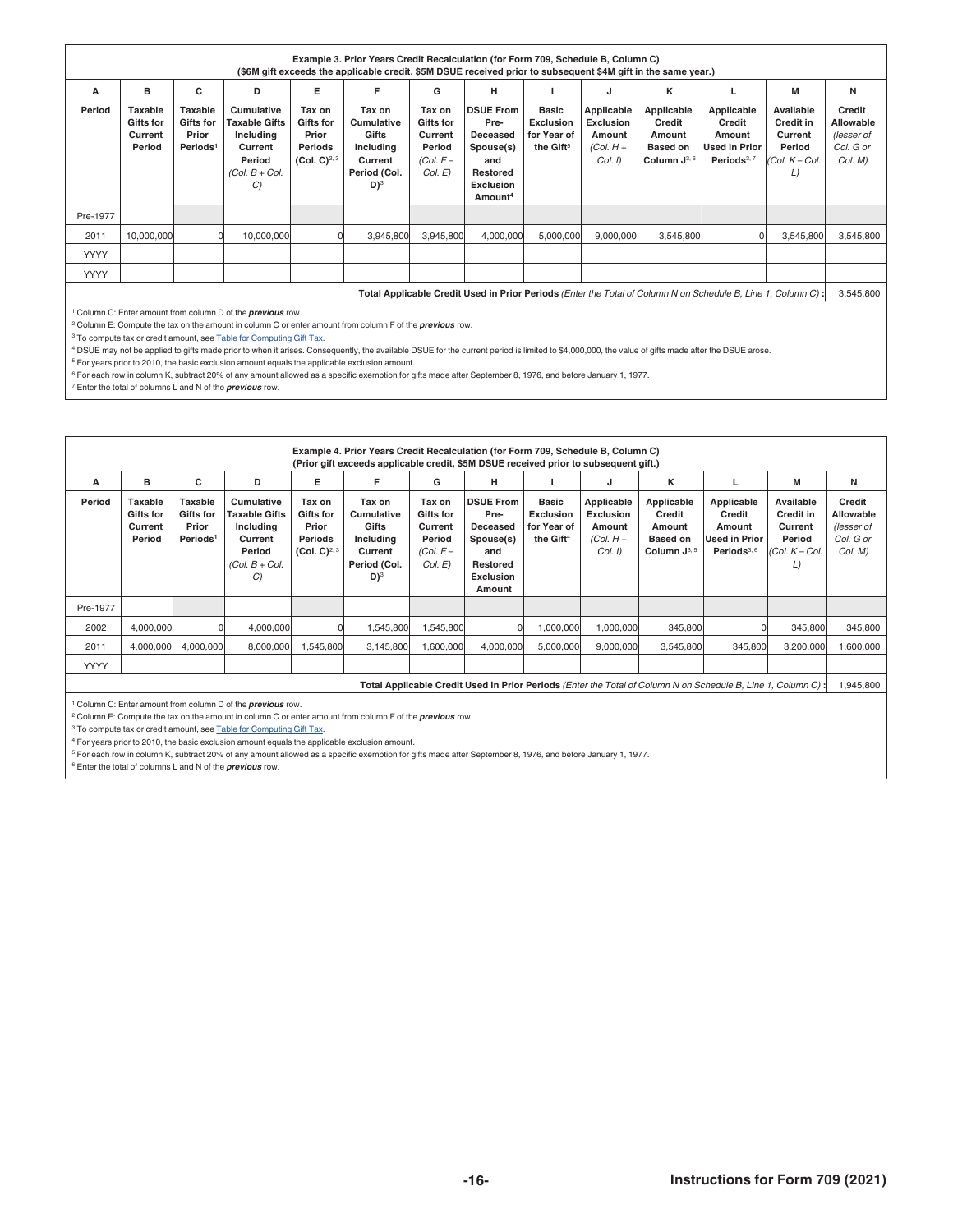#### **Table of Basic Exclusion and Credit Amounts**

#### **(as Recalculated for 2021 Rates)**

| Period                | <b>Exclusion</b><br><b>Amounts</b> | Credit<br>Amounts |
|-----------------------|------------------------------------|-------------------|
| 1977 (Quarters 1 & 2) | \$30,000                           | \$6,000           |
| 1977 (Quarters 3 & 4) | \$120,667                          | \$30,000          |
| 1978                  | \$134,000                          | \$34,000          |
| 1979                  | \$147,333                          | \$38,000          |
| 1980                  | \$161,563                          | \$42,500          |
| 1981                  | \$175,625                          | \$47,000          |
| 1982                  | \$225,000                          | \$62,800          |
| 1983                  | \$275,000                          | \$79,300          |
| 1984                  | \$325,000                          | \$96,300          |
| 1985                  | \$400,000                          | \$121,800         |
| 1986                  | \$500,000                          | \$155,800         |
| 1987 through 1997     | \$600,000                          | \$192,800         |
| 1998                  | \$625,000                          | \$202,050         |
| 1999                  | \$650,000                          | \$211,300         |
| 2000 and 2001         | \$675,000                          | \$220,550         |
| 2002 through 2010     | \$1,000,000                        | \$345,800         |
| 2011                  | \$5,000,000                        | \$1,945,800       |
| 2012                  | \$5,120,000                        | \$1,993,800       |
| 2013                  | \$5,250,000                        | \$2,045,800       |
| 2014                  | \$5,340,000                        | \$2,081,800       |
| 2015                  | \$5,430,000                        | \$2,117,800       |
| 2016                  | \$5,450,000                        | \$2,125,800       |
| 2017                  | \$5,490,000                        | \$2,141,800       |
| 2018                  | \$11,180,000                       | \$4,417,800       |
| 2019                  | \$11,400,000                       | \$4,505,800       |
| 2020                  | \$11,580,000                       | \$4,577,800       |
| 2021                  | \$11,700,000                       | \$4,625,800       |

## **Schedule C. Portability of Deceased Spousal Unused Exclusion (DSUE) Amount and Restored Exclusion Amount**

Section 303 of the Tax Relief, Unemployment Insurance Reauthorization, and Job Creation Act of 2010 authorized estates of decedents dying on or after January 1, 2011, to elect to transfer any unused exclusion to the surviving spouse. The amount received by the surviving spouse is called the *deceased spousal unused exclusion, or DSUE*, amount. If the executor of the decedent's estate elects transfer, or portability, of the DSUE amount, the surviving spouse can apply the DSUE amount received from the estate of his or her last deceased spouse (defined later) against any tax liability arising from

subsequent lifetime gifts and transfers at death.



*Complete Schedule A before beginning Schedule C.*

**Note.** A nonresident surviving spouse who is not a citizen of the United States may not take into account the DSUE amount of a deceased spouse, except to the extent allowed by treaty with his or her country of citizenship.

#### **Last Deceased Spouse Limitation**

The *last deceased spouse* is the most recently deceased person who was married to the surviving spouse at the time of that person's death. The identity of the last deceased spouse is determined as of the day a taxable gift is made and is not impacted by whether the decedent's estate elected portability or whether the last deceased spouse had any DSUE amount available. Remarriage also does not affect the designation of the last deceased spouse and does not prevent the surviving spouse from applying the DSUE amount to taxable transfers.

When a taxable gift is made, the DSUE amount received from the last deceased spouse is applied before the surviving spouse's basic exclusion amount. A surviving spouse who has more than one predeceased spouse is not precluded from using the DSUE amount of each spouse in succession. A surviving spouse may not use the sum of DSUE amounts from multiple predeceased spouses at one time nor may the DSUE amount of a predeceased spouse be applied after the death of a subsequent spouse.

When a surviving spouse applies the DSUE amount to a lifetime gift, the IRS may examine any return of a predeceased spouse whose executor elected portability to verify the allowable DSUE amount. The DSUE may be adjusted or eliminated as a result of the examination; however, the IRS may make an assessment of additional tax on the return of a predeceased spouse only within the applicable limitations period under section 6501.

**Restored Exclusion Amount.** Prior to the decision of the Supreme Court in *United States* v*. Windsor*, 570 U.S. 744, 133 S. Ct. 2675 (2013), the Defense of Marriage Act (DOMA), Public Law 104-199 (110 Stat. 2419), required that marriages of couples of the same sex should not be treated as being married for federal tax purposes. As a result, taxpayers in a same-sex marriage were not entitled to claim a marital deduction for gifts or bequests to each other. Those taxpayers were required to use their applicable exclusion amount to defray any

gift or estate tax imposed on the transfer or were required to pay gift or estate taxes, to the extent the taxpayer's exclusion previously had been exhausted.

In *Windsor*, the Supreme Court declared that DOMA was unconstitutional. For federal tax purposes, marriages of couples of the same sex are treated the same as marriages of couples of the opposite sex. The term "spouse" includes an individual married to a person of the same sex. However, individuals who have entered into a registered domestic partnership, civil union, or other similar relationship that isn't considered a marriage under state law aren't considered married for federal tax purposes.

Under a new procedure, a donor who made a transfer to the donor's same-sex spouse, which resulted in a reduction of the donor's applicable exclusion amount, can now recalculate the remaining applicable exclusion. This procedure is only available to transfers that did not qualify for the marital deduction for federal gift tax purposes at the time of the transfer, based solely on the application of DOMA. If the limitations period has expired, the donor may recalculate the remaining applicable exclusion. However, once the limitations period on assessment of tax has expired, neither the value of the transferred interest nor any position concerning a legal issue (other than the existence of the marriage) related to the transfer can be changed. Similarly, no credit or refund of the gift taxes paid on the donor's transfer to the donor's same-sex spouse can be given once the limitations period on claims for credit or refund has expired.

The first step of the procedure is to determine the amount of applicable exclusion that was expended on a taxable gift to a same-sex spouse. In any given year, the amount of applicable exclusion expended on a taxable gift to a same-sex spouse is equal to the amount of applicable exclusion expended on all taxable gifts multiplied by the ratio of the amount of taxable gifts to the same-sex spouse over total taxable gifts. The amount of applicable exclusion expended on all taxable gifts is equal to the **lesser** of the available applicable exclusion or the amount of all taxable gifts.

**Example.** In 2011, A made \$5 million of taxable gifts. A made a \$3 million taxable gift to his same-sex spouse, B, and a \$2 million taxable gift to another individual, C. A's marriage to B was recognized by the state where they got married, but was not recognized by the federal government. The transfer to B would qualify for the marital deduction if A's marriage to B was recognized by the federal government. A has a basic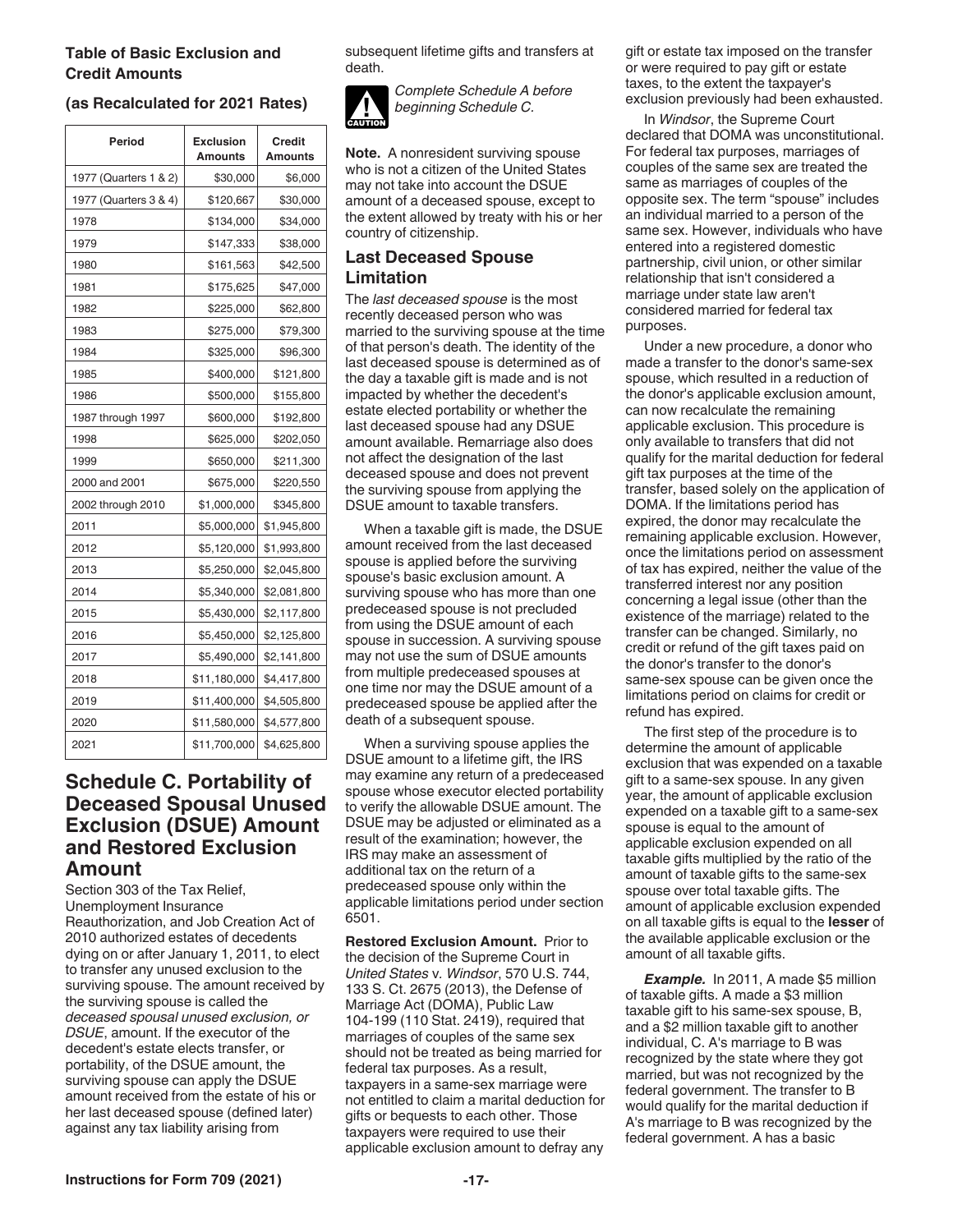exclusion of \$5 million. A had previously used \$1 million of his applicable exclusion on other gifts in previous years. This means that A had \$4 million of applicable exclusion available in 2011. Since A's available applicable exclusion (\$4 million) is less than the amount of all taxable gifts for the year (\$5 million), A expended all \$4 million of his available applicable exclusion on all taxable gifts during the year.

#### **Example of Calculation of Restored Exclusion Amount**

| Applicable<br>exclusion<br>expended<br>on all<br>taxable gifts | Taxable<br>gifts to B<br>x<br>Total<br>taxable<br>gifts | Applicable<br>exclusion<br>allocable to gifts to<br>в |
|----------------------------------------------------------------|---------------------------------------------------------|-------------------------------------------------------|
|                                                                | \$3 million                                             |                                                       |
| \$4 million                                                    | x<br>\$5 million                                        | $=$ \$2,400,000                                       |

In 2011, A expended \$2,400,000 of his applicable exclusion on the taxable gift to B.

The second step of the procedure is to repeat the first step for every year where the donor made a taxable gift to a same-sex spouse.

The third step of the procedure is to add up the result for all the years. The result is the total amount of applicable exclusion expended on the same-sex spouse. This amount of applicable exclusion will be restored to the donor for use on future gifts and bequests and is known as the Restored Exclusion Amount. Enter this amount on line 3 of Schedule C.

Attach a statement to Form 709 detailing the calculation of the above procedure on the first Form 709 that you claim a Restored Exclusion Amount.

*The Restored Exclusion Amount will have to be accounted for the*  will have to be accounted for the **cauncil** donor on every subsequent Form *709 (and Form 706) that will be filed. This means that on all future Forms 709 that will be filed, the Restored Exclusion Amount will need to be entered on Schedule C. (The Restored Exclusion Amount will be entered on line 9c of* Part 2—Tax Computation *on Form 706.) In addition, the Worksheet for Schedule B, Column C (Credit Allowable for Prior Periods) should reflect the Restored Exclusion Amount. For the period where the applicable exclusion was first restored, and on every subsequent period listed on the worksheet, add the Restorable Exclusion Amount to the total DSUE amount (if any) and enter the sum in column H.*

## **Completing Schedule C**

Complete Schedule C if the donor is a surviving spouse who received a DSUE amount from one or more predeceased spouses, or if the donor is a taxpayer who made a taxable transfer to his or her same-sex spouse which resulted in a reduction of the taxpayer's available applicable exclusion amount (or both).

Schedule C requests information on all DSUE amounts received from the donor's last deceased spouse and any previously deceased spouses. Each line in the chart should reflect a different predeceased spouse. Attach proof of each portability election reported on Schedule C.

#### **Part 1. DSUE Received From the Last Deceased Spouse**

In this Part, include information about the DSUE amount from the donor's most recently deceased spouse (whose date of death is after December 31, 2010). In column E, enter the total of the amount in column D that the donor has applied to gifts in previous years and is applying to gifts reported on this return. A donor may apply DSUE only to gifts made after the DSUE arose.

#### **Part 2. DSUE Received From Other Predeceased Spouse(s)**

Enter information about the DSUE amount from the spouse(s), if any, who died prior to the donor's most recently deceased spouse (but not before January 1, 2011) if the prior spouse's executor elected portability of the DSUE amount. In column D, indicate the amount of DSUE received from the estate of each predeceased spouse. In column E, enter the portion of the amount of DSUE shown in column D that was applied to prior lifetime gifts or transfers. A donor may apply DSUE only to gifts made after the DSUE arose.

*Any remaining DSUE from a predeceased spouse cannot be*  **de against tax arising from applied against tax arising from** *lifetime gifts if that spouse is not the most recently deceased spouse on the date of the gift. This rule applies even if the last deceased spouse had no DSUE amount or made no valid portability election, or if the DSUE amount from the last deceased spouse has been fully applied to gifts in previous periods.*

#### **Determining the Applicable Credit Amount Including DSUE and the Restored Exclusion Amount**

On line 1, enter the donor's basic exclusion amount; for 2021, this amount is \$11,700,000. Add the amounts listed in column E from Parts 1 and 2 and enter the total on line 2. On line 3, enter the

Restored Exclusion Amount. On line 4, enter the total of lines 1, 2, and 3. Using the Table for Computing Gift Tax, determine the donor's applicable credit by applying the appropriate tax rate to the amount on line 4. Enter this amount on line 5 and on line 7 of *Part 2—Tax Computation*.

## **Schedule D. Computation of GST Tax**

#### **Part 1—Generation-Skipping Transfers**

Enter in Part 1 all of the gifts you listed in Part 2 of Schedule A, in the same order and showing the same values. If reporting the GST portion of transfers subject to an ETIP, see *How to report GSTs after the close of an ETIP*, later.

#### **Column A**

List items from Schedule A, Part 2, column A, in the same order. Next, list items to be reported on Schedule D (including ETIP transfers), if any.

#### **Column B**

Only provide descriptions for ETIP transfers; otherwise, leave blank.

#### **Column D**

You are allowed to claim the gift tax annual exclusion currently allowable for your reported direct skips (other than certain direct skips to trusts—see *Note*  below) using the rules and limits discussed earlier for the gift tax annual exclusion. However, you must allocate the exclusion on a gift-by-gift basis for GST computation purposes. You must allocate the exclusion to each gift, to the extent desired but not exceeding the maximum allowable amount, in chronological order, beginning with the earliest gift that qualifies for the exclusion. Be sure that you do not claim a total exclusion of more than \$15,000 per donee.

**Note.** You may not claim any annual exclusion for a transfer made to a trust unless the trust meets the requirements discussed under *Part 2—Direct Skips*, earlier.

**How to report GSTs after the close of an ETIP.** If you are reporting a GST that occurred because of the close of an ETIP, complete Part 1 as follows.

*Column B.* For transfers subject to an ETIP only, describe each transfer as provided in the instructions for Part 1 of Schedule A. In addition, describe the interest that is closing the ETIP, explain what caused the interest to terminate, list the date the ETIP closed, and list the year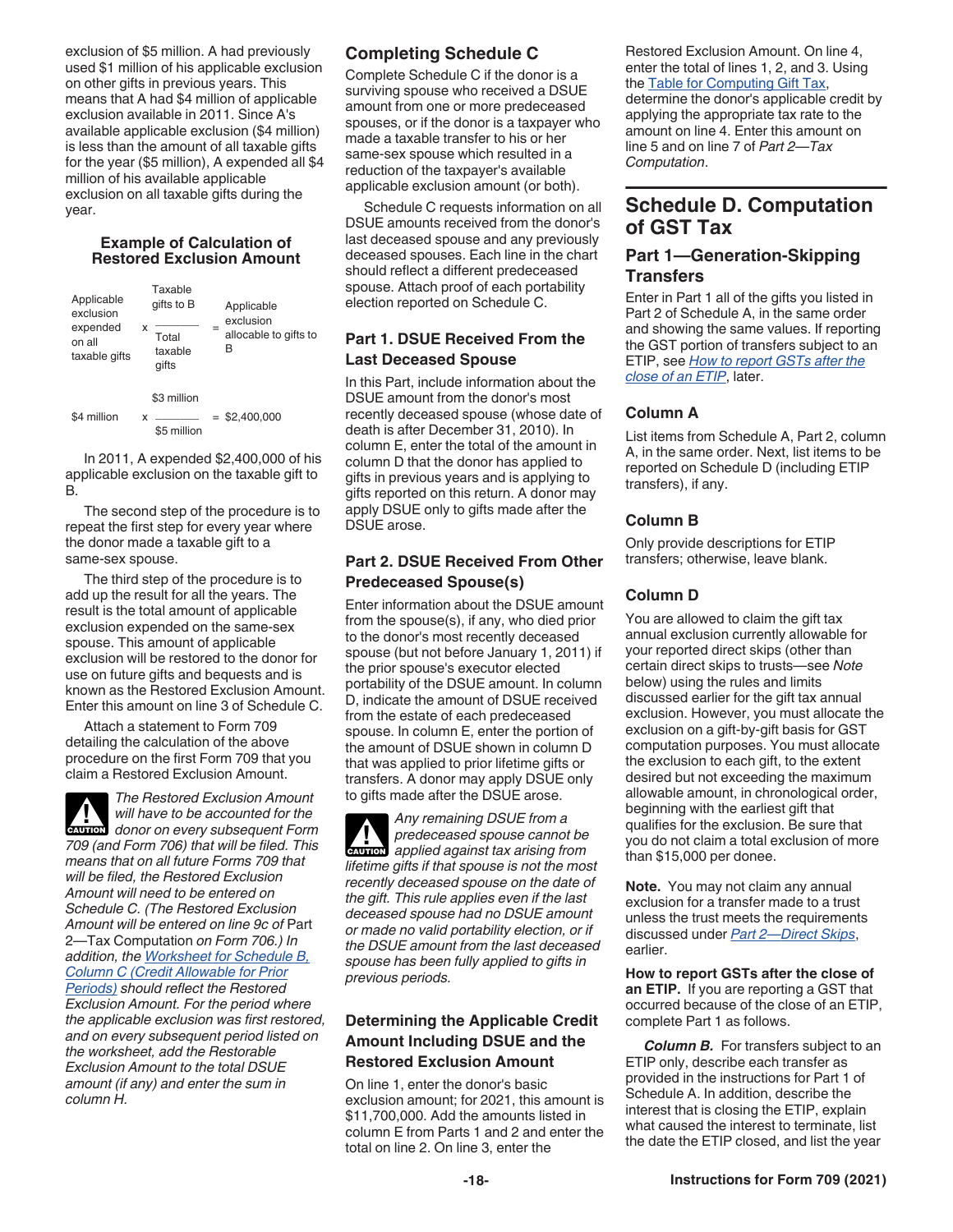the gift portion of the transfer was reported and its item number on Schedule A that was originally filed to report the gift portion of the ETIP transfer.

#### *Column C.*

1. If the GST exemption is being allocated on a timely filed (including extensions) gift tax return, enter the value as of the close of the ETIP.

2. If the GST exemption is being allocated on a late-filed (past the due date including extensions) gift return, enter the value as of the date the gift tax return was filed.

#### **Part 2—GST Exemption Reconciliation**

#### **Line 1**

Every donor is allowed a lifetime GST exemption. The amount of the exemption for 2021 is \$11,700,000. For transfers made through 1998, the GST exemption was \$1 million. The exemption amounts for 1999 through 2021 are as follows.

| Year                                                                                   | Amount       |
|----------------------------------------------------------------------------------------|--------------|
| 1999                                                                                   | \$1,010,000  |
| 2000<br>$\mathbf{r}$<br>÷.<br>J.                                                       | \$1,030,000  |
| 2001<br>÷.<br>ï                                                                        | \$1,060,000  |
| 2002<br>J.<br>i.<br>ï<br>÷.<br>ï<br>ï<br>J.<br>ï                                       | \$1,100,000  |
| 2003<br>$\sim$<br>$\sim$<br>÷.<br>ł.<br>J.<br>÷.<br>÷.<br>J                            | \$1,120,000  |
| 2004 and 2005<br>$\mathbb{R}^2$<br>J.<br>÷.<br>ï<br>ï                                  | \$1,500,000  |
| 2006, 2007, and 2008                                                                   | \$2,000,000  |
| 2009<br>$\overline{a}$<br>$\sim$<br>$\sim$<br>$\sim$<br>$\sim$<br>ï<br>÷.              | \$3,500,000  |
| 2010 and 2011<br>l,<br>÷.<br>ï                                                         | \$5,000,000  |
| 2012<br>÷.<br>$\sim$<br>ł.<br>$\overline{\phantom{a}}$<br>J.<br>÷.<br>ï                | \$5,120,000  |
| 2013<br>$\cdots$<br>$\sim$<br>ï<br>$\overline{\phantom{a}}$<br>÷.<br>ï<br>ï<br>ï<br>ł. | \$5,250,000  |
| 2014<br>J.<br>ï                                                                        | \$5,340,000  |
| 2015<br>÷.                                                                             | \$5,430,000  |
| 2016<br>ł.<br>ł.<br>÷.<br>ï<br>J.<br>ï<br>ï                                            | \$5,450,000  |
| 2017                                                                                   | \$5,490,000  |
| 2018<br>ï<br>÷.<br>ï<br>ï<br>÷.<br>ï                                                   | \$11,180,000 |
| 2019<br>J.                                                                             | \$11,400,000 |
| 2020                                                                                   | \$11,580,000 |
| 2021                                                                                   | \$11,700,000 |

In general, each annual increase can only be allocated to transfers made (or appreciation occurring) during or after the year of the increase.

*Example.* A donor made \$1,750,000 in direct-skip GSTs through 2005, and allocated all \$1,500,000 of the exemption to those transfers. In 2021, the donor makes a \$2,000,000 taxable GST. The donor can allocate \$2,000,000 of exemption to the 2021 transfer but cannot allocate the \$8,080,000 of unused 2021 exemption to pre-2021 transfers.

However, if in 2005, the donor made a \$1,750,000 transfer to a trust that was not a direct skip, but from which GSTs could be made in the future, the donor could allocate the increased exemption to the trust, even though no additional transfers

were made to the trust. See Regulations section 26.2642-4 for the redetermination of the applicable fraction when additional exemption is allocated to the trust.

Keep a record of your transfers and exemption allocations to make sure that any future increases are allocated correctly.

Enter on line 1 of Part 2 the maximum GST exemption you are allowed. This will not necessarily be the highest indexed amount if you made no GSTs during the year of the increase.

The donor can apply this exemption to inter vivos transfers (that is, transfers made during the donor's life) on Form 709. The executor can apply the exemption on Form 706 to transfers taking effect at death. An allocation is irrevocable.

In the case of inter vivos direct skips, a portion of the donor's unused exemption is automatically allocated to the transferred property unless the donor elects otherwise. To elect out of the automatic allocation of exemption, you must file Form 709 and attach a statement to it clearly describing the transaction and the extent to which the automatic allocation is not to apply. Reporting a direct skip on a timely filed Form 709 and paying the GST tax on the transfer will prevent an automatic allocation.

**Special QTIP election.** If you elect QTIP treatment for any gifts in trust listed on Schedule A, then on Schedule D you may also elect to treat the entire trust as non-QTIP for purposes of the GST tax. The election must be made for the entire trust that contains the particular gift involved on this return. Be sure to identify the item number of the specific gift for which you are making this special QTIP election.

#### **Line 5**

Enter the amount of GST exemption you are applying to transfers reported in Part 3 of Schedule A.

Section 2632(c) provides an automatic allocation to indirect skips of any unused GST exemption. The unused exemption is allocated to indirect skips to the extent necessary to make the inclusion ratio zero for the property transferred. You may elect out of this automatic allocation as explained in the instructions for Part 3.

#### **Line 6**

**Notice of Allocation.** You may wish to allocate GST exemption to transfers not reported on this return, such as a late allocation.

To allocate your exemption to such transfers, attach a statement to this Form 709 and entitle it "Notice of Allocation."

The notice must contain the following for each trust (or other transfer).

- Clear identification of the trust,
- including the trust's EIN, if known.
- If this is a late allocation, the year the transfer was reported on Form 709.
- The value of the trust assets at the effective date of the allocation.

• The amount of your GST exemption allocated to each gift (or a statement that you are allocating exemption by means of a formula such as "an amount necessary to produce an inclusion ratio of zero"). • The inclusion ratio of the trust after the allocation.

Total the exemption allocations and enter this total on line 6.

**Note.** Where the property involved in such a transfer is subject to an ETIP, an allocation of the GST exemption at the time of the transfer will only become effective at the end of the ETIP. For details, see *Transfers Subject to an Estate Tax Inclusion Period (ETIP)*, earlier, and section 2642(f).

#### **Part 3—Tax Computation**

You must enter in Part 3 every gift you listed in Part 1 of Schedule D.

#### **Column C**

You are not required to allocate your available exemption. You may allocate some, all, or none of your available exemption, as you wish, among the gifts listed in Part 3 of Schedule D. However, the total exemption claimed in column C may not exceed the amount you entered on line 3 of Part 2 of Schedule D.

#### **Column D**

Carry your computation to 3 decimal places (for example, "1.000").

# **Part 2—Tax Computation (Page 1 of Form 709)**

#### **Lines 4 and 5**

To compute the tax for the amount on line 3 (to be entered on line 4) and the tax for the amount on line 2 (to be entered on line 5), use the Table for Computing Gift Tax.

#### **Line 7**

The applicable credit (formerly unified credit) amount is the tentative tax on the applicable exclusion amount. For gifts made in 2021, the applicable exclusion amount equals:

- The basic exclusion amount of
- \$11,700,000, PLUS
- Any DSUE amount, PLUS
- Any Restored Exclusion Amount.

If you are a citizen or resident of the United States, you must apply any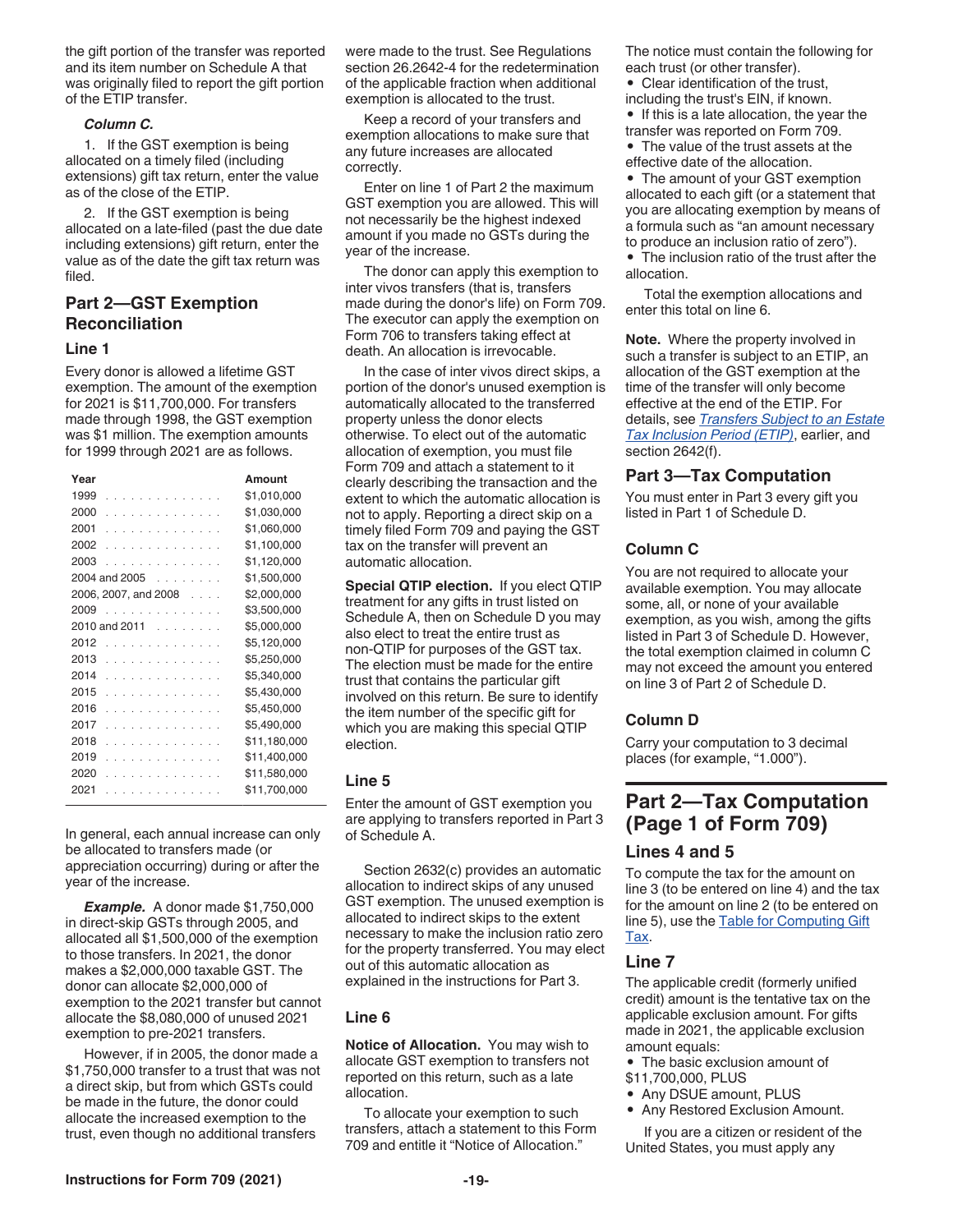## **Table for Computing Gift Tax**

| <b>Column A</b>                   | <b>Column B</b>                       | Column <sub>C</sub>             | <b>Column D</b>                                        |
|-----------------------------------|---------------------------------------|---------------------------------|--------------------------------------------------------|
| <b>Taxable</b><br>amount<br>over- | <b>Taxable</b><br>amount<br>not over- | Tax on<br>amount in<br>column A | Rate of tax<br>on excess<br>over amount<br>in column A |
|                                   | \$10,000                              |                                 | 18%                                                    |
| \$10,000                          | 20,000                                | \$1,800                         | 20%                                                    |
| 20,000                            | 40,000                                | 3,800                           | 22%                                                    |
| 40,000                            | 60,000                                | 8,200                           | 24%                                                    |
| 60,000                            | 80,000                                | 13,000                          | 26%                                                    |
|                                   |                                       |                                 |                                                        |
| 80,000                            | 100,000                               | 18,200                          | 28%                                                    |
| 100,000                           | 150,000                               | 23,800                          | 30%                                                    |
| 150,000                           | 250,000                               | 38,800                          | 32%                                                    |
| 250,000                           | 500,000                               | 70,800                          | 34%                                                    |
| 500,000                           | 750,000                               | 155,800                         | 37%                                                    |
| 750,000                           | 1,000,000                             | 248,300                         | 39%                                                    |
| 1,000,000                         |                                       | 345,800                         | 40%                                                    |

available applicable credit against gift tax. If you are not eligible to use a DSUE amount from a predeceased spouse, or Restored Exclusion Amount on taxable gifts made to a same-sex spouse, enter \$4,625,800 on line 7. Nonresidents not citizens of the United States may not claim the applicable credit and should enter zero on line 7.

If you are eligible to use a DSUE amount from a predeceased spouse or a Restored Exclusion Amount for taxable gifts to a same-sex spouse (or both), complete *Schedule C—Deceased Spousal Unused Exclusion (DSUE) Amount* and enter the amount from line 5 of that schedule on line 7 of *Part 2—Tax Computation*.

Determine the tentative tax on the applicable exclusion amount using the rates in the Table for Computing Gift Tax, and enter the result on line 7.

#### **Line 10**

Enter 20% of the amount allowed as a specific exemption for gifts made after September 8, 1976, and before January 1, 1977. (These amounts will be among those listed in Schedule B, column D, for gifts made in the third and fourth quarters of 1976.)

## **Line 13**

Gift tax conventions are in effect with Australia, Austria, Denmark, France, Germany, Japan, and the United Kingdom. If you are claiming a credit for payment of foreign gift tax, figure the credit and attach the calculation to Form 709, along with evidence that the foreign taxes were paid. See the applicable convention for details of computing the credit.

#### **Line 19**

Make your check or money order payable to "United States Treasury" and write the donor's SSN on it. You may not use an overpayment on Form 1040 or 1040-SR to offset the gift and GST taxes owed on Form 709.

**No checks of \$100 million or more accepted.** The IRS cannot accept a single check (including a cashier's check) for amounts of \$100,000,000 (\$100 million) or more. If you're sending \$100 million or more by check, you'll need to spread the payments over two or more checks, with each check made out for an amount less than \$100 million. The \$100 million or

more amount limit **does not** apply to other methods of payment (such as electronic payments), so please consider paying by means other than checks.

# **Signature**

As a donor, you must sign the return. If you pay another person, firm, or corporation to prepare your return, that person must also sign the return as preparer unless he or she is your regular full-time employee.

Remember, if you and your spouse have consented to split gifts, your spouse must also sign and date the return in Part 1, line 18.

**Third-party designee.** If you want to allow the return preparer (listed on the bottom of page 1 of Form 709) to discuss your 2021 Form 709 with the IRS, check the "Yes" box to the far right of your signature on page 1 of your return.

If you check the "Yes" box, you (and your spouse, if splitting gifts) are authorizing the IRS to call your return preparer to answer questions that may arise during the processing of your return. You are also authorizing the return preparer of your 2021 Form 709 to:

• Give the IRS any information that is missing from your return;

• Call the IRS for information about the processing of your return or the status of your payment(s);

• Receive copies of notices or transcripts

related to your return, upon request; and • Respond to certain IRS notices about math errors, offsets, and return

preparation.

You are not authorizing your return preparer to receive any refund check, to bind you to anything (including any additional tax liability), or otherwise represent you before the IRS. If you want to expand the authorization of your return preparer, see Pub. 947, Practice Before the IRS and Power of Attorney.

The authorization will automatically end 3 years from the date of filing Form 709. If you wish to revoke the authorization before it ends, see Pub. 947.

**Disclosure, Privacy Act, and Paperwork Reduction Act Notice.** We ask for the information on this form to carry out the Internal Revenue laws of the United States. We need the information to figure and collect the right amount of tax. Form 709 is used to report (1) transfers subject to the federal gift and certain GST taxes and to figure the tax, if any, due on those transfers; and (2) allocations of the lifetime GST exemption to property transferred during the transferor's lifetime.

Our legal right to ask for the information requested on this form is found in sections 6001, 6011, 6019, and 6061, and their regulations. You are required to provide the information requested on this form. Section 6109 requires that you provide your identifying number.

Generally, tax returns and return information are confidential, as stated in section 6103. However, section 6103 allows or requires the Internal Revenue Service to disclose or give such information shown on your Form 709 to the Department of Justice to enforce the tax laws, both civil and criminal, and to cities, states, the District of Columbia, and U.S. commonwealths and possessions for use in administering their tax laws. We may also disclose this information to other countries under a tax treaty, to federal and state agencies to enforce federal nontax criminal laws, or to federal law enforcement and intelligence agencies to combat terrorism.